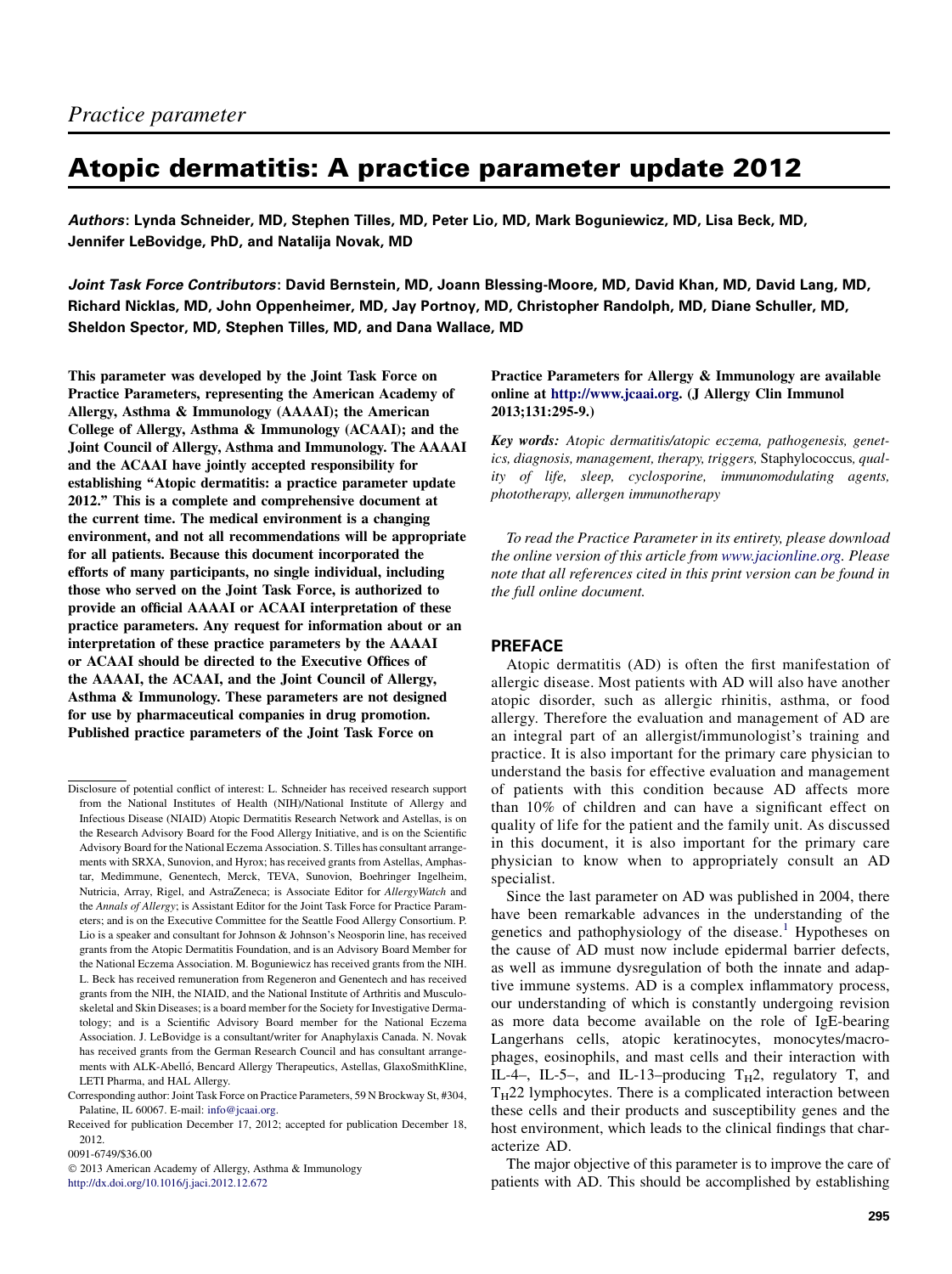boundaries for the evaluation and management of patients with this condition while reducing unwanted and unnecessary variation in treatment.

This updated parameter was developed by the Joint Task Force on Practice Parameters, which has published 33 practice parameters for the field of allergy/immunology, including the original parameter on AD. The current document builds on the 2004 parameter on AD. It was written and reviewed by subspecialists in allergy and immunology, as well as dermatology, and was supported by the 3 allergy and immunology organizations noted above. Therefore this document represents an evidence-based, broadly accepted consensus opinion.

The major decision points in the evaluation and management of AD are noted in [Fig 1](#page-2-0) and explained in the Annotations. Also included in this parameter are summary statements, which represent the key points in the evaluation and management of AD. These summary statements appear again before each section the online document, followed by text that supports the summary statement or statements. There are sections on definitions, immunopathology and genetics, clinical diagnosis, first-line management and treatment, identification and elimination of triggering factors, microbes, emotional stress, patient education, and treatment of the difficult-to-manage patient.

#### EXECUTIVE SUMMARY

AD is a genetically transmitted, chronic inflammatory skin disease that affects 10% to 20% of children and 1% to 3% of adults.<sup>[2,3](#page-23-0)</sup> In the vast majority of patients, the disease develops before the age of 5 years, although it develops in adulthood in as many as  $20\%$  of patients.<sup>[4](#page-23-0)</sup> AD is the first manifestation of atopy in many patients who later have allergic rhinitis, asthma, or both, a pattern that has been referred to epidemiologically as ''the atopic march.'' Pruritus, scratching, and chronic, relapsing, or both eczematous lesions are major hallmarks of the disease. In infants and young children, there is a characteristic pattern of involvement of the face, neck, and extensor skin surfaces. In older children and adults, the skin lesions often involve lichenification and are usually localized to the flexural folds of the extremities. Factors that can exacerbate symptoms in patients with AD include temperature, humidity, irritants, infections, food, inhalant and contact allergens, and emotional stress. Food allergy has been implicated in approximately one third of children with AD, although specific IgE might be present (eg, food sensitization) without clinical features of food allergy.

The diagnosis of AD is based on its clinical presentation rather than the results of diagnostic testing.<sup>[6,7](#page-23-0)</sup> However, the judicious use of percutaneous skin tests or in vitro tests for the presence of specific IgE to relevant allergens is a sensitive way of identifying potential allergic triggering factors. Doubleblind food challenges are often necessary to determine the relevance of specific food ingestion to symptoms.<sup>[8](#page-23-0)</sup> The effective management of AD involves a combination of trigger avoidance, measures to restore skin barrier function, and antiinflammatory medication. Trigger avoidance should be individualized based on a careful history and the results of specific IgE testing. Barrier function can be improved by careful hydration and moisturizer application, such as soaking in a warm bath

for at least 10 minutes followed by the immediate application of a moisturizer.

There are multiple anti-inflammatory medication options available for treating  $AD^{9,10}$  $AD^{9,10}$  $AD^{9,10}$  Topical corticosteroids are appropriate for the vast majority of patients, and the potency of the corticosteroid chosen should be individualized based on the severity of the dermatitis, the location of the affected skin, the sur-face area of the affected skin, and the age of the patient.<sup>[11](#page-23-0)</sup> Clinical exacerbations might require temporarily switching to a more potent topical agent for a short period of time. Topical tacrolimus and pimecrolimus are anti-inflammatory calcineurin inhibitors and second-line agents that have been approved for topical use in adults and children  $(\geq 2)$  years of age) with AD.<sup>[12-14](#page-23-0)</sup> These agents interrupt activation of lymphocytes and other inflammatory cells, and they have become an integral part of treating AD.<sup>[15-17](#page-23-0)</sup>

There are a variety of other treatment options for patients with severe or refractory AD. These include wet dressings and occlusion<sup>18-20</sup>; phototherapy<sup>21,22</sup>; systemically administered immunosuppressants, such as cyclosporine<sup>23</sup>; and antimetabo-lites.<sup>[24,25](#page-24-0)</sup> In rare cases short-term hospitalization might be a useful way to temporarily reduce exposure to environmental and emotional triggers while initiating intensive patient education, diagnostic testing (eg, skin testing and food challenges), intravenous antibiotics (if indicated), and aggressive topical treatment.

# SUMMARY STATEMENTS **Definitions**

Summary Statement 1: AD is a familial, chronic inflammatory skin disease that commonly presents during early infancy and childhood but can persist or start in adulthood. (C)

#### Immunopathology and genetics

Summary Statement 2: The clinician should know that most patients with AD have increased serum IgE levels, which correlate with clinical measures of disease severity. (C)

Summary Statement 3: In determining treatments, the clinician should be aware that acute skin lesions of AD have a complex mixture of inflammatory cytokines that typically include  $T_H2$ cells producing IL-4, IL-5, and IL-13 and  $T_H$ 22 cells producing IL-22, although  $T_H1$  cells expressing IFN- $\gamma$  are also found in more chronic lesions. (C)

Summary Statement 4: The clinician should know that AD has become widely accepted as a disorder that is at least in part initiated by skin barrier defects. These barrier defects can be acquired or genetic. Murine models of AD strongly suggest that these barrier defects promote an adaptive immune response to epicutaneously applied antigens.

Summary Statement 5: The clinician should know that an inadequate innate immune response to epicutaneous microbes is in part responsible for susceptibility to infections and colonization with Staphylococcus aureus, as well as a number of viruses, in patients with AD. (C)

Summary Statement 6: When treating patients with AD, the clinician should remember that AD is a complex human disorder caused by the interaction of numerous susceptibility genes with the microenvironment (eg, tissue inflammation) and macroenvironment of the host. (B)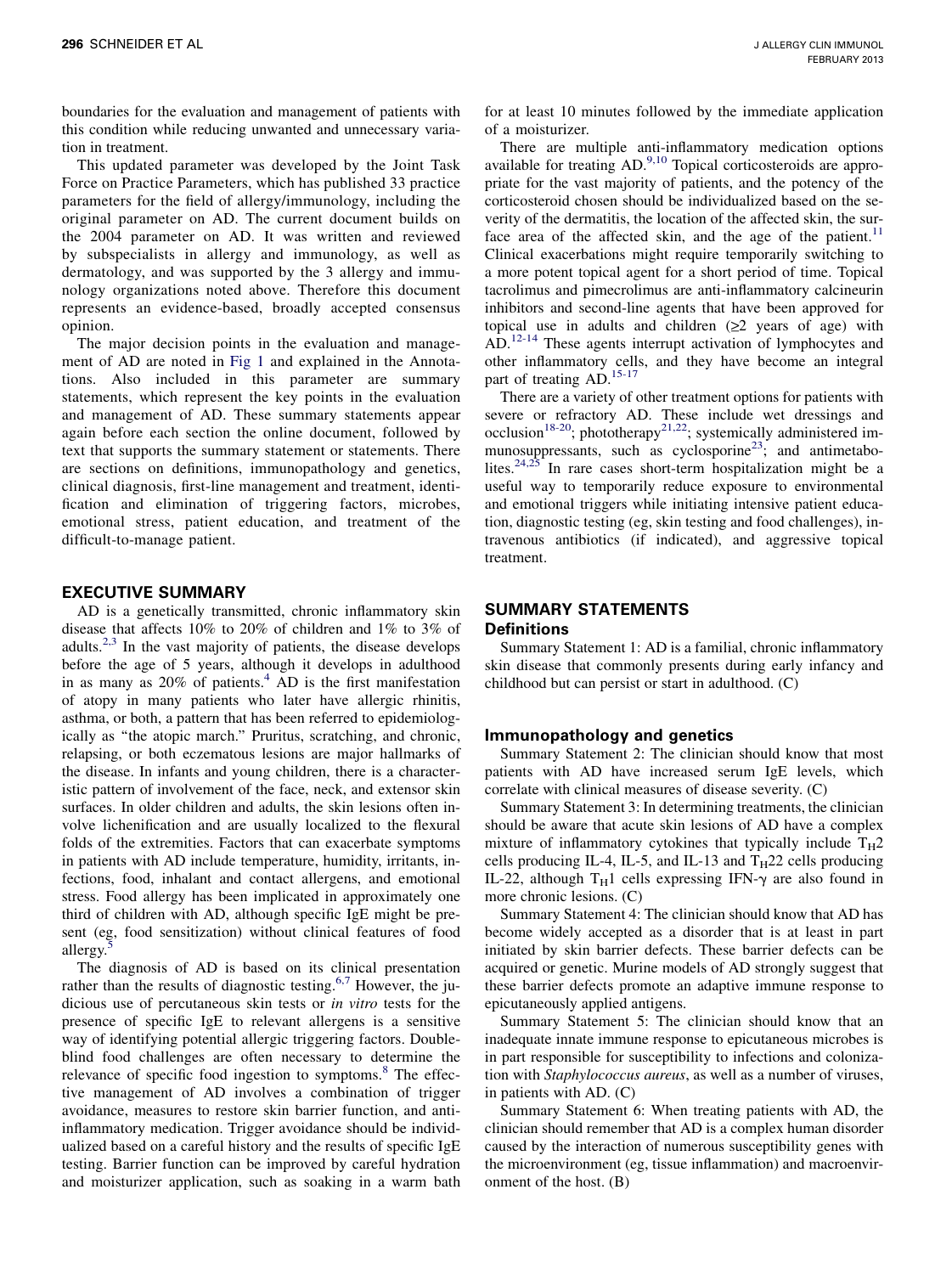<span id="page-2-0"></span>

FIG 1. Flow chart of the diagnosis and management of AD (see the annotations for Fig 1 at the end of the complete document in this article's Online Repository at [www.jacionline.org\)](http://www.jacionline.org).

#### Clinical diagnosis

Summary Statement 7: The clinician should make the diagnosis of AD based on a constellation of clinical features. Pruritus and chronic or relapsing eczematous lesions with typical morphology and distribution in patients with a history of atopy are essential for diagnosis. (C)

Summary Statement 8: The physical examination findings seen by the clinician include acute and subacute skin lesions, which are most often seen in infants and young children and are characterized by intensely pruritic, erythematous papulovesicular lesions associated with excoriation and serous exudate. (D). Chronic AD is characterized by lichenification, papules, and excoriations. (D)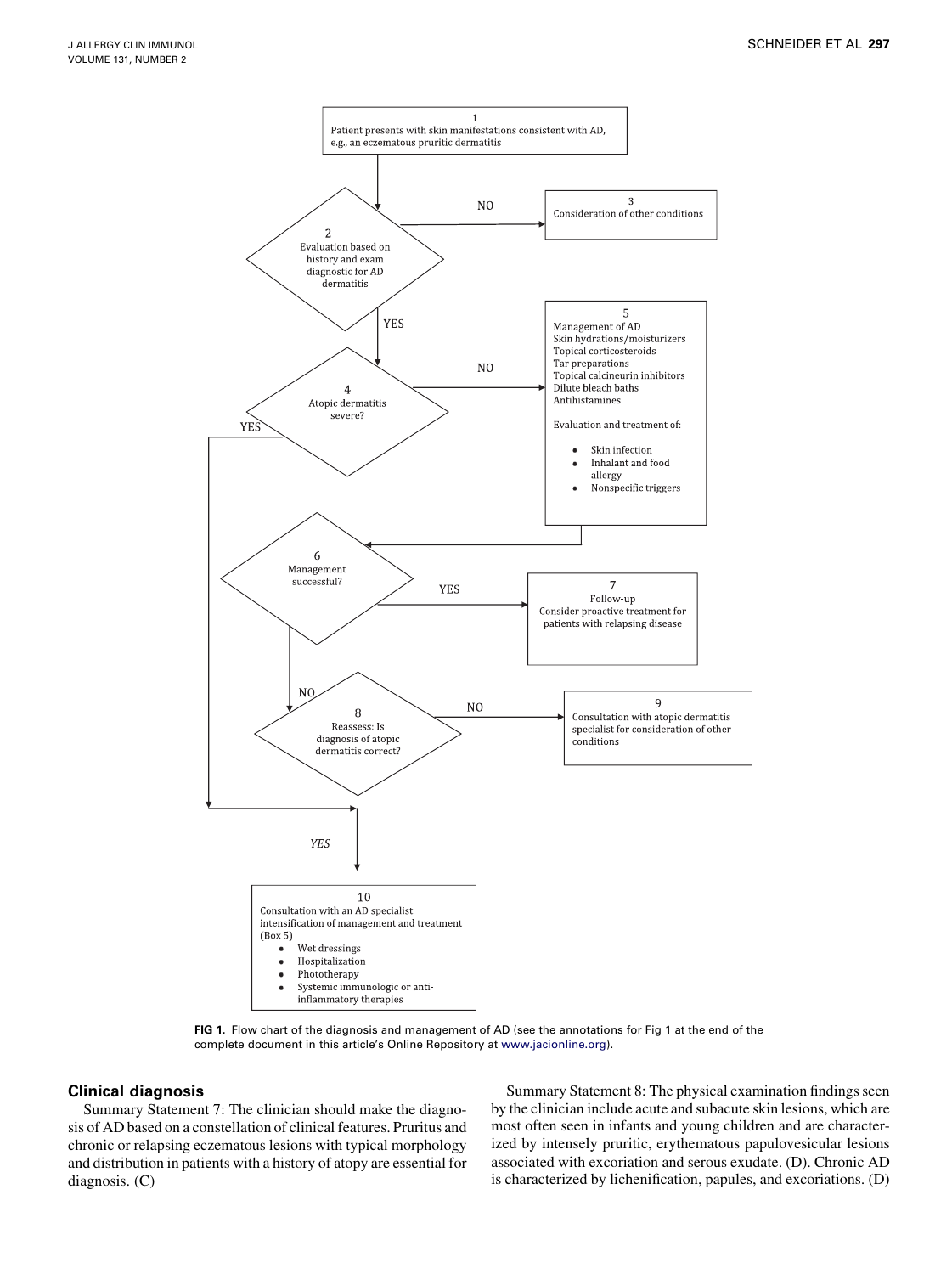#### First-line management and treatment

Summary Statement 9: The intensity of management and treatment of AD is dictated by the severity of illness, which relates to the effect of AD on the quality of life of the patient and his or her family. (A)

Summary Statement 10: The clinician should establish treatment goals with the patient. These can include reduction in number and severity of flares and increase in disease-free periods. (D)

Summary Statement 11: Clinicians should use a systematic, multipronged approach that includes skin hydration, topical antiinflammatory medications, antipruritic therapy, antibacterial measures, and elimination of exacerbating factors. Clinicians should evaluate the success of the approach and modify the treatment plan, if needed. (A)

**Skin hydration.** Summary Statement 12: The clinician should be aware that AD is characterized by reduced skin barrier function, which leads to enhanced water loss and dry skin; therefore the clinician should recommend hydration with warm soaking baths for at least 10 minutes followed by the application of a moisturizer. (D)

Summary Statement 13: Moisturizers should be recommended as first-line therapy. (D)

Topical corticosteroids. Summary Statement 14: If AD is not controlled by moisturizers alone, then the clinician should recommend a topical corticosteroid. (A)

Summary Statement 15: Low-potency corticosteroids are recommended for maintenance therapy, whereas intermediateand high-potency corticosteroids should be used for the treatment of clinical exacerbation over short periods of time. (A)

Summary Statement 16: Clinicians should not prescribe potent fluorinated corticosteroids for use on the face, eyelids, genitalia, and intertriginous areas or in young infants. (D)

Summary Statement 17: Clinicians should recommend ultrahigh-potency corticosteroids only for very short periods (1-2 weeks) and in nonfacial nonskinfold areas. (D)

Summary Statement 18: When prescribing topical steroids, clinicians should remember that the degree of corticosteroid absorption through the skin and hence the potential for systemic adverse effects are directly dependent on the surface area of the skin involved, thickness of the skin, the use of occlusive dressing, and the potency of the corticosteroid preparation. (D)

Topical calcineurin inhibitors. Topical tacrolimus. Summary Statement 19: Clinicians can consider the use of tacrolimus ointment, which has been shown to be effective and safe in both adults and children older than 2 years for the treatment of AD, with most patients experiencing a reduction of pruritus within 3 days of initiating therapy. (A)

Summary Statement 20: Clinicians should consider the use of tacrolimus ointment, which, unlike topical steroids, does not cause atrophy for eczema on the face, eyelid, and skin folds that is unresponsive to low-potency topical steroids. (A)

Summary Statement 21: Clinicians must counsel patients that transient localized burning and itching can occur during the first week of topical tacrolimus. This might limit its usefulness in certain patients. (A)

Summary Statement 22: Once a flare is controlled, the clinician might consider prescribing tacrolimus ointment twice

daily, twice weekly to eczema-prone areas to prevent future flares. (A)

Topical pimecrolimus. Summary Statement 23: Clinicians should consider the use of topical pimecrolimus cream, which is a calcineurin inhibitor that safely decreases the number of flares, reduces the need for corticosteroids, does not cause skin atrophy, and controls pruritus. (A)

Tar preparations. Summary Statement 24: Although tar preparations are widely used in the treatment of AD, there are no randomized controlled studies that have demonstrated their efficacy. (A)

Summary Statement 25: Newer coal tar products have been developed that are more cosmetically acceptable, with respect to odor and staining of clothes, than some older products. (B)

Summary Statement 26: Clinicians should not recommend tar preparations for acutely inflamed skin because this might result in additional skin irritation. (D)

Antihistamines. Summary Statement 27: Some patients might benefit from the use of antihistamines for the relief of pruritus associated with AD. (C)

Summary Statement 28: Treatment of AD with topical antihistamines is generally not recommended because of potential cutaneous sensitization. (C)

Vitamin D. Summary Statement 29: Patients with AD might benefit from supplementation with vitamin D, particularly if they have a documented low level or low vitamin D intake. (B)

Dilute bleach baths. Summary Statement 30: Clinicians should consider the addition of dilute bleach baths twice weekly to reduce the severity of AD, especially in patients with recurrent skin infections. (A)

#### Identification and elimination of triggering factors

Summary Statement 31: The clinician should recommend avoidance of common irritants (eg, soaps, toiletries, wool, and chemicals) that trigger the itch-scratch cycle. (B)

Summary Statement 32: The clinician might consider recommending control of temperature and humidity to avoid increased pruritus related to heat, humidity, and perspiration. (D)

Summary Statement 33: Possible triggers of AD can be confirmed by using skin tests and in vitro tests for specific IgE antibodies and in some cases by using patch tests, which can produce immediate or delayed reactions to protein allergens. The clinician should only test for relevant allergens because testing, especially for foods, has low specificity. (B)

Summary Statement 34: The clinician might consider food allergens as triggers of AD more commonly in young infants and children. (D) The clinician should be aware that for children less than 5 years of age with moderate-to-severe AD, the Food Allergy Expert Panel suggested consideration of limited food allergy testing if the child has persistent AD in spite of optimized management and topical therapy, the child has a reliable history of an immediate allergic reaction after ingestion of the food, or both.

Summary Statement 35: The clinician should not recommend extensive elimination diets based only on positive skin or specific IgE test results because potential nutritional deficiency can occur, and even with multiple positive skin test results, most patients will react to few foods on oral challenge. (B)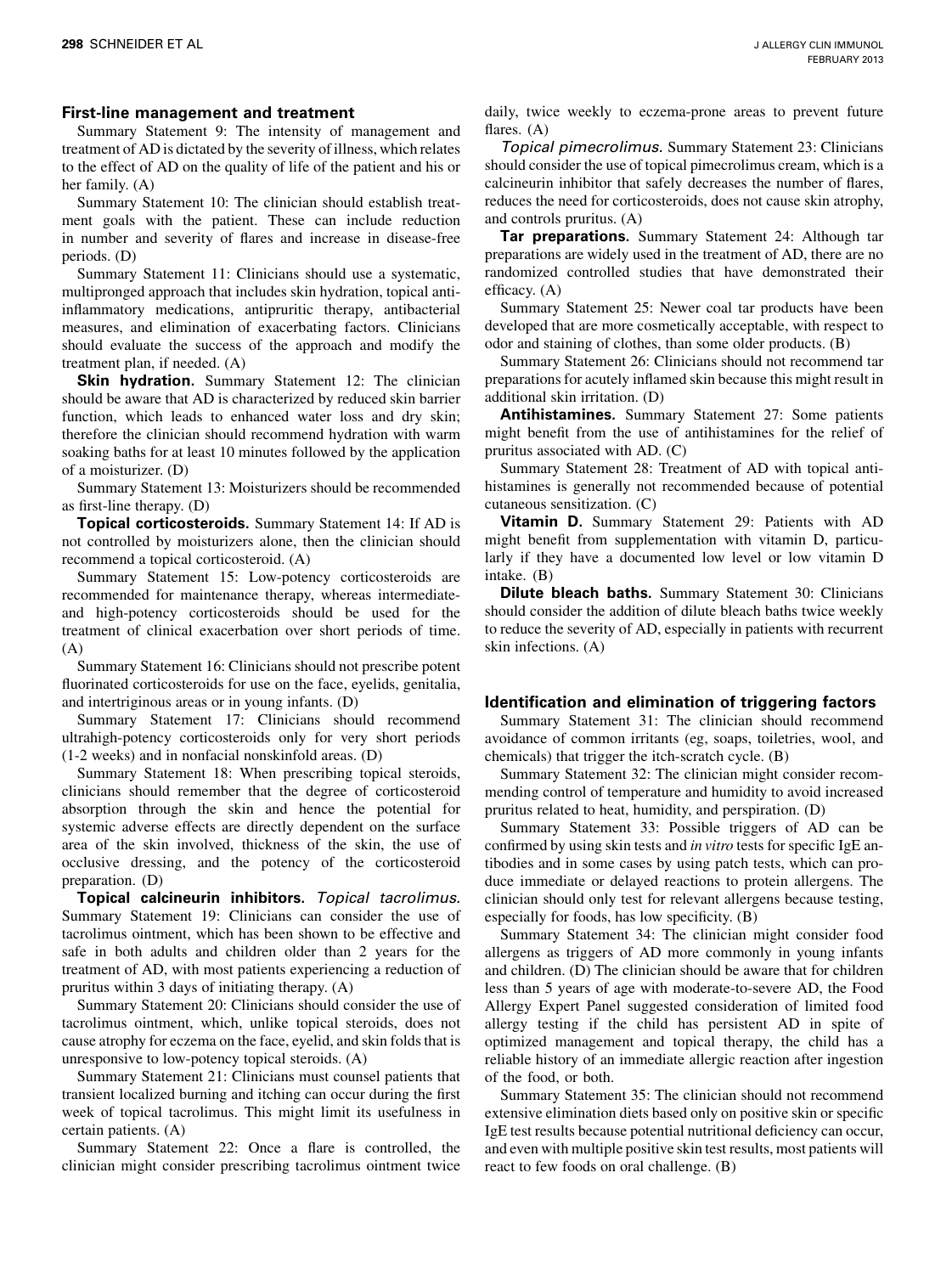Summary Statement 36: Aeroallergens, such as house dust mites, animal allergens, and pollens, can cause exacerbation, and therefore exposure to them should be minimized. (A)

#### Microbes

Summary Statement 37: The clinician should be aware that skin infections with Staphylococcus aureus are a recurrent problem in patients with AD, and patients with moderate-to-severe AD have been found to make IgE antibodies against staphylococcal toxins present in their skin. (B)

Summary Statement 38: The clinician should prescribe a short course of an appropriate systemic antibiotic only for patients who are clinically infected with S aureus. In areas with high levels of methicillin-resistant S aureus, the clinician might want to obtain a skin culture and initiate treatment with clindamycin, doxycycline, ortrimethoprim-sulfamethoxazolewhile awaiting culture results. (A)

Summary Statement 39: AD can be complicated by recurrent viral skin infections, such as herpes simplex, warts, and molluscum contagiosum. The clinician should diagnose and promptly treat disseminated herpes simplex or eczema herpeticum with systemic antiviral agents. (B)

Summary Statement 40: The clinician should not immunize patients with AD or their household contacts with smallpox vaccination because they can have a severe, widespread, potentially fatal cutaneous infection called eczema vaccinatum, which is similar in appearance to eczema herpeticum. (C)

Summary Statement 41: The clinician should consider fungal infections that can complicate AD and might contribute to exacerbations. The diagnosis of dermatophytes can be made by using KOH preparation or culture. Malassezia species, which is a particular problem in young adults with refractory head and neck eczema, can be diagnosed clinically or with a KOH preparation. Specific IgE to Malassezia species might also be obtained. (C)

#### Quality of life and emotional stress

Summary Statement 42: The clinician should recognize that AD has a significant effect on patient and family quality of life and that patients have an increased risk for psychological distress. The clinician should ask about stress and emotional factors, which can cause exacerbations and have been found to induce immune activation, as well as to trigger pruritus and scratching. (C)

Summary Statement 43: The clinician should assess for sleep disturbances. Sleep might improve with treatment of inflammation, but the clinician might also consider therapeutic agents or referral to a sleep specialist or psychologist in severe cases or when sleep does not improve in remission. (C)

#### Patient education

Summary Statement 44: To achieve effective control of AD, the clinician should educate patients and family members about the chronic nature of the disease, exacerbating factors, and the safety/ side effects of the medications. The clinician should also provide demonstrations of skin-care techniques, written treatment plans, and information about patient support organizations. (D)

# Treatment of the difficult-to-manage patient

Consultation with an AD specialist. Summary Statement 45: The clinician should refer patients refractory to first-line therapy to an AD specialist. (D)

Wet dressings. Summary Statement 46: The clinician should recommend application of wet-wrap dressings in combination with topical corticosteroids for treatment of refractory AD. (A) Wet dressings help with skin barrier recovery, increase the efficacy of topical steroids when used concomitantly, and protect the skin from persistent scratching, allowing more rapid healing of excoriated lesions. (B)

**Systemic immunomodulating agents.** Summary Statement 47: Immunomodulating agents, such as cyclosporine, mycophenolate mofetil, azathioprine, IFN- $\gamma$ , and corticosteroids, have been shown to provide benefit for patients with severe refractory AD, although the clinician should consider their potential serious adverse effects. (A)

**Phototherapy.** Summary Statement 48: UV therapy can be a useful treatment for recalcitrant AD. The most effective phototherapy option that is available in the United States is narrowband UVB. (A) The clinician should consider referral to a center with phototherapy availability.

**Hospitalization.** Summary Statement 49: The clinician might consider hospitalization, which can result in an improvement in AD by removing the patient from environmental allergens, irritants, and stressors and by providing patient/caregiver education, addressing sleep disturbance and psychosocial issues, intensifying treatment, and improving adherence with the treatment regimen. (D)

Allergen immunotherapy. Summary Statement 50: On the basis of several studies of dust mite immunotherapy, the clinician might consider allergen immunotherapy in selected patients with AD with aeroallergen sensitivity. (B)

Investigative approaches. Summary Statement 51: There are investigative treatments (intravenous immunoglobulin, omalizumab, and rituximab) that have been proposed for the management of AD. We do not recommend using them because they remain unproved at this time.

The summary statements with their supporting text are available online at [www.jacionline.org.](http://www.jacionline.org)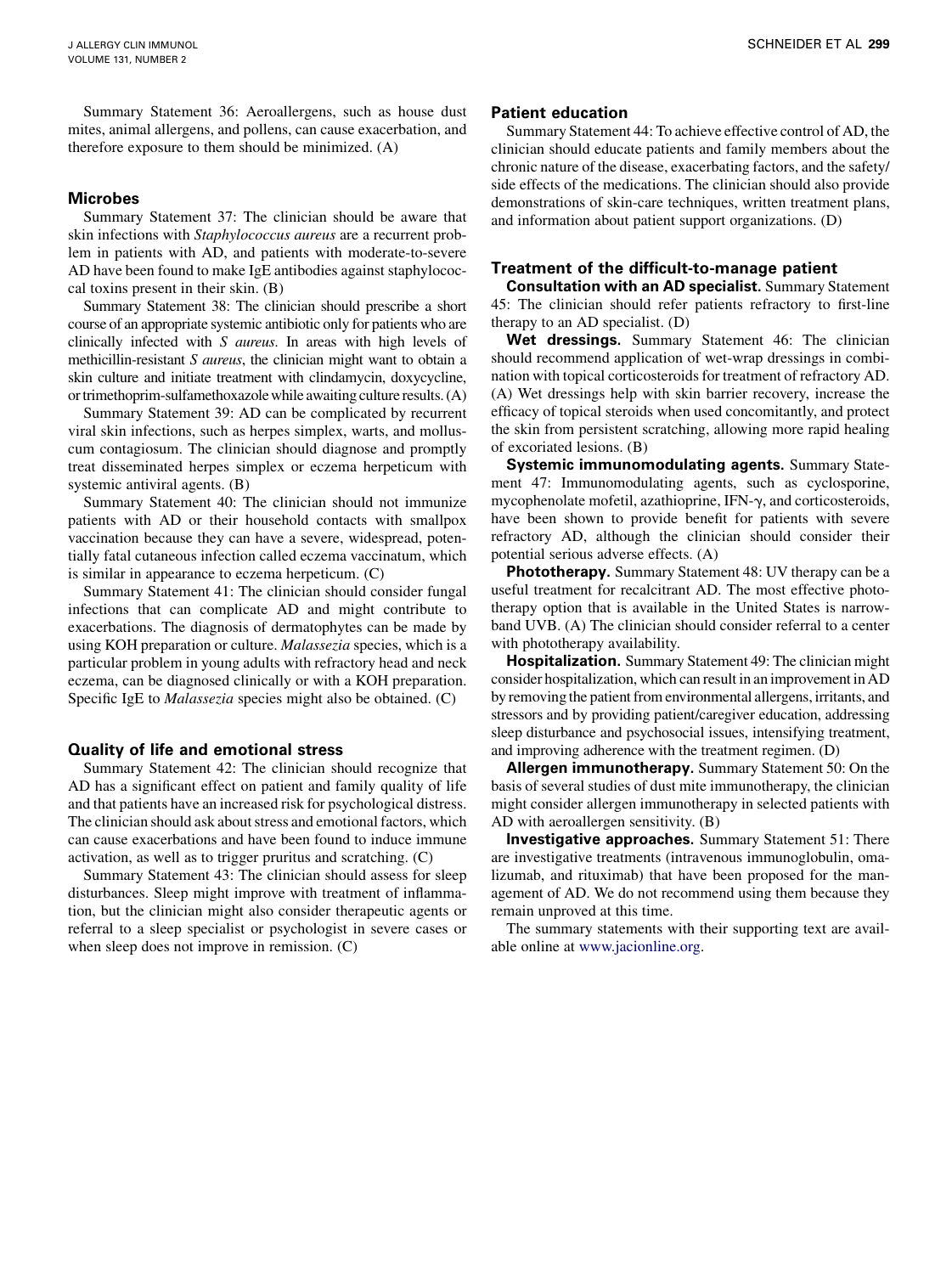# Atopic dermatitis: A practice parameter update 2012

Authors: Lynda Schneider, MD, Stephen Tilles, MD, Peter Lio, MD, Mark Boguniewicz, MD, Lisa Beck, MD, Jennifer LeBovidge, PhD, and Natalija Novak, MD

Joint Task Force Contributors: David Bernstein, MD, Joann Blessing-Moore, MD, David Khan, MD, David Lang, MD, Richard Nicklas, MD, John Oppenheimer, MD, Jay Portnoy, MD, Christopher Randolph, MD, Diane Schuller, MD, Sheldon Spector, MD, Stephen Tilles, MD, and Dana Wallace, MD

This parameter was developed by the Joint Task Force on Practice Parameters, representing the American Academy of Allergy, Asthma & Immunology (AAAAI); the American College of Allergy, Asthma & Immunology (ACAAI); and the Joint Council of Allergy, Asthma and Immunology. The AAAAI and the ACAAI have jointly accepted responsibility for establishing ''Atopic dermatitis: a practice parameter update 2012.'' This is a complete and comprehensive document at the current time. The medical environment is a changing environment, and not all recommendations will be appropriate for all patients. Because this document incorporated the efforts of many participants, no single individual, including those who served on the Joint Task Force, is authorized to provide an official AAAAI or ACAAI interpretation of these practice parameters. Any request for information about or an interpretation of these practice parameters by the AAAAI or ACAAI should be directed to the Executive Offices of the AAAAI, the ACAAI, and the Joint Council of Allergy, Asthma & Immunology. These parameters are not designed for use by pharmaceutical companies in drug promotion.

0091-6749/\$36.00

2013 American Academy of Allergy, Asthma & Immunology

doi:<http://dx.doi.org/10.1016/j.jaci.2012.12.672>

Published practice parameters of the Joint Task Force on Practice Parameters for Allergy & Immunology are available online at [http://www.jcaai.org.](http://www.jcaai.org)

Key words: Atopic dermatitis/atopic eczema, pathogenesis, genetics, diagnosis, management, therapy, triggers, Staphylococcus, quality of life, sleep, cyclosporine, immunomodulating agents, phototherapy, allergen immunotherapy

### **CONTRIBUTORS**

The Joint Task Force has made a concerted effort to acknowledge all contributors to this parameter. If any contributors have been excluded inadvertently, the Task Force will ensure that appropriate recognition of such contributions is made subsequently.

#### WORKGROUP CHAIR

Lynda Schneider, MD Department of Pediatrics Harvard Medical School Boston Children's Hospital Boston, Massachusetts

# PARAMETER WORKGROUP MEMBERS

#### Peter Lio, MD

Departments of Clinical Dermatology and Pediatrics Northwestern University Feinberg School of Medicine Chicago, Illinois

## Mark Boguniewicz, MD

Department of Pediatrics National Jewish Health and the University of Colorado Denver School of Medicine Denver, Colorado

#### Lisa Beck, MD

Department of Dermatology University of Rochester Medical Center Rochester, New York

## Jennifer LeBovidge, PhD

Department of Psychology Harvard Medical School Boston Children's Hospital Boston, Massachusetts

Disclosure of potential conflict of interest: L. Schneider has received research support from the National Institutes of Health (NIH)/National Institute of Allergy and Infectious Disease (NIAID) Atopic Dermatitis Research Network and Astellas, is on the Research Advisory Board for the Food Allergy Initiative, and is on the Scientific Advisory Board for the National Eczema Association. S. Tilles has consultant arrangements with SRXA, Sunovion, and Hyrox; has received grants from Astellas, Amphastar, Medimmune, Genentech, Merck, TEVA, Sunovion, Boehringer Ingelheim, Nutricia, Array, Rigel, and AstraZeneca; is Associate Editor for AllergyWatch and the Annals of Allergy; is Assistant Editor for the Joint Task Force for Practice Parameters; and is on the Executive Committee for the Seattle Food Allergy Consortium. P. Lio is a speaker and consultant for Johnson & Johnson's Neosporin line, has received grants from the Atopic Dermatitis Foundation, and is an Advisory Board Member for the National Eczema Association. M. Boguniewicz has received grants from the NIH. L. Beck has received remuneration from Regeneron and Genentech and has received grants from the NIH, the NIAID, and the National Institute of Arthritis and Musculoskeletal and Skin Diseases; is a board member for the Society for Investigative Dermatology; and is a Scientific Advisory Board member for the National Eczema Association. J. LeBovidge is a consultant/writer for Anaphylaxis Canada. N. Novak has received grants from the German Research Council and has consultant arrangements with ALK-Abello, Bencard Allergy Therapeutics, Astellas, GlaxoSmithKline, LETI Pharma, and HAL Allergy.

Corresponding author: Joint Task Force on Practice Parameters, 59 N Brockway St, #304, Palatine, IL 60067. E-mail: [info@jcaai.org](mailto:info@jcaai.org).

Received for publication December 17, 2012; Accepted for publication December 18, 2012.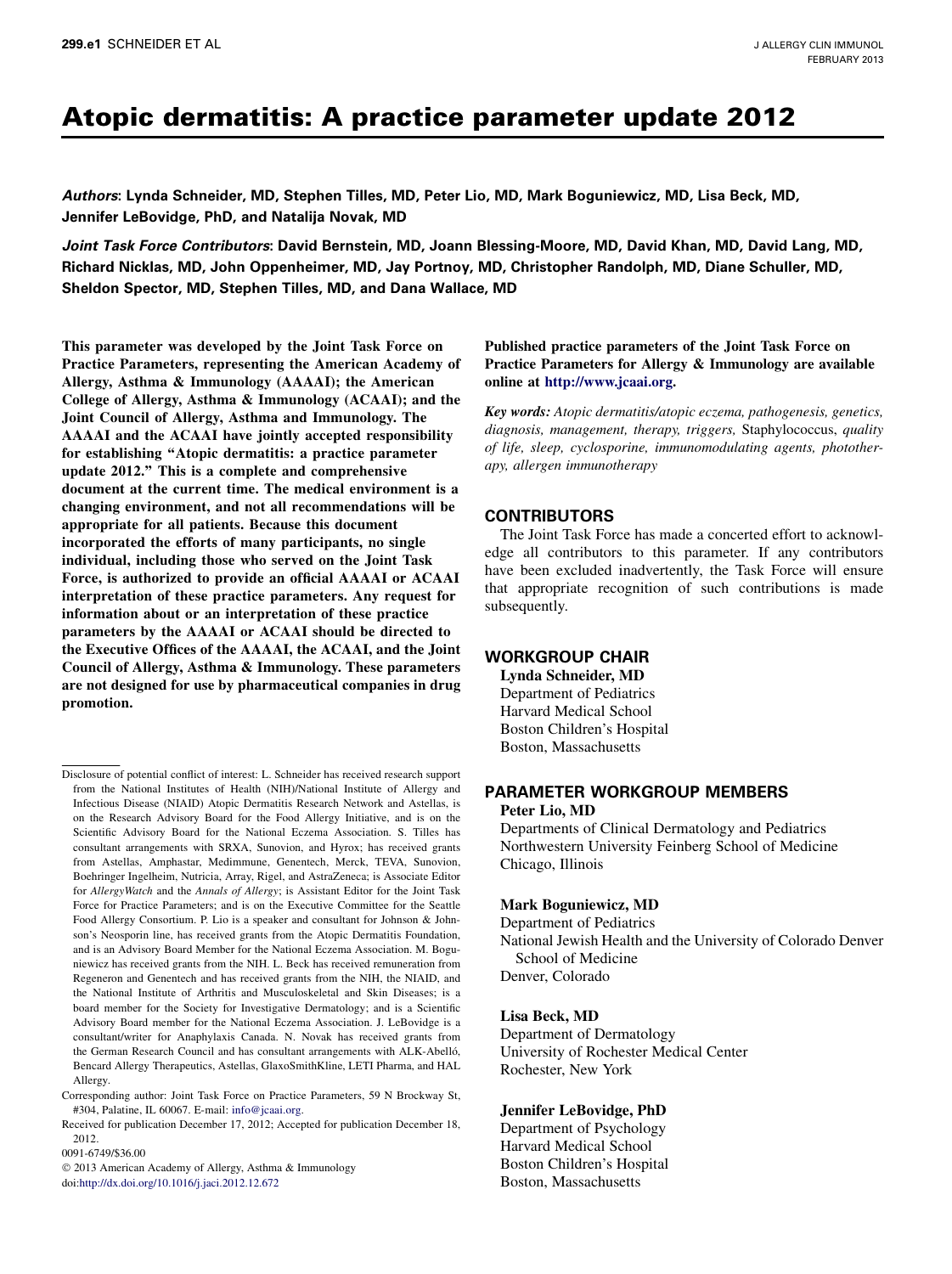Natalija Novak, MD Departments of Dermatology and Allergy University of Bonn Bonn, Germany

# JOINT TASK FORCE LIAISON

Stephen Tilles, MD Department of Medicine University of Washington School of Medicine Redmond, Washington

# JOINT TASK FORCE MEMBERS

David I. Bernstein, MD Department of Clinical Medicine and Environmental Health Division of Allergy/Immunology University of Cincinnati College of Medicine Cincinnati, Ohio

Joann Blessing-Moore, MD Departments of Medicine and Pediatrics Stanford University Medical Center Department of Immunology Palo Alto, California

David A. Khan, MD Department of Internal Medicine University of Texas Southwestern Medical Center Dallas, Texas

# David M. Lang, MD

Allergy/Immunology Section Division of Medicine Allergy and Immunology Fellowship Training Program Cleveland Clinic Foundation Cleveland, Ohio

## Richard A. Nicklas, MD

Department of Medicine George Washington Medical Center Washington, DC

# John Oppenheimer, MD

Department of Internal Medicine New Jersey Medical School Pulmonary and Allergy Associates Morristown, New Jersey

# Jay M. Portnoy, MD

Section of Allergy, Asthma & Immunology The Children's Mercy Hospital Department of Pediatrics University of Missouri–Kansas City School of Medicine Kansas City, Missouri

# Christopher C. Randolph, MD

Department of Pediatrics Yale Affiliated Hospitals Center for Allergy, Asthma, & Immunology Waterbury, Connecticut

Diane E. Schuller, MD Department of Pediatrics Pennsylvania State University Milton S. Hershey Medical College Hershey, Pennsylvania

## Sheldon L. Spector, MD

Department of Medicine UCLA School of Medicine Los Angeles, California

Stephen Tilles, MD Department of Medicine University of Washington School of Medicine Redmond, Washington

# Dana Wallace, MD

Department of Medicine Nova Southeastern University College of Osteopathic Medicine Davie, Florida

# ASSIGNED REVIEWERS

Marcella R. Aquino, MD Mineola, New York

Luz Fonacier, MD Great Neck, New York

Donald Leung, MD Denver, Colorado

Johannes Ring, MD Munich, Germany

# CLASSIFICATION OF RECOMMENDATIONS AND EVIDENCE

# Category of evidence

Ia Evidence from meta-analysis of randomized controlled trials

Ib Evidence from at least 1 randomized controlled trial

IIa Evidence from at least 1 controlled study without randomization

IIb Evidence from at least 1 other type of quasiexperimental study

III Evidence from nonexperimental descriptive studies, such as comparative studies

IV Evidence from expert committee reports, opinions or clinical experience of respected authorities or both

# Strength of recommendation

- A Directly based on category I evidence
- B Directly based on category II evidence or extrapolated recommendation from category I evidence
- C Directly based on category III evidence or extrapolated recommendation from category I or II evidence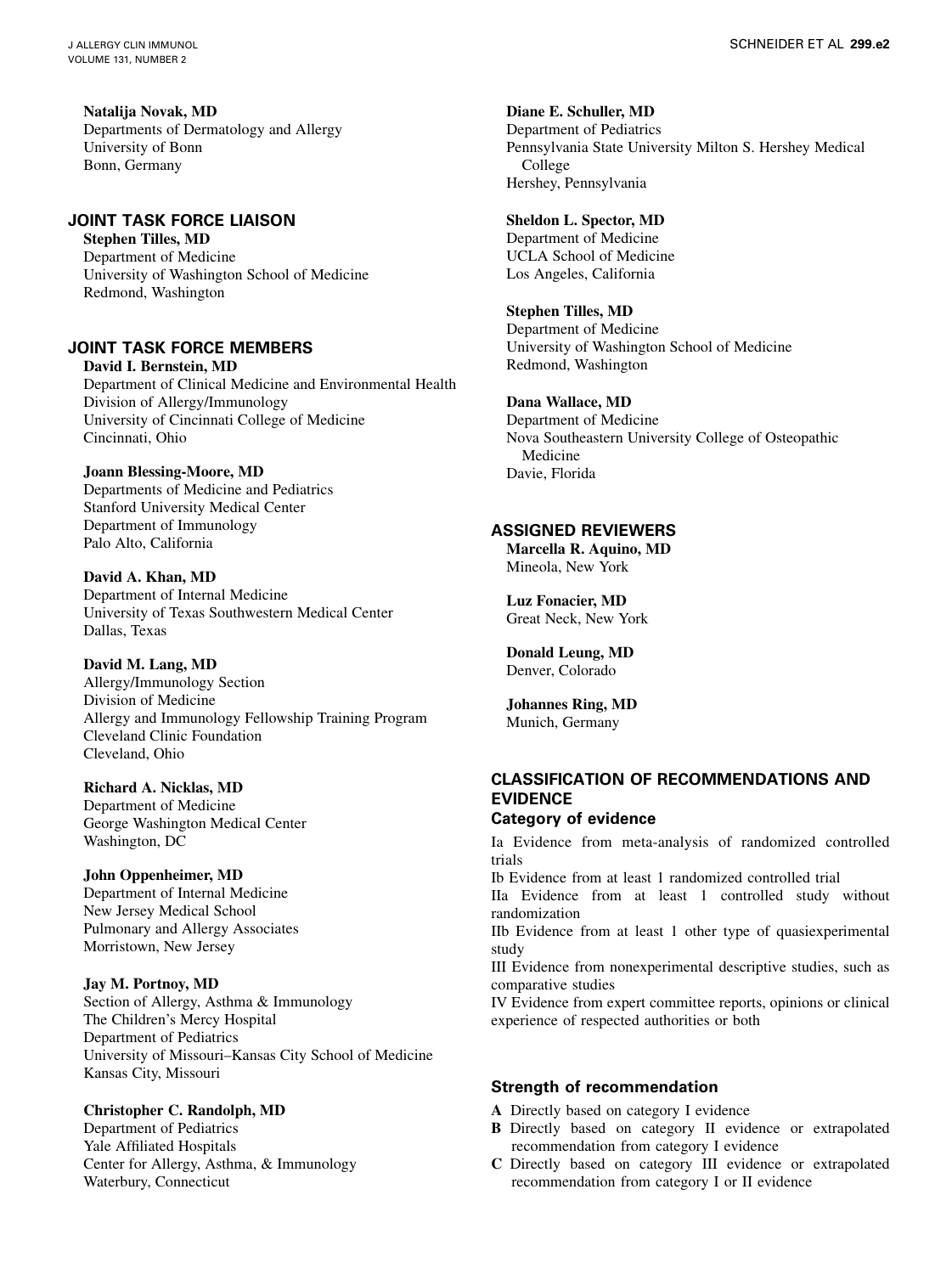D Directly based on category IV evidence or extrapolated recommendation from category I, II, or III evidence

LB Laboratory based

NR Not rated

## RESOLUTION OF NONDISQUALIFYING INTERESTS

The Joint Task Force recognizes that experts in a field are likely to have interests that could come into conflict with the development of a completely unbiased and objective practice parameter. A process has been developed to prevent potential conflicts from influencing the final document in a negative way to take advantage of that expertise.

At the workgroup level, members who have a potential conflict of interest either do not participate in discussions concerning topics related to the potential conflict, or if they do write a section on that topic, the workgroup completely rewrites it without their involvement to remove potential bias. In addition, the entire document is reviewed by the Joint Task Force, and any apparent bias is removed at that level. Finally, the practice parameter is sent for review both by invited reviewers and by anyone with an interest in the topic by posting the document on the Web sites of the ACAAI and the AAAAI.

# HOW THIS PRACTICE PARAMETER WAS DEVELOPED

#### The Joint Task Force on Practice Parameters

The Joint Task Force on Practice Parameters is a 13-member taskforce consisting of 6 representatives assigned by the AAAAI, 6 assigned by the ACAAI, and 1 assigned by the Joint Council of Allergy & Immunology. This taskforce oversees the development of practice parameters, selects the workgroup chair or chairs, and reviews drafts of the parameters for accuracy, practicality, and clarity, as well as the broad utility of the recommendations for clinical practice.

# The Atopic Dermatitis Practice Parameter workgroup

The Atopic Dermatitis Practice Parameters workgroup was commissioned by the Joint Task Force on Practice Parameters to update the previous practice parameters on atopic dermatitis. The Chair (Lynda Schneider, MD) invited workgroup members to participate in the parameter development who are considered to be experts in the field of atopic dermatitis. Workgroup members have been vetted for financial conflicts of interest by the Joint Task Force on Practice Parameters, and their conflicts of interest have been listed in this document and are posted on the Joint Task Force on Practice Parameters Web site at [http://www.](http://www.allergyparameters.org) [allergyparameters.org.](http://www.allergyparameters.org)

The charge to the workgroup was to use a systematic literature review in conjunction with consensus expert opinion to revise the 2004 Parameter on Atopic Dermatitis.

#### Protocol for finding evidence

A search of the medical literature was performed for a variety of terms that were considered relevant to this practice parameter. Literature searches were performed on PubMed and the Cochrane Database of Systematic Reviews. All reference types were included in the results. References identified as

being relevant were searched for relevant references, and those references also were searched for relevant references. In addition, members of the workgroup were asked for references that were missed by this initial search. The timeframe searched was from January 2003 to June 2012. Although the ideal reference would consist of a randomized, double-blind, placebo-controlled study, the topics covered in this practice parameter were covered by relatively few such studies. Consequently, it was necessary to draw on a number of basic laboratory reports and observational studies to develop a complete document.

Glossary terms for search included atopic dermatitis/atopic eczema and pathogenesis, genetics, diagnosis, management, therapy, triggers, staphylococcus, quality of life, sleep, cyclosporine, immunomodulating agents, phototherapy, or allergen immunotherapy.

#### PREFACE

Atopic dermatitis (AD) is often the first manifestation of allergic disease. Most patients with AD will also have another atopic disorder, such as allergic rhinitis, asthma, or food allergy. Therefore the evaluation and management of AD are an integral part of an allergist/immunologist's training and practice. It is also important for the primary care physician to understand the basis for effective evaluation and management of patients with this condition because AD affects more than 10% of children and can have a significant effect on quality of life for the patient and the family unit. As discussed in this document, it is also important for the primary care physician to know when to appropriately consult an AD specialist.

Since the last parameter on AD was published in 2004, there have been remarkable advances in the understanding of the genetics and pathophysiology of the disease.<sup>[1](#page-23-0)</sup> Hypotheses on the cause of AD must now include epidermal barrier defects, as well as immune dysregulation of both the innate and adaptive immune systems. AD is a complex inflammatory process, our understanding of which is constantly undergoing revision as more data become available on the role of IgE-bearing Langerhans cells, atopic keratinocytes, monocytes/macrophages, eosinophils, and mast cells and their interaction with IL-4–, IL-5–, and IL-13–producing  $T_H2$ , regulatory T, and  $T_H$ 22 lymphocytes. There is a complicated interaction between these cells and their products and susceptibility genes and the host environment, which leads to the clinical findings that characterize AD.

The major objective of this parameter is to improve the care of patients with AD. This should be accomplished by establishing boundaries for the evaluation and management of patients with this condition while reducing unwanted and unnecessary variation in treatment.

This updated parameter was developed by the Joint Task Force on Practice Parameters, which has published 33 practice parameters for the field of allergy/immunology, including the original parameter on AD. The current document builds on the 2004 parameter on AD. It was written and reviewed by subspecialists in allergy and immunology, as well as dermatology, and was supported by the 3 allergy and immunology organizations noted above. Therefore this document represents an evidence-based, broadly accepted consensus opinion.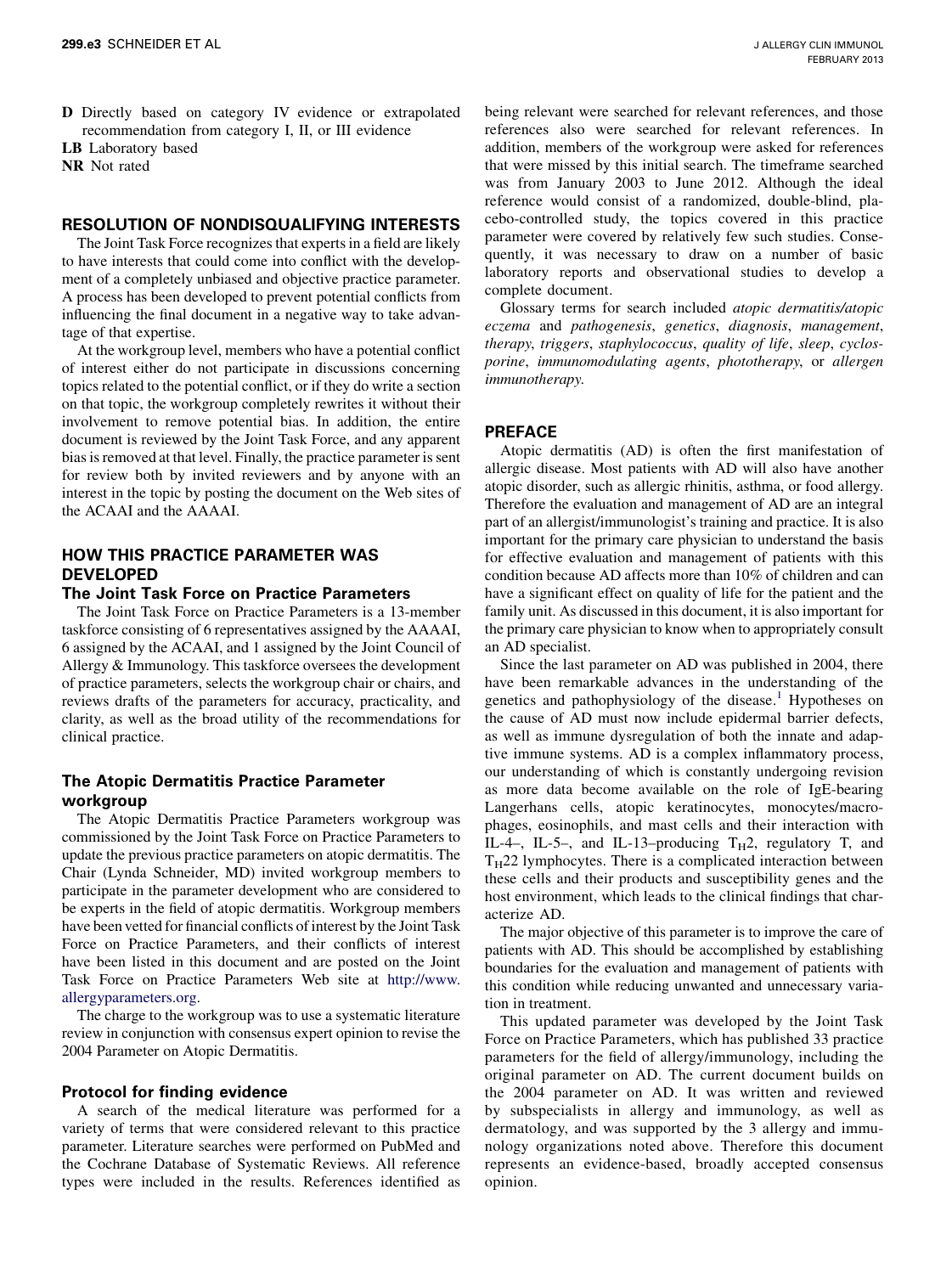The major decision points in the evaluation and management of AD are noted in [Fig E1](#page-29-0) and explained in the Annotations. Also included in this parameter are summary statements, which represent the key points in the evaluation and management of AD. These summary statements appear again before each section in this document, followed by text that supports the summary statement or statements. There are sections on definitions, immunopathology and genetics, clinical diagnosis, first-line management and treatment, identification and elimination of triggering factors, microbes, emotional stress, patient education, and treatment of the difficult-to-manage patient.

#### EXECUTIVE SUMMARY

AD is a genetically transmitted, chronic inflammatory skin disease that affects 10% to 20% of children and 1% to 3% of adults.<sup>[2,3](#page-23-0)</sup> In the vast majority of patients, the disease develops before the age of 5 years, although it develops in adulthood in as many as  $20\%$  of patients.<sup>[4](#page-23-0)</sup> AD is the first manifestation of atopy in many patients who later have allergic rhinitis, asthma, or both, a pattern that has been referred to epidemiologically as "the atopic march." Pruritus, scratching, and chronic, relapsing, or both eczematous lesions are major hallmarks of the disease. In infants and young children, there is a characteristic pattern of involvement of the face, neck, and extensor skin surfaces. In older children and adults, the skin lesions often involve lichenification and are usually localized to the flexural folds of the extremities. Factors that can exacerbate symptoms in patients with AD include temperature, humidity, irritants, infections, food, inhalant and contact allergens, and emotional stress. Food allergy has been implicated in approximately one third of children with AD, although specific IgE might be present (eg, food sensitization) without clinical features of food allergy.<sup>[5](#page-23-0)</sup>

The diagnosis of AD is based on its clinical presentation rather than the results of diagnostic testing.<sup>[6,7](#page-23-0)</sup> However, the judicious use of percutaneous skin tests or in vitro tests for the presence of specific IgE to relevant allergens is a sensitive way of identifying potential allergic triggering factors. Doubleblind food challenges are often necessary to determine the relevance of specific food ingestion to symptoms.<sup>[8](#page-23-0)</sup> The effective management of AD involves a combination of trigger avoidance, measures to restore skin barrier function, and antiinflammatory medication. Trigger avoidance should be individualized based on a careful history and the results of specific IgE testing. Barrier function can be improved by careful hydration and moisturizer application, such as soaking in a warm bath for at least 10 minutes followed by the immediate application of a moisturizer.

There are multiple anti-inflammatory medication options available for treating AD.[9,10](#page-23-0) Topical corticosteroids are appropriate for the vast majority of patients, and the potency of the corticosteroid chosen should be individualized based on the severity of the dermatitis, the location of the affected skin, the surface area of the affected skin, and the age of the patient.<sup>[11](#page-23-0)</sup> Clinical exacerbations might require temporarily switching to a more potent topical agent for a short period of time. Topical tacrolimus and pimecrolimus are anti-inflammatory calcineurin inhibitors and secondline agents that have been approved for topical use in adults and children ( $\geq$ 2 years of age) with AD.<sup>[12-14](#page-23-0)</sup> These agents interrupt activation of lymphocytes and other inflammatory cells, and they have become an integral part of treating AD.<sup>[15-17](#page-23-0)</sup>

There are a variety of other treatment options for patients with severe or refractory AD. These include wet dressings and occlu $sion$ <sup>[18-20](#page-23-0)</sup>; phototherapy<sup>21,22</sup>; systemically administered immuno-suppressants, such as cyclosporine<sup>23</sup>; and antimetabolites.<sup>[24,25](#page-24-0)</sup> In rare cases short-term hospitalization might be a useful way to temporarily reduce exposure to environmental and emotional triggers while initiating intensive patient education, diagnostic testing (eg, skin testing and food challenges), intravenous antibiotics (if indicated), and aggressive topical treatment.

# SUMMARY STATEMENTS

#### **Definitions**

Summary Statement 1: AD is a familial, chronic inflammatory skin disease that commonly presents during early infancy and childhood but can persist or start in adulthood. (C)

#### Immunopathology and genetics

Summary Statement 2: The clinician should know that most patients with AD have increased serum IgE levels, which correlate with clinical measures of disease severity. (C)

Summary Statement 3: In determining treatments, the clinician should be aware that acute skin lesions of AD have a complex mixture of inflammatory cytokines that typically include  $T_H2$ cells producing IL-4, IL-5, and IL-13 and  $T_H$ 22 cells producing IL-22, although  $T_H1$  cells expressing IFN- $\gamma$  are also found in more chronic lesions. (C)

Summary Statement 4: The clinician should know that AD has become widely accepted as a disorder that is at least in part initiated by skin barrier defects. These barrier defects can be acquired or genetic. Murine models of AD strongly suggest that these barrier defects promote an adaptive immune response to epicutaneously applied antigens.

Summary Statement 5: The clinician should know that an inadequate innate immune response to epicutaneous microbes is in part responsible for susceptibility to infections and colonization with Staphylococcus aureus, as well as a number of viruses, in patients with AD. (C)

Summary Statement 6: When treating patients with AD, the clinician should remember that AD is a complex human disorder caused by the interaction of numerous susceptibility genes with the microenvironment (eg, tissue inflammation) and macroenvironment of the host. (B)

## Clinical diagnosis

Summary Statement 7: The clinician should make the diagnosis of AD based on a constellation of clinical features. Pruritus and chronic or relapsing eczematous lesions with typical morphology and distribution in patients with a history of atopy are essential for diagnosis. (C)

Summary Statement 8: The physical examination findings seen by the clinician include acute and subacute skin lesions, which are most often seen in infants and young children and are characterized by intensely pruritic, erythematous papulovesicular lesions associated with excoriation and serous exudate. (D). Chronic AD is characterized by lichenification, papules, and excoriations. (D)

#### First-line management and treatment

Summary Statement 9: The intensity of management and treatment of AD is dictated by the severity of illness, which relates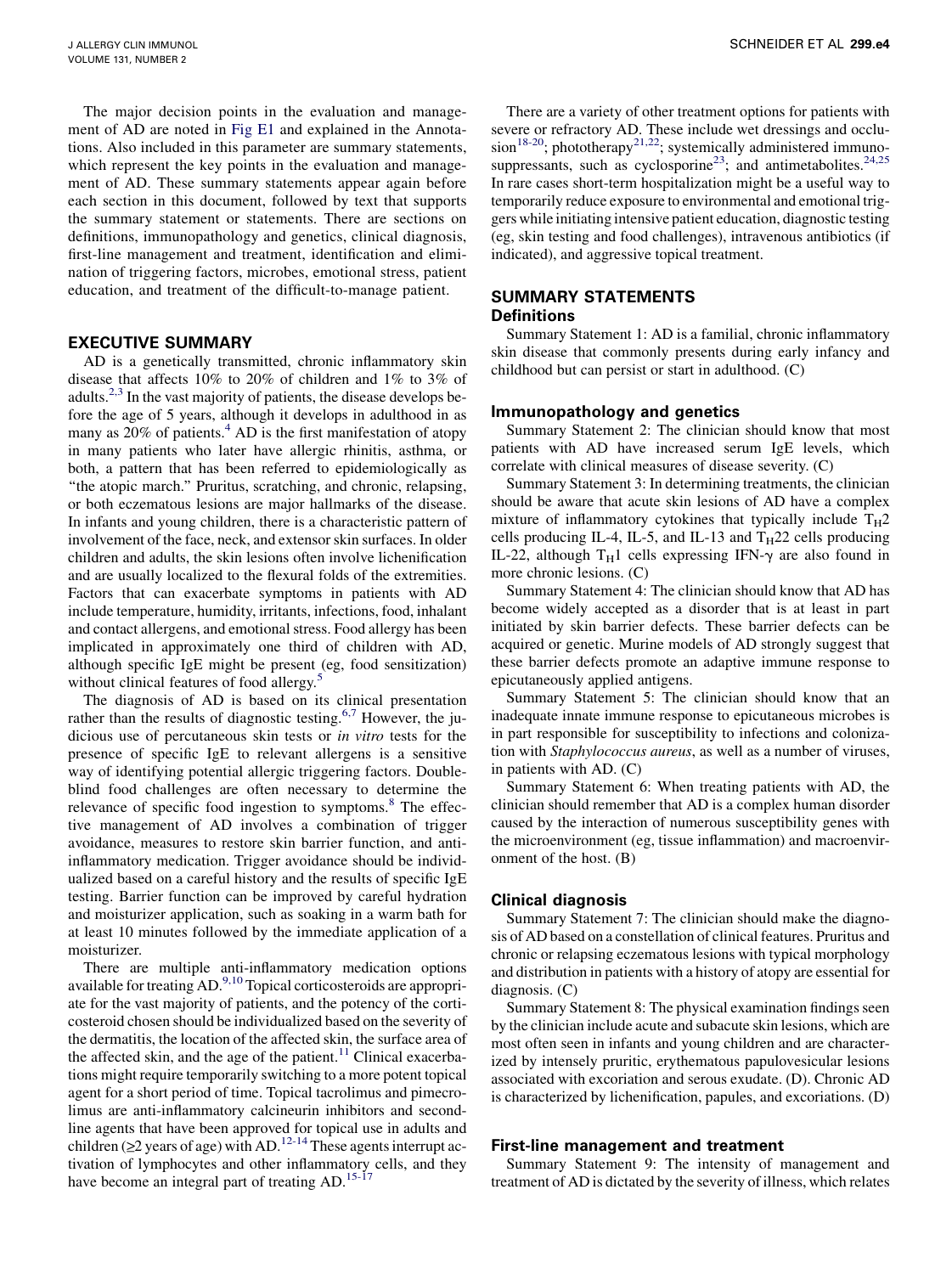to the effect of AD on the quality of life of the patient and his or her family. (A)

Summary Statement 10: The clinician should establish treatment goals with the patient. These can include reduction in number and severity of flares and increase in disease-free periods. (D)

Summary Statement 11: Clinicians should use a systematic, multipronged approach that includes skin hydration, topical antiinflammatory medications, antipruritic therapy, antibacterial measures, and elimination of exacerbating factors. Clinicians should evaluate the success of the approach and modify the treatment plan, if needed. (A)

**Skin hydration.** Summary Statement 12: The clinician should be aware that AD is characterized by reduced skin barrier function, which leads to enhanced water loss and dry skin; therefore the clinician should recommend hydration with warm soaking baths for at least 10 minutes followed by the application of a moisturizer. (D)

Summary Statement 13: Moisturizers should be recommended as first-line therapy. (D)

Topical corticosteroids. Summary Statement 14: If AD is not controlled by moisturizers alone, then the clinician should recommend a topical corticosteroid. (A)

Summary Statement 15: Low-potency corticosteroids are recommended for maintenance therapy, whereas intermediateand high-potency corticosteroids should be used for the treatment of clinical exacerbation over short periods of time. (A)

Summary Statement 16: Clinicians should not prescribe potent fluorinated corticosteroids for use on the face, eyelids, genitalia, and intertriginous areas or in young infants. (D)

Summary Statement 17: Clinicians should recommend ultrahigh-potency corticosteroids only for very short periods (1-2 weeks) and in nonfacial nonskinfold areas. (D)

Summary Statement 18: When prescribing topical steroids, clinicians should remember that the degree of corticosteroid absorption through the skin and hence the potential for systemic adverse effects are directly dependent on the surface area of the skin involved, thickness of the skin, the use of occlusive dressing, and the potency of the corticosteroid preparation. (D)

Topical calcineurin inhibitors. Topical tacrolimus. Summary Statement 19: Clinicians can consider the use of tacrolimus ointment, which has been shown to be effective and safe in both adults and children older than 2 years for the treatment of AD, with most patients experiencing a reduction of pruritus within 3 days of initiating therapy. (A)

Summary Statement 20: Clinicians should consider the use of tacrolimus ointment, which, unlike topical steroids, does not cause atrophy for eczema on the face, eyelid, and skin folds that is unresponsive to low-potency topical steroids. (A)

Summary Statement 21: Clinicians must counsel patients that transient localized burning and itching can occur during the first week of topical tacrolimus. This might limit its usefulness in certain patients. (A)

Summary Statement 22: Once a flare is controlled, the clinician might consider prescribing tacrolimus ointment twice daily, twice weekly to eczema-prone areas to prevent future flares. (A)

Topical pimecrolimus. Summary Statement 23: Clinicians should consider the use of topical pimecrolimus cream, which is a calcineurin inhibitor that safely decreases the number of flares, reduces the need for corticosteroids, does not cause skin atrophy, and controls pruritus. (A)

Tar preparations. Summary Statement 24: Although tar preparations are widely used in the treatment of AD, there are no randomized controlled studies that have demonstrated their efficacy. (A)

Summary Statement 25: Newer coal tar products have been developed that are more cosmetically acceptable, with respect to odor and staining of clothes, than some older products. (B)

Summary Statement 26: Clinicians should not recommend tar preparations for acutely inflamed skin because this might result in additional skin irritation. (D)

Antihistamines. Summary Statement 27: Some patients might benefit from the use of antihistamines for the relief of pruritus associated with AD. (C)

Summary Statement 28: Treatment of AD with topical antihistamines is generally not recommended because of potential cutaneous sensitization. (C)

Vitamin D. Summary Statement 29: Patients with AD might benefit from supplementation with vitamin D, particularly if they have a documented low level or low vitamin D intake. (B)

Dilute bleach baths. Summary Statement 30: Clinicians should consider the addition of dilute bleach baths twice weekly to reduce the severity of AD, especially in patients with recurrent skin infections. (A)

#### Identification and elimination of triggering factors

Summary Statement 31: The clinician should recommend avoidance of common irritants (eg, soaps, toiletries, wool, and chemicals) that trigger the itch-scratch cycle. (B)

Summary Statement 32: The clinician might consider recommending control of temperature and humidity to avoid increased pruritus related to heat, humidity, and perspiration. (D)

Summary Statement 33: Possible triggers of AD can be confirmed by using skin tests and in vitro tests for specific IgE antibodies and in some cases by using patch tests, which can produce immediate or delayed reactions to protein allergens. The clinician should only test for relevant allergens because testing, especially for foods, has low specificity. (B)

Summary Statement 34: The clinician might consider food allergens as triggers of AD more commonly in young infants and children. (D) The clinician should be aware that for children less than 5 years of age with moderate-to-severe AD, the Food Allergy Expert Panel suggested consideration of limited food allergy testing if the child has persistent AD in spite of optimized management and topical therapy, the child has a reliable history of an immediate allergic reaction after ingestion of the food, or both.

Summary Statement 35: The clinician should not recommend extensive elimination diets based only on positive skin or specific IgE test results because potential nutritional deficiency can occur, and even with multiple positive skin test results, most patients will react to few foods on oral challenge. (B)

Summary Statement 36: Aeroallergens, such as house dust mites, animal allergens, and pollens, can cause exacerbation, and therefore exposure to them should be minimized. (A)

#### Microbes

Summary Statement 37: The clinician should be aware that skin infections with Staphylococcus aureus are a recurrent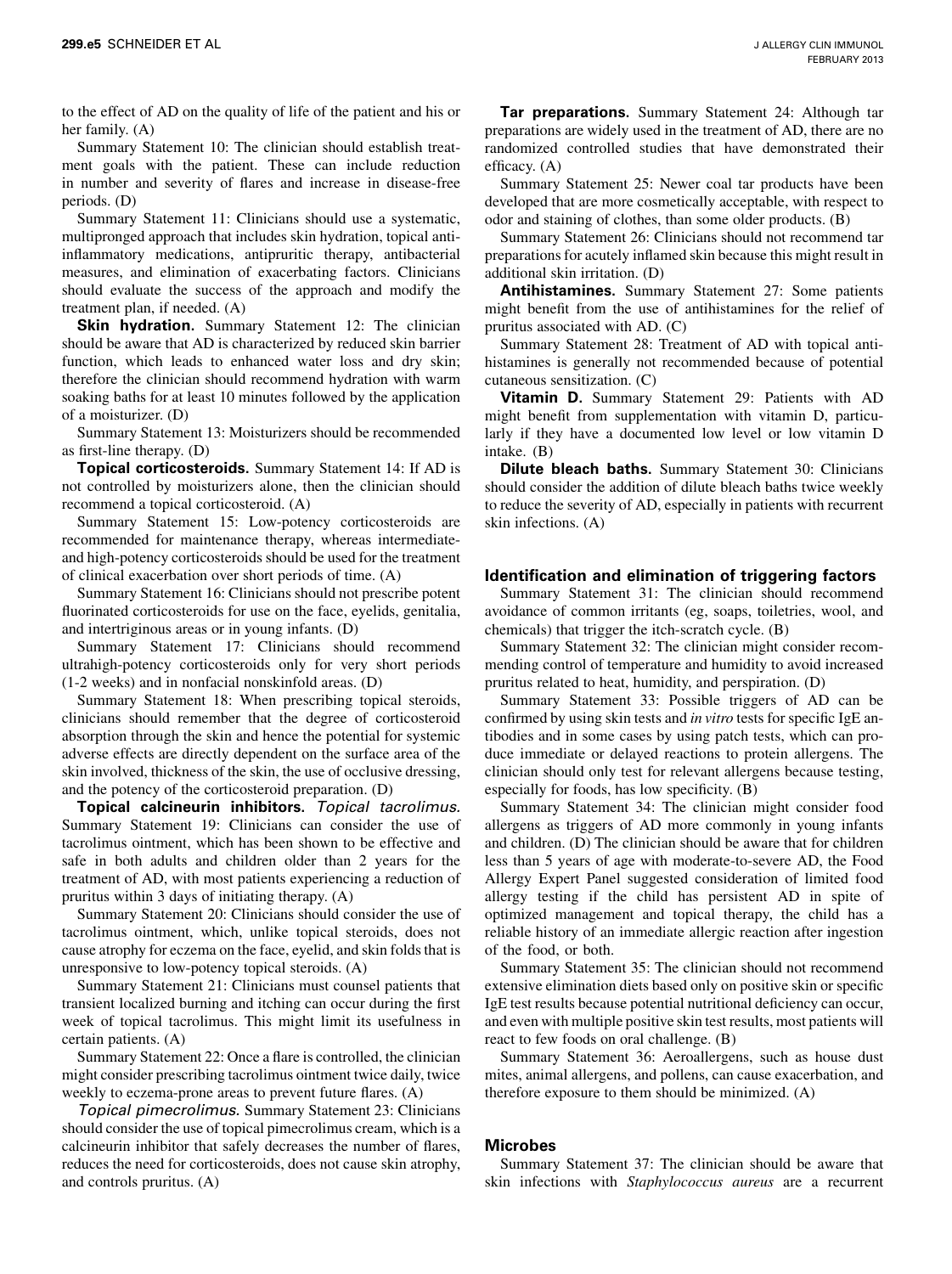problem in patients with AD, and patients with moderate-tosevere AD have been found to make IgE antibodies against staphylococcal toxins present in their skin. (B)

Summary Statement 38: The clinician should prescribe a short course of an appropriate systemic antibiotic only for patients who are clinically infected with S aureus. In areas with high levels of methicillin-resistant S aureus, the clinician might want to obtain a skin culture and initiate treatment with clindamycin, doxycycline, ortrimethoprim-sulfamethoxazolewhile awaiting culture results. (A)

Summary Statement 39: AD can be complicated by recurrent viral skin infections, such as herpes simplex, warts, and molluscum contagiosum. The clinician should diagnose and promptly treat disseminated herpes simplex or eczema herpeticum with systemic antiviral agents. (B)

Summary Statement 40: The clinician should not immunize patients with AD or their household contacts with smallpox vaccination because they can have a severe, widespread, potentially fatal cutaneous infection called eczema vaccinatum, which is similar in appearance to eczema herpeticum. (C)

Summary Statement 41: The clinician should consider fungal infections that can complicate AD and might contribute to exacerbations. The diagnosis of dermatophytes can be made by using KOH preparation or culture. Malassezia species, which is a particular problem in young adults with refractory head and neck eczema, can be diagnosed clinically or with a KOH preparation. Specific IgE to Malassezia species might also be obtained. (C)

#### Quality of life and emotional stress

Summary Statement 42: The clinician should recognize that AD has a significant effect on patient and family quality of life and that patients have an increased risk for psychological distress. The clinician should ask about stress and emotional factors, which can cause exacerbations and have been found to induce immune activation, as well as to trigger pruritus and scratching. (C)

Summary Statement 43: The clinician should assess for sleep disturbances. Sleep might improve with treatment of inflammation, but the clinician might also consider therapeutic agents or referral to a sleep specialist or psychologist in severe cases or when sleep does not improve in remission. (C)

#### Patient education

Summary Statement 44: To achieve effective control of AD, the clinician should educate patients and family members about the chronic nature of the disease, exacerbating factors, and the safety/ side effects of the medications. The clinician should also provide demonstrations of skin-care techniques, written treatment plans, and information about patient support organizations. (D)

## Treatment of the difficult-to-manage patient

Consultation with an AD specialist. Summary Statement 45: The clinician should refer patients refractory to first-line therapy to an AD specialist. (D)

Wet dressings. Summary Statement 46: The clinician should recommend application of wet-wrap dressings in combination with topical corticosteroids for treatment of refractory AD. (A) Wet dressings help with skin barrier recovery, increase the efficacy of topical steroids when used concomitantly, and protect the skin from persistent scratching, allowing more rapid healing of excoriated lesions. (B)

Systemic immunomodulating agents. Summary Statement 47: Immunomodulating agents, such as cyclosporine, mycophenolate mofetil, azathioprine, IFN- $\gamma$ , and corticosteroids, have been shown to provide benefit for patients with severe refractory AD, although the clinician should consider their potential serious adverse effects. (A)

Phototherapy. Summary Statement 48: UV therapy can be a useful treatment for recalcitrant AD. The most effective phototherapy option that is available in the United States is narrowband UVB. (A) The clinician should consider referral to a center with phototherapy availability.

Hospitalization. Summary Statement 49: The clinician might consider hospitalization, which can result in an improvement in AD by removing the patient from environmental allergens, irritants, and stressors and by providing patient/caregiver education, addressing sleep disturbance and psychosocial issues, intensifying treatment, and improving adherence with the treatment regimen. (D)

Allergen immunotherapy. Summary Statement 50: On the basis of several studies of dust mite immunotherapy, the clinician might consider allergen immunotherapy in selected patients with AD with aeroallergen sensitivity. (B)

Investigative approaches. Summary Statement 51: There are investigative treatments (intravenous immunoglobulin, omalizumab, and rituximab) that have been proposed for the management of AD. We do not recommend using them because they remain unproved at this time.

#### DEFINITIONS

Summary Statement 1: AD is a familial, chronic inflammatory skin disease that commonly presents during early infancy and childhood but can persist or start in adulthood. (C)

AD is a heritable, chronic inflammatory skin disease that commonly presents during early infancy and childhood but can persist or start in adulthood.<sup>[4](#page-23-0)</sup> It often presents as the first step in the atopic march toward respiratory allergy. Recent interest in AD has been sparked by reports of its increasing prevalence and the significant adverse effect it can have on quality of life. AD is a major public health problem worldwide, with lifetime prevalence in children of  $10\%$  to  $20\%$ .<sup>[2,3](#page-23-0)</sup> The prevalence of AD in adults is approximately 1% to 3%. Wide variations in prevalence have been observed within countries inhabited by similar ethnic groups, sug-gesting that environmental factors determine AD expression.<sup>[26](#page-24-0)</sup>

#### IMMUNOPATHOLOGY AND GENETICS

Summary Statement 2: The clinician should know that most patients with AD have increased serum IgE levels, which correlate with clinical measures of disease severity. (C)

Summary Statement 3: In determining treatments, the clinician should be aware that acute skin lesions of AD have a complex mixture of inflammatory cytokines that typically include  $T_H2$  cells producing IL-4, IL-5, and IL-13 and  $T_H22$ cells producing IL22, although in more chronic lesions  $T_H1$ cells expressing IFN- $\gamma$  are also found. (C)

Summary Statement 4: The clinician should know that AD has become widely accepted as a disorder that is at least in part initiated by skin barrier defects. These barrier defects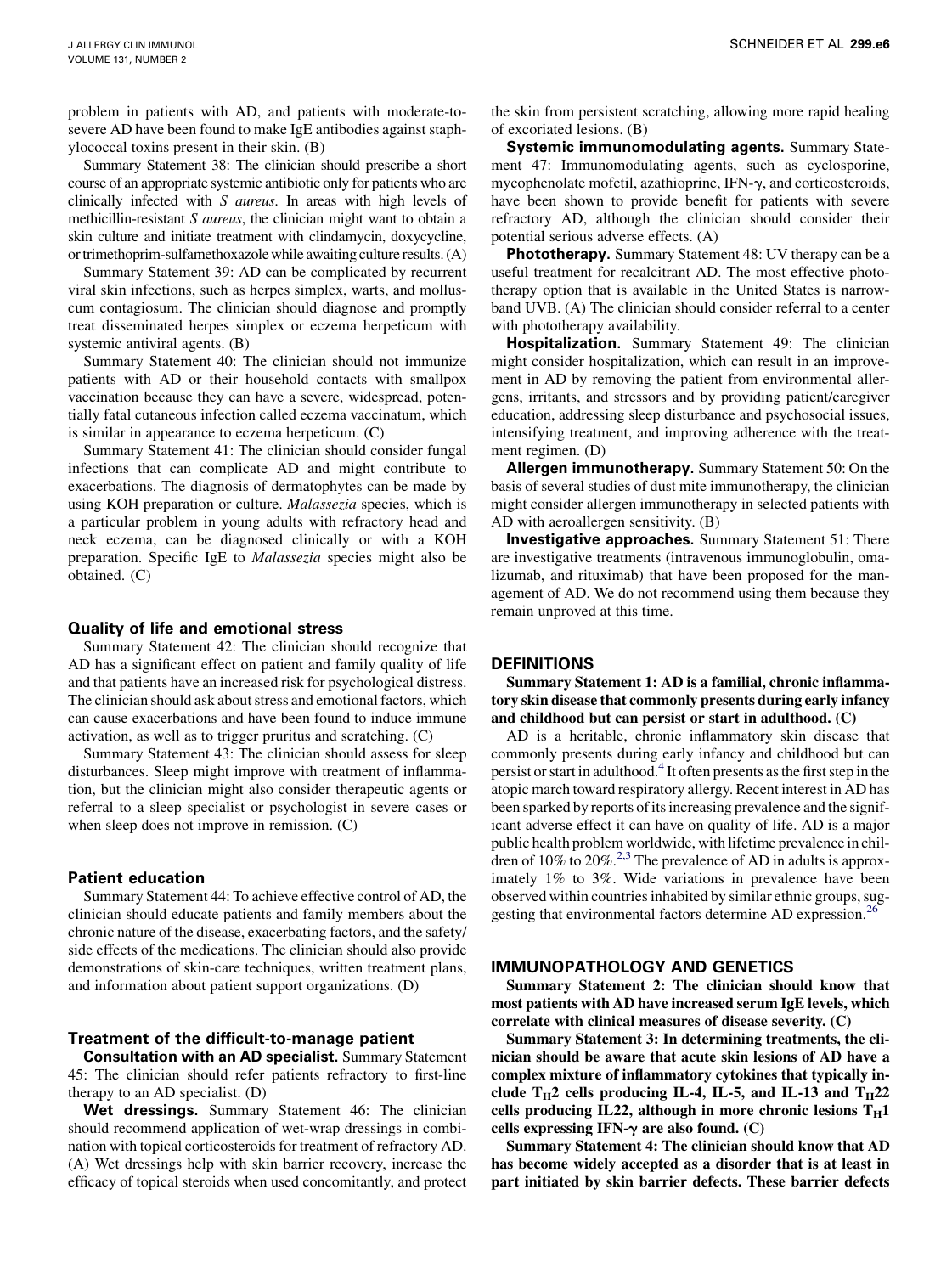can be acquired or genetic. Murine models of AD strongly suggest that these barrier defects promote an adaptive immune response to epicutaneously applied antigens.

Summary Statement 5: The clinician should know that an inadequate innate immune response to epicutaneous microbes is in part responsible for susceptibility to infections and colonization with Staphylococcus aureus, as well as a number of viruses, in patients with AD. (C)

Summary Statement 6: When treating patients with AD, the clinician should remember that AD is a complex human disorder caused by the interaction of numerous susceptibility genes with the microenvironment (eg, tissue inflammation) and macroenvironment of the host. (B)

Since the last Joint Task Force practice parameter on atopic dermatitis was published, $2<sup>7</sup>$  there have been several key advances in our understanding of the pathophysiology of AD. Current hypotheses take into account epidermal barrier defects, the robust  $T_H2$  response to antigens, and cutaneous innate immune defects. It is likely that the relative contribution of each of these defects and their interactions will help explain the remarkable heterogeneity we observe in the clinical presentation and course of our patients with AD.

Physiologic impairment of the skin barrier has long been recognized as a hallmark of AD. We now know that the outermost epidermal layer called the stratum corneum is dysfunctional in patients with AD as the result of 1 or more of the following defects: reduced levels of stratum corneum lipids; defects in proteases, antiproteases, or both; acquired or genetic defects in structural proteins, such as filaggrin, loricrin, and other epidermal differentiation complex genes<sup>28</sup>; and/or physical trauma from the itch-scratch cycle. In 2006, null mutations in the filaggrin gene (FLG) were strongly linked to AD and several subphenotypes (early-onset, severe/persistent, and eczema herpeticum).[28](#page-24-0) Studies in filaggrin-deficient mice support the barrier theory by demonstrating that allergens or irritants applied on the skin surface resulted in enhanced reactions in comparison with those seen in wild-type mice.<sup>[29](#page-24-0)</sup> The epidermis has an additional barrier structure called tight junctions, which are found just below the stratum corneum within the stratum granulosum. A defect in epidermal tight junction function has been observed in the skin of patients with AD, which is attributable in part to a reduction in claudin-1 (CLDN1) levels.[30](#page-24-0) In summary, the leaky skin barrier is thought to promote greater immunologic responsiveness to allergens and irritants, 2 clinical hallmarks of AD.<sup>[28,30,31](#page-24-0)</sup>

For several decades, we have known that there is an adaptive immune defect in patients with AD characterized by the increased frequency of  $T_H2$  cells producing IL-4, IL-5, and IL-13 in the peripheral blood and acute skin lesions, whereas a more mixed  $T_H1$ and  $T_H$ 2 infiltrate is observed in chronic skin lesions.<sup>[32](#page-24-0)</sup>  $T_H$ 2 cytokines are largely responsible for the eosinophilia and IgE sensitization observed to a host of environmental antigens. This  $T_H2$ polarity is thought to occur as a consequence of a number of factors, including the release of IL-25, IL-33, and thymic stromal lymphopoietin, which are released from barrier-disrupted epider-mis or after general tissue damage.<sup>[29,33-36](#page-24-0)</sup> The release of these  $pro-T<sub>H</sub>2$  mediators by epidermal cells develops in response to allergen actions either on innate immune receptors or through proteolytic actions of the allergen itself. These mediators activate resident antigen-presenting cells, including basophils and dendritic cells, which promote  $T_H2$  development at the draining lymph node.<sup>[37](#page-24-0)</sup> Interestingly, several epidermal barrier defects

(eg, reduced filaggrin, claudin-1, and lymphoepithelial Kazaltype 5 serine protease inhibitor [LEKTI] levels) observed in patients with AD correlate inversely with markers of  $T_H2$  polar-ity.<sup>[28,30,38](#page-24-0)</sup> A considerable amount of evidence suggests that  $T_H2$ cytokines are associated with and in part responsible for the increased frequency and greater severity of bacterial and viral skin infections observed in this population.<sup>[39,40](#page-24-0)</sup> For example,  $T_H2$  cytokines dampen several components of the innate and adaptive immune system required for an effective host defense, and they reduce the expression of barrier proteins in the epidermal differentiation complex, such as filaggrin, involucrin, loricrin, and S100 proteins.<sup>31</sup> Recently, several groups have observed increased expression of IL-22 within AD skin lesions. This cytokine is released from both  $T_H17$  cells and from a newly recognized CD4 memory T-cell population called  $T_H$ 22 cells, which were first identified in patients with AD. $^{31,41,42}$  $^{31,41,42}$  $^{31,41,42}$  IL-22 induces epithelial proliferation, which might explain the thickened epidermis observed in AD lesions.<sup>[43](#page-24-0)</sup> Whether  $T_H$ 17 cells play a key role in human AD is still unclear.<sup>[44-46](#page-24-0)</sup>

There is mounting evidence that defects in the innate immune system play a role in the susceptibility of patients with AD to cutaneous microbes and that these defects might affect the magnitude and character of the adaptive immune response to allergens. Unique motifs expressed on microbes or molecules released in response to tissue injury trigger inflammatory responses from pattern-recognition receptors, such as the Toll-like receptor family. For example, patients with AD have reduced expression, function, or both of Toll-like receptor 2 on their epidermal cells and monocytes, which might in part be geneti-cally determined.<sup>[47](#page-24-0)</sup> In addition, their keratinocytes have a reduced capacity to produce broad-spectrum antimicrobial peptides called defensins and cathelicidins, which act as natural antibiotics to kill a wide variety of bacterial, viral, and fungal pathogens. They also have reduced recruitment of innate immune cells (eg, PMNs, plasmacytoid dendritic cells, and natural killer cells) to sites of skin inflammation. All of these findings are credible explanations for the susceptibility of patients with AD to pathogens, such as S aureus, herpes simplex virus, and vaccinia virus.

AD is a human disorder that develops as a consequence of complex interactions between susceptibility genes and environmental exposures. Family histories have long identified a strong genetic component to this disease. More than 80 genes have been implicated in genetic studies by using candidate gene approaches and genome-wide association studies, and most of the implicated genes are either relevant for the development of a  $T_H2$  immune response, innate immune responses, or an intact epidermal barrier. To date, mutations in the stratum corneum gene FLG confer the greatest risk for AD and have been replicated in many AD populations and AD subphenotypes (eg, AD with asthma, AD with a history of eczema herpeticum, persistent AD, and early-onset AD).<sup>[48](#page-24-0)</sup> Genome-wide association studies suggest that other epidermal differentiation genes will likely be identified in the locus around chromosome 1q21. It is interesting to note that the expression of a number of proteins important for the formation of the cornified envelope, including filaggrin, loricrin, and involucrin, are reduced by  $T_H2$  cytokines characteristically present in acute AD lesions. Therefore some of the barrier defects observed in patients with AD might develop on an acquired basis because of local tissue factors.

Our current approach to the treatment of AD has focused on identifying and minimizing allergen exposure and reducing tissue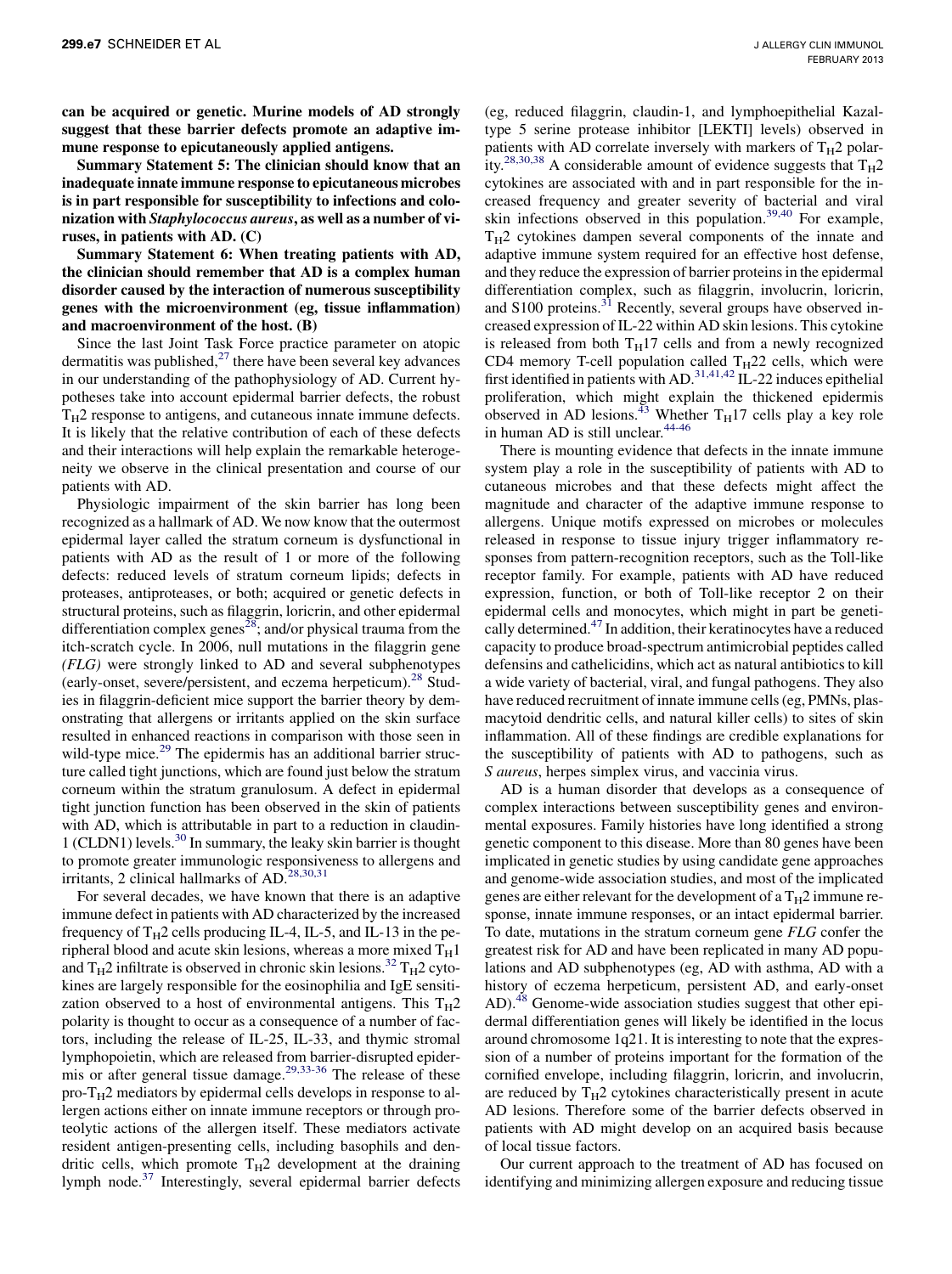inflammation. With the recognition that this is a disease mediated, at least in part, by epidermal barrier disruption, as well as the release of potent tissue-derived adjuvants and cutaneous innate immune defects, we are likely to see therapies developed that begin to address these other defects. We hope this multipronged approach will provide greater relief for our patients than our current treatments have been able to achieve.

# CLINICAL DIAGNOSIS

Summary Statement 7: The clinician should make the diagnosis of AD based on a constellation of clinical features. Pruritus and chronic or relapsing eczematous lesions with typical morphology and distribution in patients with a history of atopy are essential for diagnosis. (C)

Summary Statement 8: The physical examination findings seen by the clinician include acute and subacute skin lesions, which are most often seen in infants and young children and are characterized by intensely pruritic, erythematous papulovesicular lesions associated with excoriation and serous exudate. (D). Chronic AD is characterized by lichenification, papules, and excoriations. (D)

At the initial encounter with any patient seeking treatment for AD, particularly if symptoms are poorly controlled, it is essential to confirm that the correct diagnosis has been made. There is no objective diagnostic test for the clinical confirmation of AD. Therefore the clinician should make the diagnosis of AD based on the constellation of clinical features and, by some criteria, the presence of allergen-specific IgE.[6,7,49,50](#page-23-0) Although clearly playing a role in some portion of cases, filaggrin expression is not yet of diagnostic relevance.<sup>[51](#page-24-0)</sup> Of the major features, pruritus and chronic or relapsing eczematous lesions with typical morphology and distribution are essential for diagnosis. Pruritus can occur throughout the day but is often worse in the early evening and night. Its consequences are scratching followed by the elicitation of eczematous skin lesions.

Acute and subacute skin lesions are characterized by intensely pruritic, erythematous papulovesicles associated with excoriation and serous exudate. Chronic AD is characterized by lichenification, papules, and excoriations. Patients usually have dry, pale, pasty skin. The distribution and skin reaction pattern vary according to the patient's age, disease activity, and accessibility to scratching. In infants and young children, the rash generally involves the face, neck, and extensor skin surfaces. In older children and adults who have long-standing skin disease, lichenification and localization of the rash to the flexural folds of the extremities are common. Chronic hand eczema might be the primary manifestation in many adults with a history of AD.

AD is often associated with an early age of onset, with most cases starting before the age of 5 years; however, AD can begin in adulthood. AD can be triggered by IgE-mediated events in some patients but also can be triggered by non–IgE-mediated events.[4,52](#page-23-0) Therefore although respiratory and food allergies are important associated conditions in patients with AD, they are not essential for the diagnosis of this condition. Although a number of other features, such as Dennie-Morgan infraorbital folds, white dermatographism, or hyperlinear palms, can be seen and help the clinician in making a diagnosis, they are too nonspecific for use in defining AD for research studies.<sup>6</sup> A firm diagnosis of AD depends on the exclusion of other skin conditions that share symptoms and signs (see Annotation

3 in this article's Online Repository at [www.jacionline.org](http://www.jacionline.org) for further discussion).

#### FIRST-LINE MANAGEMENT AND TREATMENT

Summary Statement 9: The intensity of management and treatment of AD is dictated by the severity of illness, which relates to the effect of AD on the quality of life of the patient and his or her family. (A)

Summary Statement 10: The clinician should establish treatment goals with the patient. These can include reduction in number and severity of flares and increase in disease-free periods. (D)

Summary Statement 11: Clinicians should use a systematic, multipronged approach that includes skin hydration, topical anti-inflammatory medications, antipruritic therapy, antibacterial measures, and elimination of exacerbating factors. Clinicians should evaluate the success of the approach and modify the treatment plan, if needed. (A)

The intensity of management and treatment is dictated by the severity of illness and its effect on the patient and his or her immediate family. Goals of therapy should be to reduce the number and severity of flares and to maximize disease-free periods, with no or minimal side effects of therapy. Successful management requires a systematic multipronged approach that includes skin hydration, topical anti-inflammatory medications, antibacterial measures, and elimination of exacerbating factors, including irritants, allergens, and emotional stressors.<sup>11,16</sup> Clinicians should evaluate the success of the approach and modify the treatment plan, if needed. Scratching plays a central role in the development of cutaneous lesions in patients with AD. Therefore control of pruritus is an important part of treatment, recognizing that patients might be exposed to both exogenous (eg, humidity and allergens) and endogenous (eg, stress) provocation factors. Dry skin in the winter months damages the stratum corneum barrier, causing an increased susceptibility to irritants and increased itching, whereas sweating in the warm humid months of the summer can also trigger itching. Patients with AD frequently will experience an accentuation of their itching during times of stress, exposure to specific allergens, or both. Many factors can lead to an intensification of pruritus, and treatment plans should be individualized to address trigger factors that are unique to the individual patient.

#### SKIN HYDRATION

Summary Statement 12: The clinician should be aware that AD is characterized by reduced skin barrier function, which leads to enhanced water loss and dry skin; therefore the clinician should recommend hydration with warm soaking baths for at least 10 minutes followed by the application of a moisturizer. (D)

Summary Statement 13: Moisturizers should be recommended as first-line therapy. (D)

AD is characterized by reduced skin barrier function. At least in part, this is likely because of high expression of sphingomyelin deacylase, which decreases ceramide levels in AD skin.[53,54](#page-24-0) The loss of vital skin lipids results in enhanced transepidermal water loss and dry skin (xerosis). Application of ceramide-rich lipids might improve skin barrier function and reduce the severity of AD.<sup>[55](#page-24-0)</sup> However, it is not clear that more expensive "barrier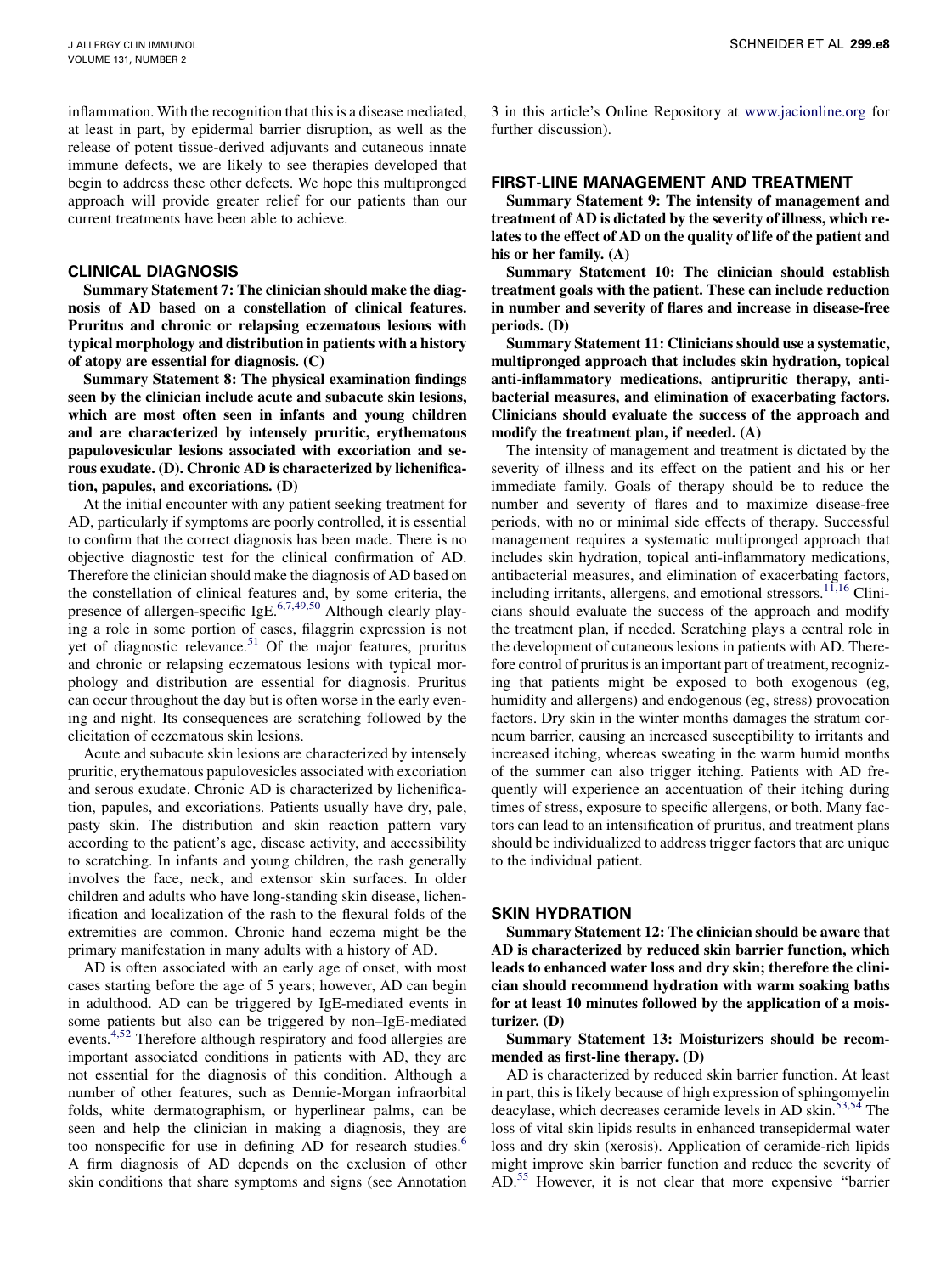creams'' are more effective than traditional moisturizing agents, such as petrolatum.<sup>56</sup> Xerosis contributes to the development of epithelial microfissures and cracks, which allow entry of microbes and allergens. This problem usually becomes exacerbated during the dry winter months and is aggravated in certain work environments. Warm soaking baths for at least 10 minutes followed by the application of an occlusive moisturizer to retain moisture can provide the patient symptomatic relief. $57$  Addition of substances, such as oatmeal or baking soda, to the bath water can have a soothing antipruritic effect for certain patients but does nothing to increase water absorption. Moisturizers make a major contribution to controlling the pruritus of patients with AD while maintaining a soft texture to the skin.<sup>[58](#page-24-0)</sup> They offer a particular advantage when applied to dry skin and after bathing to maintain hy-dration of the epidermis.<sup>[59](#page-24-0)</sup> Consistent use of moisturizers has a corticosteroid-sparing effect.<sup>[60-62](#page-24-0)</sup> Moisturizers are available in the form of lotions, creams, and ointments. Lotions and creams can be irritating because of preservatives, solubilizers, and fragrances. Lotions can be drying because of an evaporative effect. Hydrophilic ointments can be obtained in varying degrees of viscosity. Some patients prefer a thicker preparation than others might require. Occlusive ointments are sometimes not well tolerated because of interference with the function of the eccrine sweat ducts and can induce the development of sweat retention dermatitis. In these patients less occlusive agents should be used. The science of moisturization is complex and incomplete; more studies are needed to understand the optimal approach.

#### TOPICAL CORTICOSTEROIDS

Summary Statement 14: If AD is not controlled by moisturizers alone, then the clinician should recommend a topical corticosteroid. (A)

Summary Statement 15: Low-potency corticosteroids are recommended for maintenance therapy, whereas intermediate and high-potency corticosteroids should be used for the treatment of clinical exacerbation over short periods of time. (A)

Summary Statement 16: Clinicians should not prescribe potent fluorinated corticosteroids for use on the face, eyelids, genitalia, and intertriginous areas or in young infants. (D)

Summary Statement 17: Clinicians should recommend ultrahigh-potency corticosteroids only for very short periods (1-2 weeks) and in nonfacial nonskinfold areas. (D)

Summary Statement 18: When prescribing topical steroids, clinicians should remember that the degree of corticosteroid absorption through the skin and hence the potential for systemic adverse effects are directly dependent on the surface area of the skin involved, thickness of the skin, the use of occlusive dressing, and the potency of the corticosteroid preparation. (D)

Corticosteroids are effective medications for the treatment of  $AD<sup>11</sup>$  $AD<sup>11</sup>$  $AD<sup>11</sup>$  However, patients should be carefully instructed in their use to avoid potential adverse effects. Certain areas, including the mucous membranes (lips), genitalia, eyelids, face, and intertriginous areas, have increased potential for transepidermal corticosteroid penetration, and for this reason, potent fluorinated corticosteroids should be avoided in these areas. A low-potency corticosteroid preparation is generally recommended for these areas. For patients with very severe AD, clinicians might consider

a few days of higher-potency topical steroids but should warn patients about local side effects and prescribe a limited amount of the topical steroid. Cheilitis can be problematic in patients with AD, and a few days of 1% or 2.5% hydrocortisone ointment (eg, CortiBalm; Dr. Dan's Lip Balms, Milan, Ind) followed by frequent use of moisturizers is usually effective.

Patients should be instructed to apply topical corticosteroids to skin lesions and to use moisturizers over uninvolved skin. There are 7 classes of topical corticosteroids ranked according to their potency based on vasoconstrictor assays. Some of the commonly used ones are listed in [Table E1](#page-30-0). Group I includes the super-potent topical corticosteroids with the greatest potential for adverse effects, both localized and systemic. Group VII includes the least potent topical corticosteroids and, as a group, has the least potential for adverse effects. More potent topical corticosteroids can be used for several days in nonfacial nonskinfold areas to treat acute rashes. Patients should then be instructed to reduce the potency of topical corticosteroids applied to the skin.

Because of their potential adverse effects, the ultrahighpotency corticosteroids should be used for only very short periods of time (1-2 weeks) and not on facial or skinfold areas. The highpotency corticosteroids should only be used for short periods of time (up to 3 weeks) for clinical exacerbations. Intermediatepotency corticosteroids, such as 0.1% triamcinolone, can be used for longer periods of time to treat chronic AD involving the trunk and extremities. Corticosteroids in gel formulations can contain a propylene glycol base that can irritating to the skin, in addition to promoting dryness, limiting their use to the scalp and beard areas. In general, compared with topical creams, ointments have enhanced topical potency, although some modern vehicles might offset this tendency.<sup>63</sup>

Adverse effects from topical corticosteroids are directly related to the potency ranking of the compound and the duration of use. It is incumbent on the clinician to balance the need for therapeutic potency with the potential for adverse effects. Adverse effects from topical corticosteroids can be divided into local and systemic adverse effects. Systemic adverse effects, which occur rarely, include suppression of the hypothalamic-pituitary-adrenal axis. Local adverse effects include the development of striae and atrophy of the skin, perioral dermatitis, rosacea, and allergic contact dermatitis (caused by the vehicle or steroid itself). Systemic adverse effects are related to the potency of the topical corticosteroid, the site of application, the occlusiveness of the preparation, the percentage of the body covered, and the length of use. The potential for prolonged use of potent topical corticosteroids to cause adrenal suppression is greatest in small children and infants.<sup>[64,65](#page-24-0)</sup>

Two newer topical corticosteroids (fluticasone propionate and mometasone furoate) appear to have less systemic absorption and an efficacy profile that allows them to be used once as opposed to twice daily.<sup>[66,67](#page-24-0)</sup> Furthermore, several trials support that once control of AD is achieved with a daily regimen of topical corticosteroid, long-term control can be maintained with twice-weekly applications of topical fluticasone propionate to areas that have healed but are prone to eczema.<sup>[68,69,70](#page-25-0)</sup>

# TOPICAL CALCINEURIN INHIBITORS Topical tacrolimus

Summary Statement 19: Clinicians can consider the use of tacrolimus ointment, which has been shown to be effective and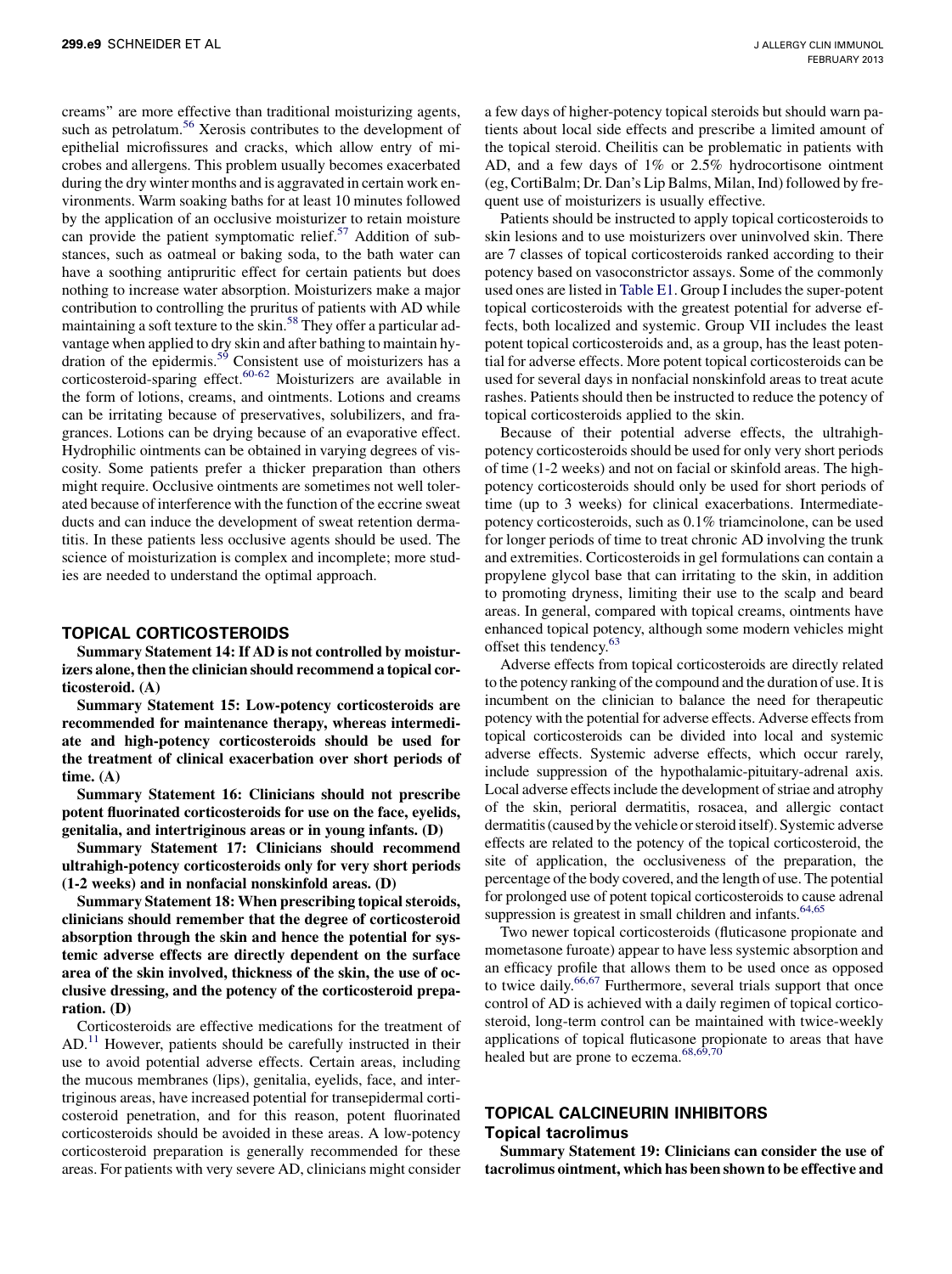safe in both adults and children older than 2 years for the treatment of AD, with most patients experiencing a reduction of pruritus within 3 days of initiating therapy. (A)

Summary Statement 20: Clinicians should consider the use of tacrolimus ointment, which, unlike topical steroids, does not cause atrophy for eczema on the face, eyelid, and skin folds, for AD that is unresponsive to low-potency topical steroids. (A)

Summary Statement 21: Clinicians must counsel patients that transient localized burning and itching can occur during the first week of topical tacrolimus. This might limit its usefulness in certain patients. (A)

Summary Statement 22: Once a flare is controlled, the clinician might consider prescribing tacrolimus ointment twice daily, twice weekly to eczema-prone areas to prevent future flares. (A)

Tacrolimus is a drug that acts by binding with high affinity to a 12-kDa cytoplasmic macrophilin, and the complex inhibits the activity of calcineurin, a calcium-dependent phosphatase. This in turn inhibits the translocation of the transcription factor nuclear factor of activated T cells into the cell nucleus, blocking the initiation of nuclear factor of activated T cells–dependent gene transcription. Tacrolimus inhibits the activation of key cells involved in AD, including T cells, dendritic cells, mast cells, and keratinocytes.<sup>[71](#page-25-0)</sup> Unlike cyclosporine, another well-known systemic calcineurin inhibitor, tacrolimus exhibits activity when applied topically. Multicenter, blinded, vehicle-controlled studies with tacrolimus ointment, both 0.03% and 0.1%, in both adults and children have reported topically applied tacrolimus to be effective and safe.  ${}^{12,72-74}$  ${}^{12,72-74}$  ${}^{12,72-74}$  A local burning sensation is the only common adverse event. Most patients experience a reduction of this sensation within 3 days of initiating therapy. A small percentage of patients can experience increased likelihood of facial flushing after an alcoholic beverage. In adults a dose-response effect was seen between 0.03% and 0.1% tacrolimus, particularly for patients with more severe skin disease. Patients with AD treated with topical tacrolimus have been reported to have a significant improvement in quality of life.<sup>[75](#page-25-0)</sup>

Tacrolimus ointment (Protopic; Astellas, Northbrook, Ill) 0.03% has been approved for short-term and intermittent long-term use in children 2 to 15 years of age withmoderate-to-severe AD. It has also been approved in both the 0.03% and 0.1% concentrations for adults. Long-term open-label studies withtacrolimus ointment have been performed in adults and children, with sustained efficacy and no significant adverse effects.<sup>[76,77](#page-25-0)</sup> In addition, unlike topical glucocorticoids, tacrolimus ointment is not atrophogenic and has a greater therapeutic margin of safety than medium-strength glucocorticosteroids for facial and eyelid eczema.

There is a group of patients with corticosteroid insensitivity who might benefit from early treatment with topical tacrolimus because corticosteroid-resistant T cells have been found to respond well to tacrolimus.<sup>[78](#page-25-0)</sup> Furthermore, patients with recalcitrant facial eruptions resistant to topical corticosteroids have re-ported benefit from use of topical tacrolimus.<sup>[79](#page-25-0)</sup>

A multicenter, randomized, double-blind, parallel-group study comparing 0.03% and 0.1% tacrolimus ointment with a midpotency topical corticosteroid (hydrocortisone-17-butyrate) ointment was performed in 570 adults with moderate-to-severe AD.[80](#page-25-0) This 3-week study demonstrated that a 0.1% concentration of tacrolimus had a similar efficacy as 0.1% hydrocortisone-17 butyrate. Another randomized, double-blind, parallel-group study

compared 0.03% and 0.1% tacrolimus ointment with a lowpotency topical corticosteroid (1% hydrocortisone acetate ointment) in 560 children 2 to 15 years old with moderate-to-severe AD.<sup>[81](#page-25-0)</sup> Both 0.03% and 0.1% tacrolimus ointment were significantly more effective than 1% hydrocortisone acetate ointment in reducing skin inflammation caused by AD. These 2 studies suggest that 0.1% tacrolimus ointment has the strength of a mid-potency topical corticosteroid and should be considered first-line therapy for facial eczema where treatment with corticosteroids is limited to low-potency topical corticosteroids because of safety concerns.

Several recent studies support the use of tacrolimus as a twiceweekly maintenance therapy to eczema-prone areas, with good effect in reducing additional flares, similar to the fluticasone studies previously discussed.<sup>14,70,82</sup> Although not US Food and Drug Administration (FDA) approved for this indication in the United States, topical tacrolimus is approved for use in Europe as twice-weekly maintenance/proactive therapy to areas typically with AD in patients as young as 2 years of age for up to 12 months.

Concern has been raised regarding the potential effects of this new class of topical calcineurin inhibitors on the prevalence of local viral infections (eg, herpes simplex), and therefore patients should be monitored for this possible complication.<sup>[83-85](#page-25-0)</sup> In contrast, the number of S aureus organisms on AD skin decreases with prolonged use of topical tacrolimus because of its effective control of skin inflammation.<sup>[86](#page-25-0)</sup>

#### Topical pimecrolimus

Summary Statement 23: Clinicians should consider the use of topical pimecrolimus cream, which is a calcineurin inhibitor that safely decreases the number of flares, reduces the need for corticosteroids, does not cause skin atrophy, and controls pruritus. (A)

Pimecrolimus is an ascomycin macrolactam derivative that binds with high affinity to its cytosolic receptor, macrophilin-12, and thereby inhibits calcineurin by using a similar mechanism as tacrolimus. However, studies in experimental animals suggest that structural differences in lipophilicity endow pimecrolimus, as compared with tacrolimus, with the ability to preferentially distribute to the skin as opposed to the systemic circulation.<sup>[87](#page-25-0)</sup> In clinical studies pimecrolimus blood levels have remained consistently low, with no clinically relevant drug-related systemic adverse events reported.<sup>88</sup> As a consequence of inhibiting calcineurin, pimecrolimus inhibits T-cell proliferation, prevents the gene transcription of  $T_H1$  and  $T_H2$  cytokines, and reduces mediator release from mast cells and basophils.[17](#page-23-0) Topical application in human subjects has not been associated with the atrophy ob-served with topical corticosteroids.<sup>[89](#page-25-0)</sup> However, a shared concern with tacrolimus is that pimecrolimus can increase the risk of viral infections, such as eczema herpeticum and molluscum contagio-sum, in treated skin.<sup>[89](#page-25-0)</sup>

Short-term, multicenter, blinded, vehicle-controlled studies with pimecrolimus cream 1% in patients with AD have shown pimecrolimus to be both effective and safe.<sup>[13](#page-23-0)</sup> Significant relief of pruritus relative to the vehicle control was observed in the pimecrolimus-treated group at the first efficacy evaluation, 8 days after initial application of the study medication. Pimecrolimus cream 1% (Elidel; Novartis Pharmaceuticals, East Hanover, NJ) has been approved for short-term and intermittent long-term use in patients with mild-to-moderate AD who are 2 years and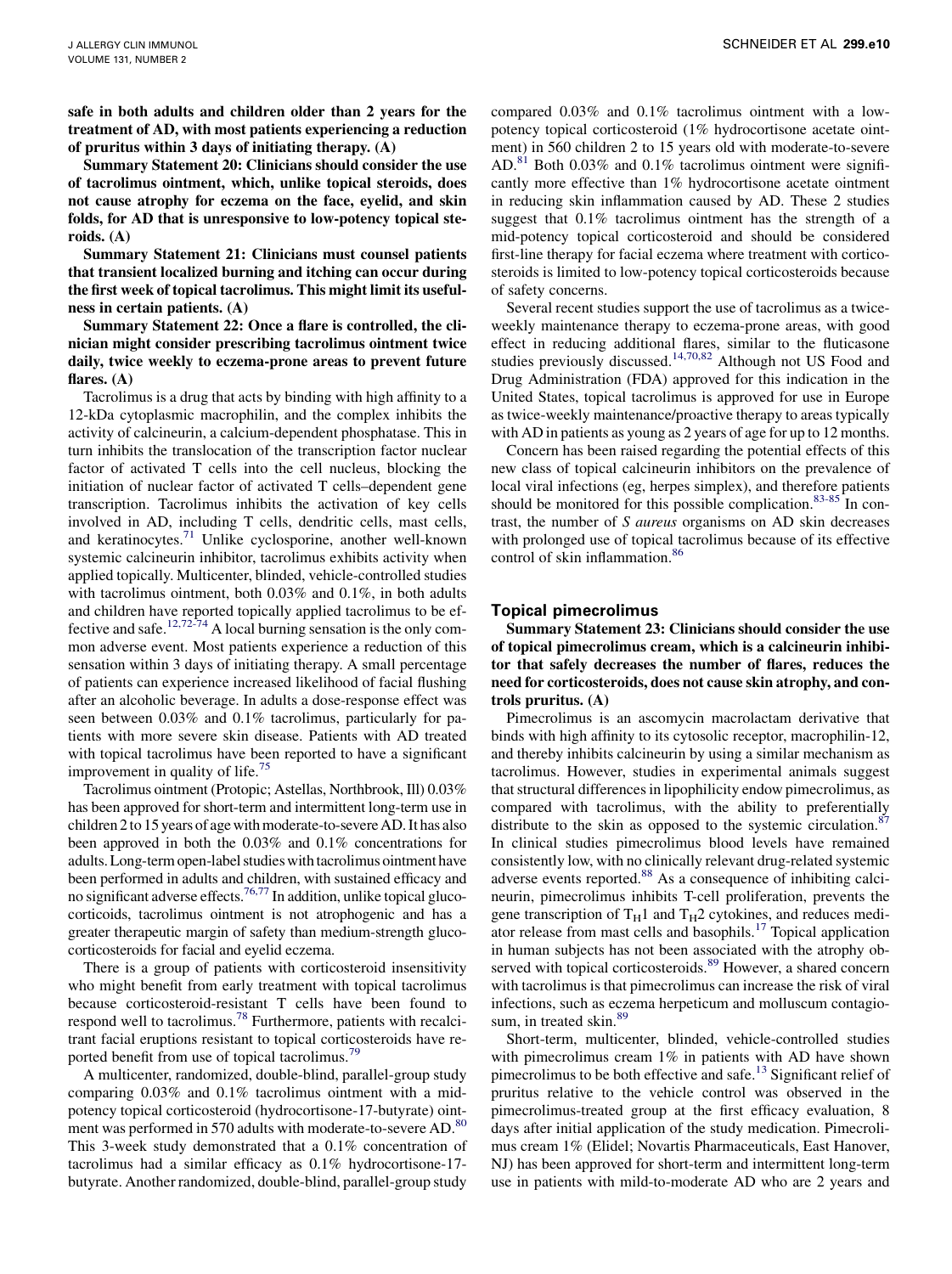older. Although not approved by the FDA for use in children less than 2 years of age, multiple studies have shown safety and efficacy in infants and young children. $90-96$  When used as longterm maintenance therapy, topical pimecrolimus has been found to reduce the number of exacerbations caused by AD and to re-duce the need for corticosteroid therapy.<sup>[91,97](#page-25-0)</sup>

In 2006, the FDA issued a black-box warning on the topical calcineurin inhibitors because they were being prescribed as firstline therapy, and there was concern about potential carcinogenicity.[98](#page-25-0) Prospective long-term studies are in progress for both topical tacrolimus and pimecrolimus. A nested case-control study of almost 300,000 patients with AD did not find an increased risk of lymphoma in patients treated with topical calcineurin inhibitors. Severity of AD was associated with an increased risk of lym-phoma (odds ratio, 2.4; 95% CI, 1.5-3.8).<sup>[99](#page-25-0)</sup>

#### Tar preparations

Summary Statement 24: Although tar preparations are widely used in the treatment of AD, there are no randomized controlled studies that have demonstrated their efficacy. (A)

Summary Statement 25: Newer coal tar products have been developed that are more cosmetically acceptable, with respect to odor and staining of clothes, than some older products. (B)

Summary Statement 26: Clinicians should not recommend tar preparations for acutely inflamed skin because this might result in additional skin irritation. (D)

Crude coal tar extracts were used to reduce skin inflammation before the availability of topical corticosteroids. However, the anti-inflammatory properties of tars are not well characterized. There are no well-controlled, randomized, vehicle-controlled studies with tar preparations.<sup>[11,100](#page-23-0)</sup> Therefore part of the improvement observed with tar preparations could be due to a placebo effect that can be significant in patients with AD. Coal tar products have been developed that are more cosmetically acceptable, with respect to odor and staining of clothes, than some older pro-ducts.<sup>[101](#page-25-0)</sup> To increase compliance, tar preparations might be recommended at bedtime. The preparation is then removed by washing in the morning, thus eliminating concern about odor during the day and limiting staining of daytime clothing. Tar preparations should not be used on acutely inflamed skin because this can result in additional skin irritation. There is a theoretic risk of tar being a carcinogen based on observational studies of workers using tar components in their occupations. Recently, a sufficiently powered cohort analysis of both patients with psoriasis and those with eczema treated with tar found no increased risk of malignancies.[102](#page-25-0) Adverse effects associated with tars include folliculitis and, occasionally, photosensitivity. Tar shampoos are often beneficial when AD involves the scalp.

#### Antihistamines

Summary Statement 27: Some patients might benefit from the use of antihistamines for the relief of pruritus associated with AD. (C)

Summary Statement 28: Treatment of AD with topical antihistamines is generally not recommended because of potential cutaneous sensitization. (C)

Oral antihistamines are commonly prescribed for control of pruritus in patients with AD. However, an evidence-based review

of 16 controlled studies revealed little objective evidence demonstrating the relief of pruritus when sedating or nonsedating antihistamines were used in the treatment of  $AD$ .<sup>103</sup> A more recent trial showed no significant effect of chlorpheniramine on re-lieving itch in patients with AD.<sup>[104](#page-25-0)</sup> Although the majority of these studies were flawed because of small sample size or poor study design, these observations are not surprising because histamine is only one of many mediators released during the inflammatory response that can induce pruritus. In fact, reduction of skin inflammation with topical glucocorticoids and calcineurin inhibitors will often reduce pruritus. $12,13,66,73$ 

However, these observations do not exclude the possibility that there are patients with AD who might benefit from the use of antihistamines, particularly those patients with concomitant urticaria or allergic rhinitis.<sup>105</sup> There has been some suggestion that second-generation antihistamines might be more effective in relieving symptoms of AD, but the largest trial to date did not demonstrate any overall benefit from cetirizine in children with AD.<sup>106-110</sup> Because pruritus is usually worse at night, sedating antihistamines (eg, hydroxyzine or diphenhydramine) offer an advantage when used at bedtime. If severe nocturnal pruritus persists, short-term use of a sedative to allow adequate rest might be appropriate. Treatment of AD with topical antihistamines is generally not recommended because of potential cutaneous sensitization.<sup>111</sup> However, a multicenter, double-blind, vehicle-controlled study of topical 5% doxepin cream demonstrated a significant reduction of pruritus.<sup>112</sup> In this 1-week study, sensitization was not reported. However, sedation can occur with widespread application, and irritation has also been noted by patients.

#### Vitamin D

Summary Statement 29: Patients with AD might benefit from supplementation with vitamin D, particularly if they have a documented low level or low vitamin D intake. (B)

AD frequently worsens during the winter months. In a small study supplementation of patients who reported worsening of their eczema in the winter with vitamin D resulted in a significant improvement in 80% of the treated patients versus only 17% of the control group at 1 month.<sup>[113](#page-26-0)</sup> A more recent study also found a significant effect with oral vitamin D supplementation in a study of 45 patients with AD compared with placebo.<sup>[114](#page-26-0)</sup> Another group found a strong negative correlation between serum vitamin D levels and the severity of AD in children, providing another supportive line of evidence for supplementation of vitamin  $D<sup>115</sup>$  $D<sup>115</sup>$  $D<sup>115</sup>$  Despite the relatively few studies, the robustness of the effect and the multiple lines of evidence suggest that systemic vitamin D supplementation might be of benefit, especially in those whose symptoms appear to worsen during the winter. However, topical vitamin D preparations are to be avoided because they might worsen eczematous dermatitis through both allergic and irritant mechanisms.<sup>[116,117](#page-26-0)</sup>

#### Dilute bleach baths

Summary Statement 30: Clinicians should consider the addition of dilute bleach baths twice weekly to reduce the severity of AD, especially in patients with recurrent skin infections. (A)

Although 1 large meta-analysis of methods to reduce S aureus in patients with eczema did not show evidence for benefit, the role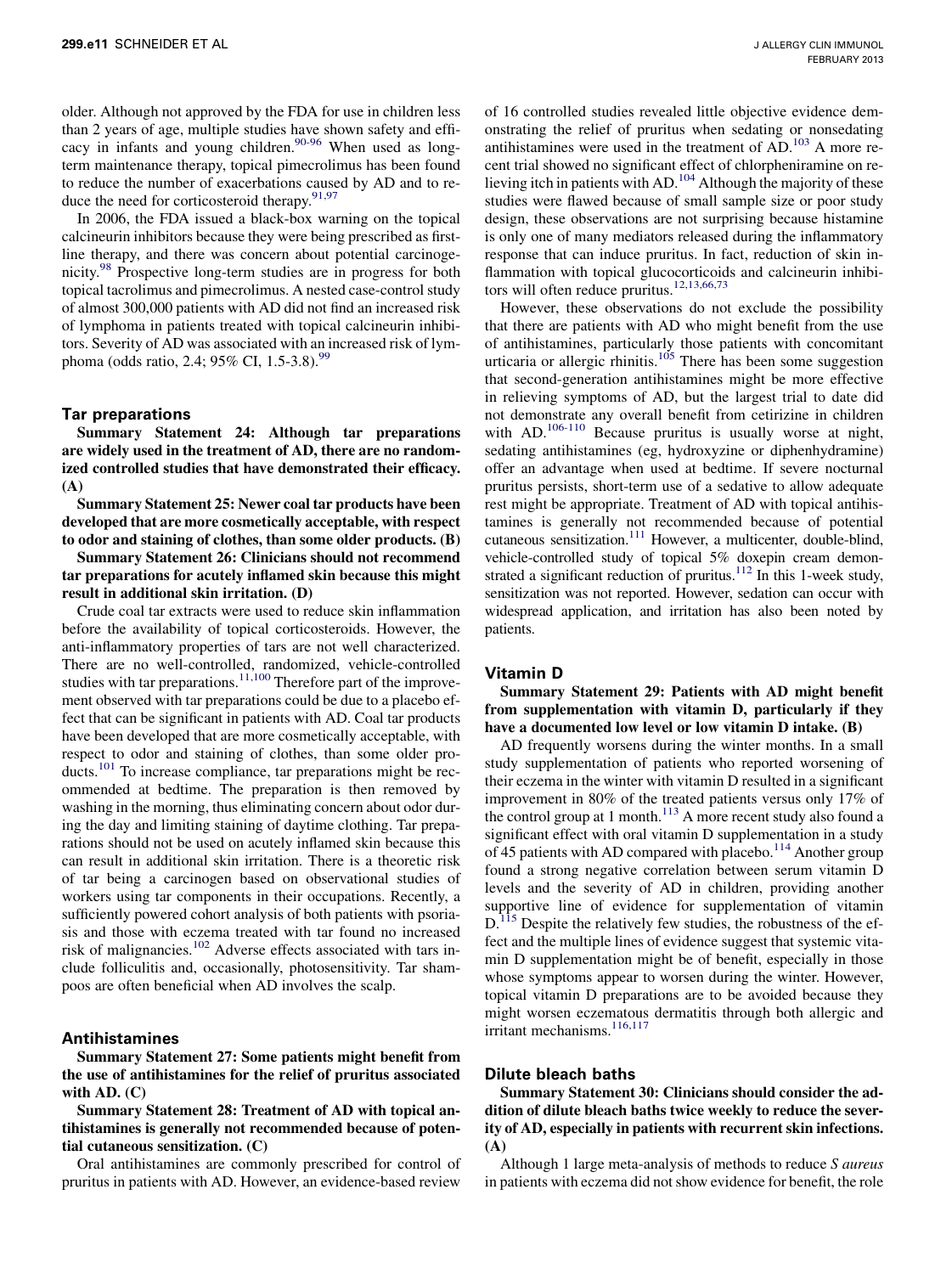of S aureus colonization is important both in terms of infection and immune stimulation.<sup>[118](#page-26-0)</sup> Dilute sodium hypochlorite bleach baths have been suggested for many years and perhaps can be traced back to the use of Dakin solution for colonized or infected wounds during World War I. Intermittent soaking in a dilute bleach bath has been likened to swimming in a chlorinated swimming pool and might reduce the need for systemic antibiotics in heavily colonized patients.<sup>[119](#page-26-0)</sup> In one randomized trial the group who received dilute bleach baths (one-half cup of bleach in 40 gallons of water) twice weekly plus intranasal mupirocin (5 days/month) had significantly decreased severity of AD at 1 and 3 months compared with placebo.<sup>[120](#page-26-0)</sup> Further studies are needed to validate this technique, as well as to delineate the optimal frequency of the baths and the most appropriate eczema subtype, but dilute bleach baths can be an inexpensive and gentle therapy to consider.

# IDENTIFICATION AND ELIMINATION OF TRIGGERING FACTORS

Summary Statement 31: The clinician should recommend avoidance of common irritants (eg, soaps, toiletries, wool, and chemicals) that trigger the itch-scratch cycle. (B)

Summary Statement 32: The clinician might consider recommending control of temperature and humidity to avoid increased pruritus related to heat, humidity, and perspiration. (D)

Summary Statement 33: Possible triggers of AD can be confirmed by using skin tests and in vitro tests for specific IgE antibodies and in some cases by using patch tests, which can produce immediate or delayed reactions to protein allergens. The clinician should only test for relevant allergens because testing, especially for foods, has low specificity. (B)

Summary Statement 34: The clinician might consider food allergens as triggers of AD more commonly in young infants and children. (D) The clinician should be aware that for children less than 5 years of age with moderate-to-severe AD, the Food Allergy Expert Panel suggested consideration of limited food allergy testing if the child has persistent AD in spite of optimized management and topical therapy, the child has a reliable history of an immediate allergic reaction after ingestion of the food, or both.

Summary Statement 35: The clinician should not recommend extensive elimination diets based only on positive skin or specific IgE test results because potential nutritional deficiency can occur and, even with multiple positive skin test results, most patients will react to few foods on oral challenge. (B)

Summary Statement 36: Aeroallergens, such as house dust mites, animal allergens, and pollens, can cause exacerbation, and therefore exposure to them should be minimized. (A)

There is a lower threshold for irritation of the skin in patients with AD.<sup>[121](#page-26-0)</sup> Therefore it is important to identify and avoid irritants that trigger the itch-scratch cycle [\(Table E2](#page-31-0)). These include soaps, detergents, chemicals, abrasive clothing, and extremes of temperature and humidity. Alcohol and astringents found in toiletries are drying. Therefore the use of soaps, solvents, and similar compounds should be avoided. When soaps are used, they should have minimal defatting activity and a neutral pH. Mild soaps include unscented Dove, Basis, Neutrogena, Aveeno, Purpose,

CeraVe, Eucerin, Vanicream, and Cetaphil. New clothing should be laundered before wearing to decrease levels of formaldehyde and other chemicals added for fabric sizing. Residual laundry detergent in clothing might be irritating. Using a liquid rather than powder detergent and adding a second rinse cycle will facilitate removal of the detergent. Occlusive tight clothing should be avoided, and the patient should be advised to wear open-weave, loose-fitting cotton or cotton-blend garments.

Recommendations regarding environmental living conditions should include temperature and humidity control to avoid increased pruritus related to heat, humidity, and perspiration. One goal of treatment is for children to be as normally active as possible. Certain sports, such as swimming, might be better tolerated than sports involving intense perspiration, physical contact, or heavy clothing and equipment, but patients must rinse off the chlorine after swimming immediately and lubricate their skin. Although UV light might be beneficial for some patients with AD, sunscreens should be used to avoid sunburn. However, because sunscreens can be irritants, care should be used to identify a nonirritating sunscreen, such as Vanicream, Neutrogena Sensitive Skin, Aveeno Mineral Block, Blue Lizard Baby, and Badger Unscented Sunscreen. Prolonged sun exposure can lead to evaporative losses or sweating, both of which can be irritating, and can produce photodamage.

Foods and aeroallergens, such as dust mites, animal allergens, and pollens, might trigger AD. The clinician should only test for relevant allergens because testing, especially for foods, has low specificity. Food allergens trigger AD more commonly in young infants and children than in adults. In children less than 5 years old with moderate-to-severe AD, evaluation of food allergy to milk, egg, peanut, wheat, and soy could be considered if the child has persistent AD in spite of optimized management and topical therapy, has a reliable history of an immediate reaction after ingestion of a specific food, or both. $122$  Potential allergens can be identified by taking a careful history and performing appropriate immediate hypersensitivity skin tests.<sup>[122,123](#page-26-0)</sup> Intracutaneous skin tests to foods are not recommended because they are relatively nonspecific, can trigger anaphylactic reactions, and do not provide reliable results in this patient population. Negative skin test or in vitro test results have a high predictive value for ruling out suspected allergens. On the other hand, positive skin test results, specific IgE test results, or both, particularly to foods, do not always correlate well with clinical symptoms and need to be confirmed with a controlled food challenge.<sup>5,8,124</sup> Extensive elimination diets based only on positive test results should not be recommended because potential nutritional deficiency can occur, and even with multiple positive skin or specific IgE test results, most patients will react to 3 or fewer foods on blinded challenge. $8,125$  A recent systematic review of dietary exclusions for AD found 1 prospective controlled study that supported egg elimination in patients with symptoms of egg allergy.<sup>1</sup>

A recent study suggested that the larger the mean wheal size of the skin test, the more likely the food allergen will be of clinical relevance.<sup>127</sup> Studies also indicate that food-specific serum IgE concentrations might be useful for diagnosing symptomatic allergy to certain foods, such as egg, milk, and peanut, and could eliminate the need to perform controlled food challenges in some patients.<sup>[128-130](#page-26-0)</sup> However, the amount of food causing a reaction and the severity of the reaction are not predicted by skin prick testing or concentration of food-specific serum IgE.<sup>[131,132](#page-26-0)</sup> If the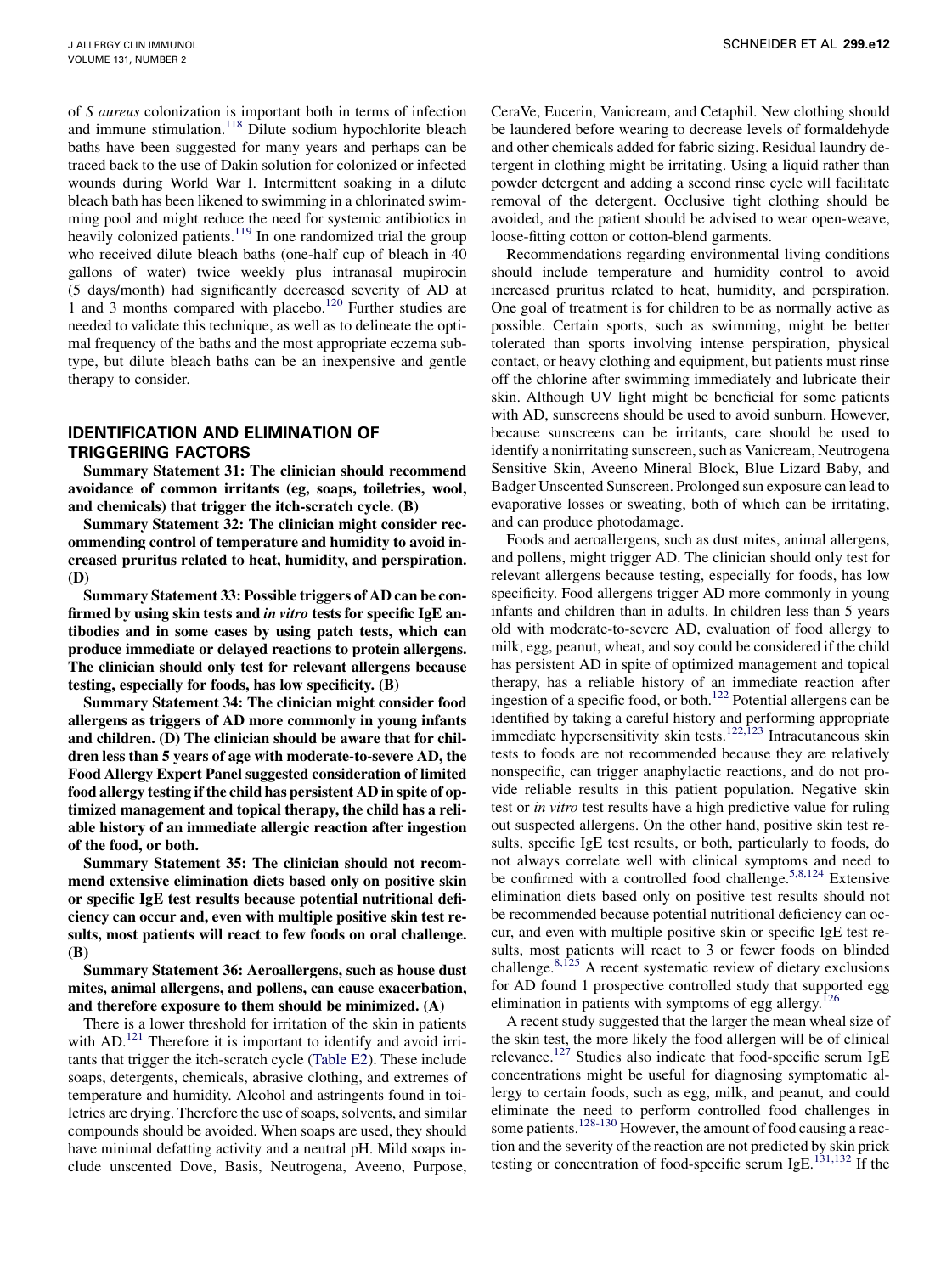patient has a history suggestive of food allergy but there is no evidence of food-specific IgE antibodies, it might be necessary to perform an oral food challenge to rule out food sensitivity that is not IgE mediated.<sup>[133](#page-26-0)</sup> Specific IgG or IgG<sub>4</sub> antibody testing for the diagnosis of food hypersensitivity does not correlate with food challenges and should not be performed.<sup>[122,123](#page-26-0)</sup>

Pruritus and eczematoid skin lesions can develop after intranasal or bronchial inhalation challenge with aeroallergens in sensitized patients with AD who have specific IgE antibodies against the challenge allergen.<sup>[134](#page-26-0)</sup> Epicutaneous application of aeroallergens (eg, house dust mites, weeds, animal danders, and molds) by means of patch testing on uninvolved skin of patients with AD elicits eczematoid reactions in up to 40% of patients with AD, although the clinical significance of this finding is un-clear.<sup>[135,136](#page-26-0)</sup> In contrast, patch test results are usually negative in patients with respiratory allergy and healthy volunteers. Two studies have found that effective reduction in the level of house dust mites is associated with improvement in AD, although some randomized controlled studies have not shown improvement.[137-140](#page-26-0) Avoidance of house dust mites might include (1) use of dust mite–proof encasings on pillows, mattresses, and box springs; (2) washing bedding in hot water weekly; (3) removal of bedroom carpeting; and (4) decreasing indoor humidity levels with air conditioning.<sup>[141](#page-26-0)</sup>

Because there are many triggers that contribute to flares of AD, attention should be focused on controlling those trigger factors that are important in each patient; for example, infants and young children are more likely to have food allergy, whereas environmental aeroallergens are more important in causing exacerbation of AD in older children and adults.

#### MICROBES

Summary Statement 37: The clinician should be aware that skin infections with Staphylococcus aureus are a recurrent problem in patients with AD, and patients with moderateto-severe AD have been found to make IgE antibodies against staphylococcal toxins present in their skin. (B)

Summary Statement 38: The clinician should prescribe a short course of an appropriate systemic antibiotic only for patients who are clinically infected with S aureus. In areas with high levels of methicillin-resistant S aureus, the clinician might want to obtain a skin culture and initiate treatment with clindamycin, doxycycline, or trimethoprim-sulfamethoxazole while awaiting culture results. (A)

Summary Statement 39: AD can be complicated by recurrent viral skin infections, such as herpes simplex, warts, and molluscum contagiosum. The clinician should diagnose and promptly treat disseminated herpes simplex or eczema herpeticum with systemic antiviral agents. (B)

Summary Statement 40: The clinician should not immunize patients with AD or their household contacts with smallpox vaccination because they can have a severe, widespread, potentially fatal cutaneous infection called eczema vaccinatum, which is similar in appearance to eczema herpeticum. (C)

Summary Statement 41: The clinician should consider fungal infections that can complicate AD and might contribute to exacerbations. The diagnosis of dermatophytes can be made by using KOH preparation or culture. Malassezia species, which is a particular problem in young adults with refractory head and neck eczema, can be diagnosed clinically or with a

#### KOH preparation. Specific IgE to Malassezia species might also be obtained. (C)

Skin infections, particularly with S aureus, can be a recurrent problem in patients with AD, requiring specific treatment. Patients with moderate-to-severe AD have been found to make IgE antibodies against staphylococcal toxins present on their skin.<sup>[142-144](#page-26-0)</sup> Only in patients with extensive infection is a course of systemic antibiotics.<sup>15,145</sup> For patients with S *aureus* infections, a penicillinase-resistant penicillin (dicloxacillin, oxacillin, or cloxacillin) is usually first-line therapy. Cephalosporins also offer effective coverage for both staphylococci and streptococci<sup>[146](#page-26-0)</sup> and are more palatable for young children. In areas with high levels of methicillin-resistant S *aureus*, an appropriate approach is to obtain skin cultures and initiate clindamycin, doxycycline, or trimethoprim-sulfamethoxazole while waiting culture results.<sup>[147](#page-26-0)</sup>

Patients with high S aureus colonization might benefit from a combination of anti-inflammatory treatment and local antiseptics, such as triclosan, chlorhexidine, or gentian violet 0.3% or from the use of bleach baths (see Summary Statement 33).<sup>[120,148,149](#page-26-0)</sup> In small studies the use of silver-coated textiles and silk fabric with an antimicrobial finish was shown to reduce S aureus colo-nization and eczema severity as well.<sup>[150,151](#page-26-0)</sup> Increased binding of S aureus to skin is probably related to the underlying inflammation present in patients with AD. This is supported by the observation that treatment with topical glucocorticoids or tacrolimus reduces S aureus counts on atopic skin. $86,152$  Recent studies have demonstrated that  $T_H2$  immune responses increase binding of S aureus to inflamed skin lesions and reduce local innate im-mune responses needed to kill S aureus.<sup>[153,154](#page-26-0)</sup>

AD can be complicated by recurrent viral skin infections, such as herpes simplex, warts, and molluscum contagiosum, which might reflect local defects in T-cell function.<sup>[39,155](#page-24-0)</sup> Herpes simplex, resulting in Kaposi varicelliform eruption or eczema herpeticum, can be a serious infection. The presence of punched-out erosions, vesicles, and/or infected skin lesions that do not respond to oral antibiotics should initiate a search for herpes simplex. Herpes simplex infection can be diagnosed by a Giemsa-stained Tzanck smear of cells scraped from the vesicle base, commercial immunofluorescence assays, or viral culture. Antiviral treatment for cutaneous herpes simplex infections with acyclovir administered intravenously or any of the alternative therapeutic options is of critical importance in the patient with widespread AD be-cause life-threatening dissemination has been reported.<sup>[155-157](#page-26-0)</sup> In patients with AD, smallpox vaccination or even exposure to recently vaccinated subjects can cause a severe, widespread, life-threatening dermatitis called eczema vaccinatum, which is similar in appearance to eczema herpeticum.<sup>[158,159](#page-26-0)</sup> In the event of a smallpox bioterrorist attack, patients with AD would be at increased risk for this complication.

Dermatophyte infections can complicate AD and might contribute to exacerbation of the disease. They could be diagnosed by using a KOH preparation or by fungal culture. There has been particular interest in the role of Malassezia sympodialis (Pityrosporum ovale) in patients with AD. M sympodialis is a lipophilic yeast commonly present in the seborrheic areas of the skin and scalp. IgE antibodies against M sympodialis are commonly found in patients with AD, most frequently in patients with involvement of the head and neck area.<sup>[160,161](#page-26-0)</sup> Malassezia species is difficult to culture but can be seen on a KOH preparation. Cross-reactivity between the stress-inducible enzyme manganese superoxide dismutase of human and fungal origin might lead to autoreactivity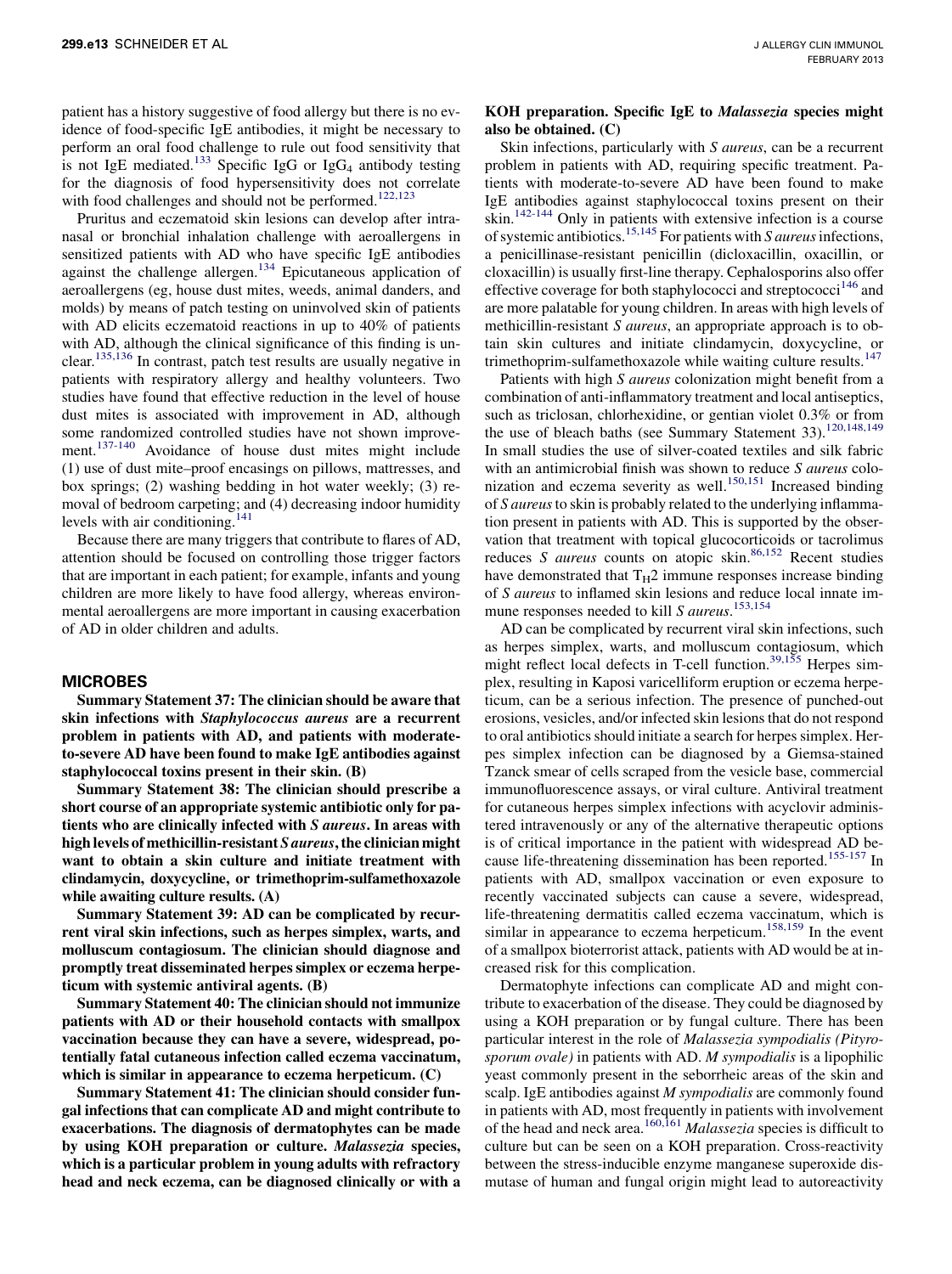and further aggravate the course of  $AD$ .<sup>[162](#page-26-0)</sup> Systemic treatment with ketoconazole in patients with AD and a positive skin prick test response or with specific IgE against  $M$  sympodialis leads to a reduction of the SCORAD score.<sup>[163](#page-27-0)</sup> Treatment of headneck-shoulder dermatitis with topical ciclopirox olamine had a positive effect in another study.<sup>[164](#page-27-0)</sup>

# QUALITY OF LIFE AND EMOTIONAL STRESS

Summary Statement 42: The clinician should recognize that AD has a significant effect on patient and family quality of life and that patients have an increased risk for psychological distress. The clinician should ask about stress and emotional factors, which can cause exacerbations and have been found to induce immune activation, as well as to trigger pruritus and scratching. (C)

Summary Statement 43: The clinician should assess for sleep disturbances. Sleep might improve with treatment of inflammation, but the clinician might also consider therapeutic agents or referral to a sleep specialist or psychologist in severe cases or when sleep does not improve in remission. (C)

AD has a significant effect on patient and family quality of life, with commonly reported stressors, including pruritus and scratching, avoidance of daily activities, embarrassment about appearance, and financial costs, time demands, and lifestyle changes, associated with management.<sup>165-169</sup> Patients might be at increased risk for emotional distress and behavioral problems, such as fussiness, irritability, and clinginess in young chil-dren,<sup>[165,170](#page-27-0)</sup> as well as anxious and depressive symptoms.<sup>171-173</sup>

Sleep disruption caused by pruritis and scratching is common and includes difficulty falling asleep, frequent awakenings, overall reduced sleep efficiency, difficulty waking in the morning, and daytime tiredness.[174,175](#page-27-0) Sleep disturbances have been associated with increased daytime behavior problems and might mediate an increased risk for ADHD in children with AD.[175,176](#page-27-0) Awakenings may persist even in remission, suggesting the role of learned sleep patterns in maintaining sleep distur-bances for some patients.<sup>[177](#page-27-0)</sup> Sleep often improves with effective anti-inflammatory treatment of  $AD$ <sup>[178,179](#page-27-0)</sup> Use of wet-wrap therapy at bedtime might be helpful in reducing pruritis and serving as a protective barrier against scratching.[84](#page-25-0) Sedating antihistamines might offer an advantage for some patients when used at bedtime, and other therapeutic agents might be useful on a short-term basis.<sup>180</sup> In the case of patients for whom sleep does not improve along with the condition of the skin, the clinician should consider referral for a sleep evaluation, behavioral modification, or both.

Although stress and emotional factors do not cause AD,<sup>181,182</sup> they can cause exacerbations and have been found to induce immune activation in patients with this condition.<sup>183-185</sup> Patients often respond to stress with increased pruritus and scratching. In some patients scratching occurs out of habit. Psychological evaluation, therapy, or both should be considered in patients who have difficulty with emotional triggers of scratching or skin flares or for whom psychological distress negatively affects treatment adherence. Although there have been only a limited number of robustly designed trials of psychological interventions as adjuncts to conventional therapy for AD, there is some evidence to suggest that relaxation, habit reversal (identifying situations that provoke scratching and substituting competing responses), stress management, or biofeedback might be helpful in reducing disease severity, pruritus, and scratching, particularly for patients with a high level of pretreatment scratching.[186,187](#page-27-0) Parents might benefit from psychoeducation regarding strategies to minimize children's scratching behavior and increase patient cooperation with skin care.<sup>188,189</sup>

# PATIENT EDUCATION

Summary Statement 44: To achieve effective control of AD, the clinician should educate patients and family members about the chronic nature of the disease, exacerbating factors, and the safety/side effects of the medications. The clinician should also provide demonstrations of skin-care techniques, written treatment plans, and information about patient support organizations. (D)

To achieve effective control of AD, it is important to educate patients and family members about the chronic nature of the disease, exacerbating factors, and appropriate treatment options, including discussion of side effects of and potency of topical corticosteroids. Demonstration of skin-care techniques and observation of the patient's or parents' technique might reduce errors that negatively affect the response to treatment.<sup>[84](#page-25-0)</sup> There is evidence for the effectiveness of educational strategies in improving disease severity and treatment adherence in studies of nurseled educational sessions and multidisciplinary parent education programs[.62,190-193](#page-24-0) Written information that includes detailed skin-care recommendations and methods for environmental con-trol can be helpful.<sup>[194](#page-27-0)</sup> Written plans should include guidelines on how to monitor AD, how to respond to changes in disease status, and when to seek additional medical help. The treatment plan should be reviewed during each follow-up visit, and the patient or parent should demonstrate an appropriate level of understanding to ensure a good outcome. Adequate time and teaching materials are necessary to provide effective education. Patient support organizations that provide educational information and updates on progress in AD research are important resources for these patients. Educational pamphlets and videos can be obtained from the National Eczema Association (4460 Redwood Highway, Suite 16D, San Rafael, CA 94903-1953; 800-818-7546; [www.](http://www.nationaleczema.org) [nationaleczema.org\)](http://www.nationaleczema.org), a national, nonprofit, patient-oriented organization, or from the American Academy of Dermatology's Web site EczemaNet [\(www.skincarephysicians.com/eczemanet\)](http://www.skincarephysicians.com/eczemanet).

# TREATMENT OF THE DIFFICULT-TO-MANAGE PATIENT

#### Consultation

Summary Statement 45: The clinician should refer patients refractory to first-line therapy to an AD specialist. (D)

Cooperation between the patient and/or the patient's caregiver or caregivers, primary care physician, and the allergist, dermatologist, or both is important in the implementation of strategies necessary for the care of patients with chronic AD. Consultation with an allergist, dermatologist, or both is recommended (1) for patients with severe AD who have significant dysfunction as a result of their skin disease; (2) for identification or ruling out allergic triggers; (3) for in-depth patient education; (4) when the diagnosis of AD is in doubt; and (5) for implementation of alternative therapies.

#### Wet dressings

Summary Statement 46: The clinician should recommend application of wet-wrap dressings in combination with topical corticosteroids for treatment of refractory AD. (A) Wet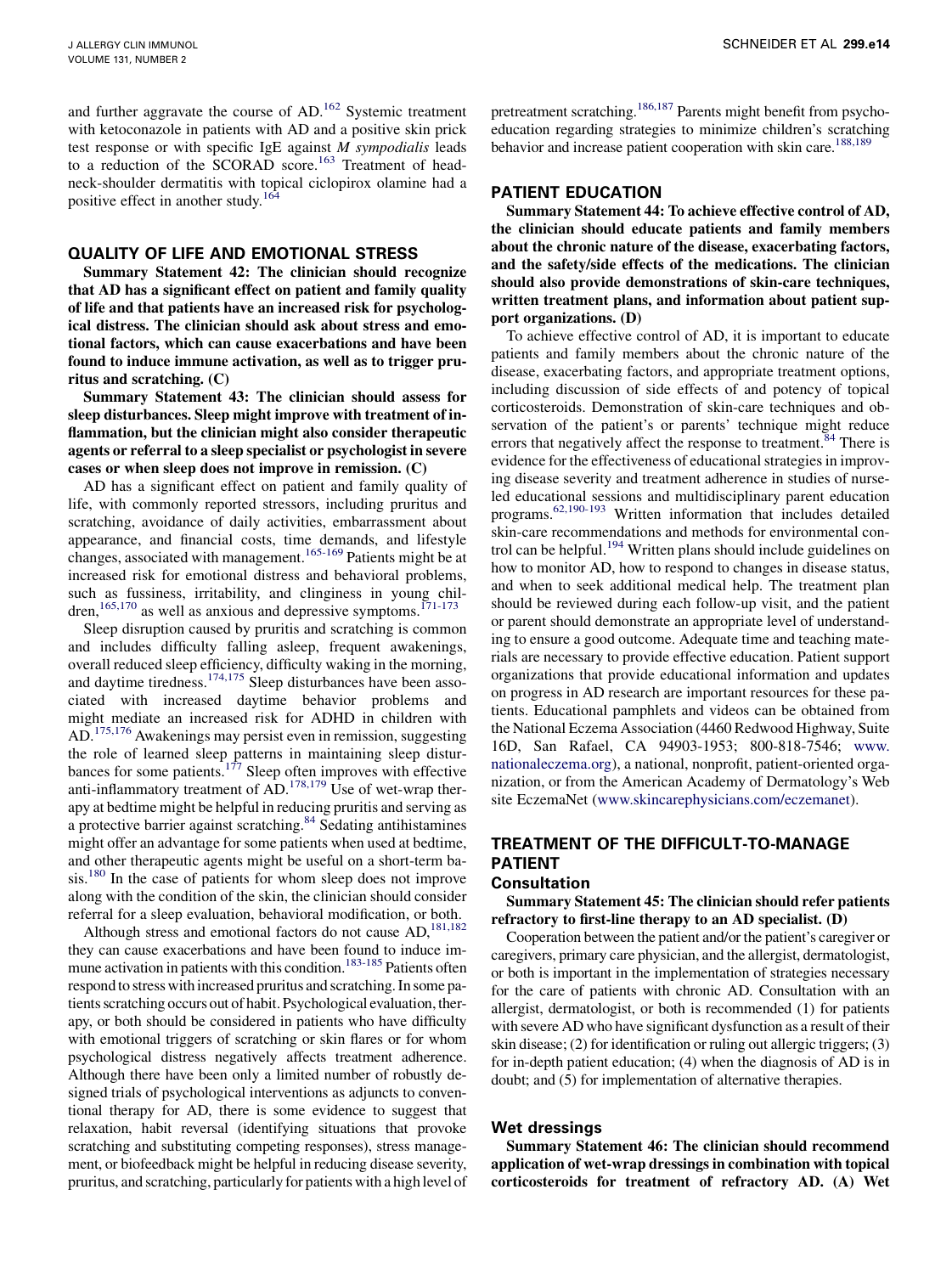## dressings help with skin barrier recovery, increase the efficacy of topical steroids when used concomitantly, and protect the skin from persistent scratching, allowing more rapid healing of excoriated lesions. (B)

Wet dressings can be used on severely affected or chronic lesions refractory to skin care.<sup>[18,20](#page-23-0)</sup> Dressings can serve as an effective barrier against persistent scratching and promote healing of inflamed or excoriated lesions. Application of wet-wrap dressings in combination with topical corticosteroids has been found to be efficacious in the treatment of refractory AD because of better local activity.<sup>[195](#page-27-0)</sup> Wet-dressing therapy should not be overused because it can result in skin maceration, folliculitis, and secondary infections or rarely adrenal suppression when wet wraps are used for prolonged periods in combination with potent corticosteroids. Wet-dressing therapy is currently not recommended with topical calcineurin inhibitors. A detailed description of wet-wrap therapy is discussed in Boguniewicz et al.<sup>[84](#page-25-0)</sup>

#### Systemic immunomodulating agents

Summary Statement 47: Immunomodulating agents, such as cyclosporine, mycophenolate mofetil, azathioprine, IFN- $\gamma$ , and corticosteroids, have been shown to provide benefit for patients with severe refractory AD, although the clinician should consider their potential serious adverse effects. (A)

Cyclosporin A. Systemic cyclosporin A is a potent immunosuppressive drug that acts primarily on T cells by suppressing cytokine gene transcription. The drug binds to an intracellular protein, cyclophilin, and this complex in turn inhibits calcineurin, a molecule required for initiation of cytokine gene transcription. Several randomized controlled studies have demonstrated that both children and adults with severe AD refractory to conventional treatment can benefit from short-term treatment with oral cyclosporin A (5 mg/kg per day) in terms of reduced skin disease and improved quality of life[.196-198](#page-27-0) However, adverse effects (nausea, abdominal discomfort, hypertrichosis, paresthesias, hypertension, hyperbilirubinemia, and renal impairment) dictate caution in the use of this drug. Furthermore, discontinuation of treatment can result in relapse of skin disease.<sup>199</sup> A meta-analysis of 15 studies including 602 patients found that cyclosporin A consistently decreased the severity of AD in all studies analyzed.<sup>[23](#page-24-0)</sup> After 2 weeks of treatment, the authors found a dose-related response with a pooled mean decrease in disease severity of 22% (95% CI, 8% to 36%) with low-dose cyclosporin A ( $\leq$ 3 mg/kg) and 40% (95% CI, 29% to 51%) at dosages of 4 mg/kg or greater. After 6 to 8, weeks the relative effectiveness was 55% (95% CI, 48% to 62%).

Mycophenolate mofetil. Mycophenolate mofetil is a purine biosynthesis inhibitor with immunosuppressive activity that has been used for the treatment of refractory inflammatory skin disorders.<sup>[200,201](#page-27-0)</sup> Short-term oral mycophenolate mofetil (2 g/d) as monotherapy has been reported in open-label studies to clear skin lesions in some adults with AD resistant to other treatment, including topical and oral steroids and PUVA. The drug has generally been well tolerated, with the exception of occasional herpes retinitis and dose-related bone marrow suppression. An observerblinded, randomized controlled trial compared enteric coated mycophenolate sodium with cyclosporin A as long-term treatment in adult patients with severe  $AD<sup>24</sup>$  $AD<sup>24</sup>$  $AD<sup>24</sup>$  Fifty-five patients with AD were treated with cyclosporin A (5 mg/kg) in a 6-week run-in period and then patients received either cyclosporin A (3 mg/kg,  $n = 26$ ) or enteric coated mycophenolate sodium (1440 mg,

 $n = 24$ ) during a 30-week maintenance phase with a 12-week follow-up period. During the first 10 weeks, the objective SCORAD scores and serum thymus and activation-regulated chemokine levels in the enteric coated mycophenolate sodium study arm were higher in comparison with those seen in the cyclosporin A study arm. In addition, 7 of the 24 patients treated with enteric coated mycophenolate sodium required short corticosteroid courses. During the maintenance phase, disease activity was comparable in both study arms. Side effects in both study arms were mild and transient. After study medication withdrawal, disease activity of the patients in the cyclosporin A study arm significantly increased compared with that seen in the enteric coated mycophenolate sodium study arm. A retrospective analysis of 14 children with AD treated with mycophenolate mofetil as systemic monotherapy found that 4 (29%) patients achieved complete clearance, 4 (29%) patients had greater than 90% improvement (almost clear), 5 (35%) patients had 60% to 90% improvement, and  $1(7%)$  patient did not respond.<sup>202</sup> Initial responses occurred within 8 weeks (mean, 4 weeks), with maximal effects attained after 8 to 12 weeks (mean, 9 weeks) at mycophenolate mofetil doses of 40 to 50 mg/kg/d in younger children and 30 to 40 mg/kg/d in adolescents. Mycophenolate mofetil was well tolerated in all patients, with no infectious complications or laboratory abnormalities.

**Azathioprine.** Azathioprine is a purine analog with antiinflammatory and antiproliferative effects that has been used for the treatment of severe AD[.25,203](#page-24-0) A double-blind, placebo-controlled crossover study in adult patients with severe AD showed a 27% mean reduction in disease activity after 12 weeks of treatment with 2.5 mg/kg azathioprine.<sup>[204](#page-27-0)</sup> Myelosuppression is a significant adverse effect, and thiopurine methyltransferase levels might pre-dict subjects at risk for this adverse effect.<sup>[25,205,206](#page-24-0)</sup> A systematic review of 10 studies of azathioprine in 319 patients with moderate-to-severe refractory AD showed an overall decrease in disease severity after active treatment with azathioprine.<sup>207</sup> Two of the included randomized controlled trials showed that azathioprine was significantly better than placebo. A recent randomized, assessor-blinded trial in patients with severe AD found azathioprine (1.5-2.5 mg/kg/d) to be comparable in clinical efficacy to metho-trexate (10-22.5 mg/wk) after 12 weeks of treatment.<sup>[208](#page-27-0)</sup>

**IFN-** $\gamma$ **.** IFN- $\gamma$  is available as a recombinant molecule for the treatment of chronic granulomatous disease. It is also known to downregulate  $T_H2$  cell function. Studies of patients with AD have demonstrated that treatment with recombinant IFN- $\gamma$  results in clinical improvement and decreases total circulating eosinophil counts.[209,210](#page-27-0) In one study a small subset of patients showed persistent improvement 3 months after treatment was discontinued.<sup>211</sup> Reduction in the clinical severity of AD correlated with the ability of IFN- $\gamma$  to decrease blood eosinophilia. In another study in which patients with AD were treated for up to 24 months, total body surface involvement decreased from 62% at baseline to 18.5% after 24 months of treatment.<sup>[212](#page-27-0)</sup> Long-term therapy was not associated with any significant laboratory abnormalities or clinical adverse events. However, influenza-like symptoms are commonly observed adverse effects early in the treatment course and limit the use of this therapy.

Systemic corticosteroids. The use of systemic corticosteroids, such as oral prednisone, might be required in the treatment of severe chronic AD, although there is a paucity of controlled studies, despite widespread use of this therapy. In a double-blind, placebo-controlled, crossover trial of 26 children with severe AD, those receiving 4 weeks' treatment with combined oral plus nasal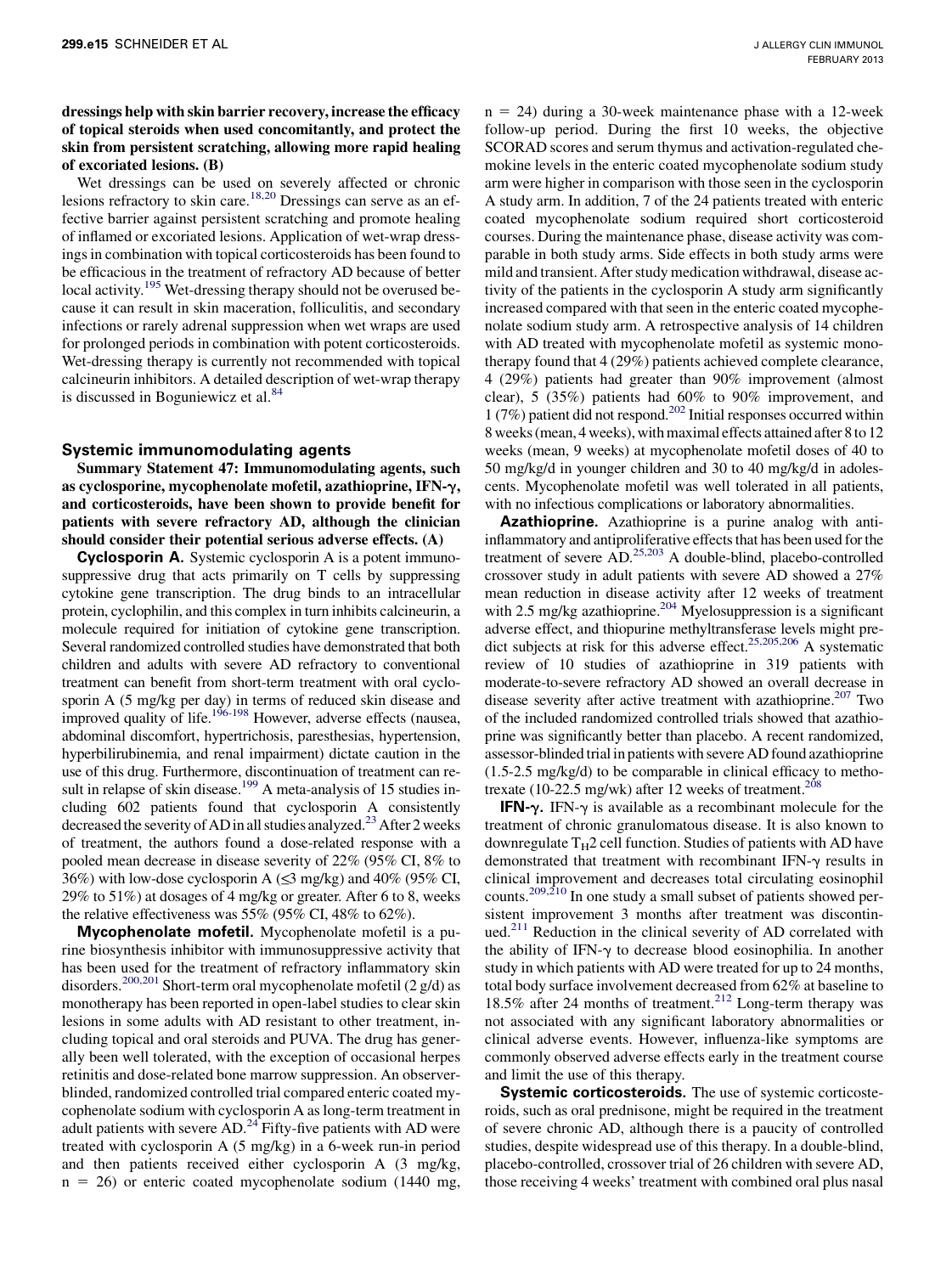beclomethasone dipropionate improved significantly more than those receiving placebo.<sup>[213](#page-28-0)</sup> No adverse effects were observed, but 24-hour urinary cortisol excretion was slightly reduced. In another pediatric study 20 children with chronic severe AD were treated with systemic flunisolide in a multicenter, randomized, double-blind, placebo-controlled, crossover study.<sup>[214](#page-28-0)</sup> Patients' clinical severity scores improved significantly after 2 weeks of flunisolide treatment compared with placebo. After treatment with flunisolide, no worsening of symptoms or relapse occurred. No side effects were observed during the study. In a different approach to systemic corticosteroid therapy in pediatric patients, intravenous bolus therapy with 20 mg/kg/d methylprednisolone for 3 days resulted in improvement in 5 of 7 patients without significant side effects.<sup>[215](#page-28-0)</sup> Nevertheless, the PRACTALL consensus report states that in cases of acute flare-up, while patients might benefit from a short course of systemic therapy with corticosteroids, long-term use and use in children should be avoided.<sup>[216](#page-28-0)</sup> A recent comparison study of oral prednisolone versus cyclosporine in adults found a high rebound exacerbation rate in patients treated with prednisolone in spite of the use of moderate-potency topical steroids and emollients.<sup>217</sup> Clinical improvement with systemic corticosteroids is often associated with rebound flaring of AD after discontinuation. If a short course of oral corticosteroid therapy is given for a patient with severe AD, it is important to taper the dosage as it is discontinued. Intensified skin care with topical anti-inflammatory therapy should also be instituted during the corticosteroid taper to suppress rebound flaring of AD.

Methotrexate. Methotrexate is a folic acid antagonist that interferes with purine and pyrimidine synthesis, which is essential for DNA and RNA synthesis. Methotrexate has been shown to be effective in patients with moderate-to-severe AD. In an open-label, dose-ranging study involving 12 patients, a decrease in disease activity by 52% from baseline was observed after 24 weeks. $218$  The median dose was 15 mg/wk. Eight patients experienced a persistent improvement of greater than 12 weeks after stopping therapy. In a retrospective study 75% of patients treated intramuscularly with weekly doses of 7.5 to 25 mg of methotrexate had clinical improvement of greater than 70%, as assessed by a physician after 3 months of therapy.[219](#page-28-0) In another retrospective study of low-dose methotrexate therapy with 10 to 25 mg/wk for 8 to 12 weeks, 80% of patients with moderate-to-severe AD had a mean decrease in SCORAD scores of 44%.<sup>220</sup> A recent randomized, assessor-blinded trial in patients with severe AD found methotrexate (10-22.5 mg/wk) to be comparable in clinical efficacy to azathioprine (1.5-2.5 mg/ kg/d) after 12 weeks of treatment.<sup>[208](#page-27-0)</sup> Symptom improvement in responders can be seen as early as 2 weeks and up to 3 months after initiating therapy. The studies suggest that patients not responding to 15 mg of methotrexate per week after 3 months are unlikely to improve with further dose escalation.<sup>[218](#page-28-0)</sup> Nausea and liver enzyme increases are the most common adverse events that result in transient or complete discontinuation of methotrexate therapy.

## Phototherapy

Summary Statement 48: UV therapy can be a useful treatment for recalcitrant AD. The most effective phototherapy option that is available in the United States is narrow-band UVB. (A) The clinician should consider referral to a center with phototherapy availability.

UV light therapy can be a useful treatment of chronic and recalcitrant AD but should be done under the supervision of a dermatologist experienced in such treatment. The most commonly used phototherapy modalities are narrow-band UVB, broadband UVB, and UVA1.<sup>21,221,222</sup> Short-term adverse effects from phototherapy can include erythema, skin pain, pruritus, and pigmentation. Potential long-term adverse effects include premature skin aging and cutaneous malignancies.

In an open trial in patients with moderate-to-severe chronic AD, all patients had a 50% or greater reduction in SCORAD scores with narrow-band UVB phototherapy administered 3 times weekly for up to 12 weeks.<sup>[22](#page-24-0)</sup> Lesional and nonlesional skin biopsy specimens were obtained before and after treatment. Gene expression and immunohistochemistry studies showed that  $T_H2$ , T22, and  $T_H1$  immune pathways were suppressed and that measures of epidermal hyperplasia and differentiation normalized. The reversal of disease activity was associated with elimination of inflammatory leukocytes and  $T_H2/T22$ - associated cytokines and chemokines and normalized expression of barrier proteins. A retrospective review of children with severe eczema who had undergone narrow-band UVB found that of those who completed more than 10 exposures, complete clearance or minimal residual activity was achieved in 40%, good improvement was achieved in 23%, and moderate improvement was achieved in  $26\%$ <sup>223</sup> Overall, the treatment was well tolerated, and the median length of remission was 3 months. A prospective analysis of narrow-band UVB phototherapy found that it was an effective and well-tolerated treatment modality in children.<sup>[224](#page-28-0)</sup>

UVA1 phototherapy has been shown to be effective for acute exacerbations of  $AD$ <sup>225</sup> A systematic review of phototherapy in patients with AD found that UVA1 should be used to control acute flares of AD, whereas UVB modalities, specifically narrow-band UVB, should be used for the management of chronic AD.<sup>[226](#page-28-0)</sup> A 6-week course of medium-dose UVA1 and narrow-band UVB in a randomized, double-blind, controlled crossover trial showed no significant difference between treatments with respect to clinical scores, pruritus scores, or health-related quality of life.<sup>[227](#page-28-0)</sup> In a randomized, investigator-blinded, half-sided comparison study between narrow-band UVB and medium-dose UVA1 in adults with AD, both modalities significantly decreased clinical severity ( $P < .01$ ) and dermal cellular infiltrates.<sup>[228](#page-28-0)</sup>

Photochemotherapy with PUVA should be restricted to patients with severe widespread AD, although studies comparing it with other modes of phototherapy are limited. In one randomized, observer-blinded crossover trial, PUVA was shown to provide better short- and long-term responses than medium-dose UVA1 in patients with severe AD.<sup>[229](#page-28-0)</sup> Patients received either 15 exposures to medium-dose UVA1 as the first treatment and, in cases of relapse, another 15 exposures to PUVA as the second treatment or vice versa. All patients were followed until 12 months after discontinuation of the last treatment. Although both phototherapies resulted in clinical improvement, PUVA reduced the baseline SCORAD score to a significantly greater extent than UVA1  $(P = .041)$ . The median length of remission was 4 weeks after UVA1 and 12 weeks after PUVA therapy ( $P = .012$ ).

## Hospitalization

Summary Statement 49: The clinician might consider hospitalization, which can result in an improvement in AD by removing the patient from environmental allergens, irritants, and stressors and by providing patient/caregiver education,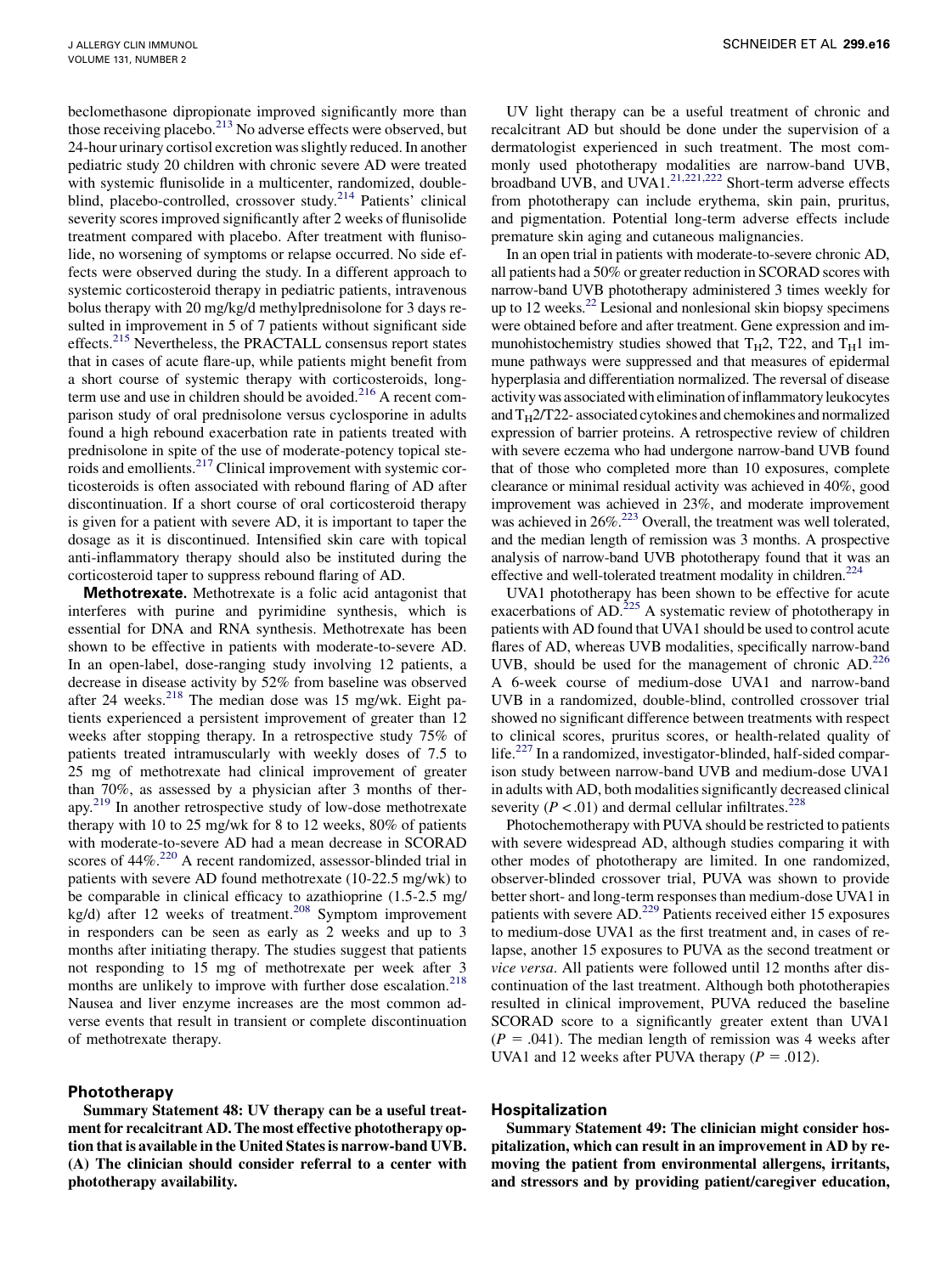## addressing sleep disturbance and psychosocial issues, intensifying treatment, and improving adherence with the treatment regimen. (D)

Patients with moderately severe nonresponsive AD who appear erythrodermic or have widespread severe skin disease resistant to outpatient therapy might require hospitalization. In many cases removing the patient from environmental allergens or irritants, intense patient education, and assurance of compliance with therapy result in sustained improvement. Clearing of the patient's skin during hospitalization also allows the patient to undergo allergen skin testing and appropriately controlled provocative challenges to correctly identify potential allergens.

#### Allergen immunotherapy

Summary Statement 50: On the basis of several studies of dust mite immunotherapy, the clinician might consider allergen immunotherapy in selected patients with AD with aeroallergen sensitivity. (B)

Summary Statement 8 from the immunotherapy practice parameter states that there are some data indicating that immunotherapy can be effective for AD when this condition is associated with aeroallergen sensitivity.<sup>[230](#page-28-0)</sup>

Several studies suggest that immunotherapy could be effective for the treatment of AD associated with aeroallergen sensitiv-ity.<sup>[231](#page-28-0)</sup> In a systematic review of immunotherapy for AD that included 4 comparable placebo-controlled studies involving a small number of patients, statistical analysis showed significant improvement in symptoms in patients with AD who received sub-cutaneous immunotherapy.<sup>[231,232](#page-28-0)</sup> One randomized, double-blind study of adults with AD demonstrated a dose-response effect of dust mite immunotherapy on AD severity, as measured by using the SCORAD score ( $P = .0378$ ) and topical corticosteroid use  $(P = .0007)$ <sup>[233](#page-28-0)</sup> One open-label study of 25 patients with dust mite allergy and AD treated with dust mite subcutaneous immunotherapy demonstrated serologic and immunologic changes consistent with tolerance in addition to significant reductions in objective and subjective SCORAD scores.<sup>[234](#page-28-0)</sup> In addition, 1 double-blind, placebo-controlled study of 48 children with AD treated with dust mite sublingual immunotherapy reported a significant difference from baseline values in visual analogue scores, SCORAD scores, and medication use in the mild-to-moderate severity group, whereas patients with severe disease had only a marginal benefit. $235$ 

#### Investigative approaches

Summary Statement 51: There are investigative treatments (intravenous immunoglobulin, omalizumab, and rituximab) that have been proposed for the management of AD. We do not recommend using them because they remain unproved at this time.

Intravenous immunoglobulin. High-dose intravenous immunoglobulin has been shown to have immunomodulatory activity in patients with AD, and in addition, intravenous immunoglobulin can interact directly with microbes or toxins involved in the pathogenesis of this disease. Intravenous immunoglobulin has been shown to contain high concentrations of staphylococcal toxin–specific antibodies that inhibit the *in vitro* activation of T cells by staphylococcal toxins.<sup>[236](#page-28-0)</sup> Treatment of severe refractory AD with intravenous immunoglobulin has yielded conflicting

results. Most studies have not been controlled and have involved small numbers of patients.<sup>[237](#page-28-0)</sup> Although children appear to have a better response than adults, controlled studies are needed to answer the question of efficacy in a more definitive manner. In a randomized, placebo-controlled study 48 children with moderateto-severe AD were treated with 3 injections of 2 g/kg intravenous immunoglobulin or placebo at 1-month intervals over a 12-week period.<sup>238</sup> Assessments were conducted after each injection and at 3 and 6 months after completion of treatment. The disease severity index was significantly decreased 3 months after completing treatments compared with baseline values ( $P < .05$ ). However, improvement decreased by 6 months after therapy.

**Omalizumab.** Case reports and small case series in patients with AD have shown both clinical benefit and lack of improvement.<sup>224,239-244</sup> The study by Belloni et al<sup>239</sup> could not identify any specific markers to identify responders to omalizumab therapy. A prospective analysis assessed the efficacy of omalizumab in 21 patients 14 to 64 years of age with moderate-to-severe persistent al-lergic asthma and AD.<sup>[245](#page-28-0)</sup> AD severity was assessed at  $0, 1, 3, 6$ , and 9 months by means of investigator global assessment. Pretreatment serum IgE levels ranged from 18.2 to 8396 IU/mL, with a mean level of 1521 IU/mL. All 21 patients showed clinical and statistically significant improvement of their AD ( $P < .00052$ ). However, a placebo-controlled trial of omalizumab in 20 patients with AD for 16 weeks did not show significant clinical benefit.<sup>246</sup>

Rituximab. Rituximab, a chimeric anti-CD20 mAb originally developed for the therapy of B-cell malignancies, has been used in patients with AD in an open trial.<sup>[247](#page-28-0)</sup> Six patients with severe AD received 2 intravenous infusions of 1000 mg of rituximab administered 2 weeks apart. All patients showed an improvement of their skin symptoms within 4 to 8 weeks, and their eczema area and severity index decreased significantly  $(P < .001)$ . Histology of skin biopsy specimens showed significant improvement in spongiosis and acanthosis, and dermal T- and B-cell infiltrates decreased as well. Of note, whereas circulating B cells were at less than detectable levels as a consequence of rituximab therapy, lesional B-cell counts were reduced by approximately 50%. Expression of IL-5 and IL-13 was also reduced after therapy. Although total serum IgE levels were reduced, allergen-specific IgE levels were not affected. The safety and long-term efficacy of a single dose of 1000 mg of rituximab was also reported in a pregnant women treated in her first trimester before a positive pregnancy test.<sup>[248](#page-28-0)</sup> In contrast, treatment with 500 mg of rituximab administered intravenously twice over a 2-week interval to 2 patients with severe AD resulted in only a transient improvement in clinical scores, followed by deterioration.<sup>[249](#page-28-0)</sup>

# ANNOTATIONS TO [FIG 1](#page-2-0) Annotation 1: Patient presents with skin manifestations consistent with AD (eg, an eczematous pruritic dermatitis)

There is no objective laboratory test for the diagnosis of AD. Therefore the diagnosis of AD is based on a constellation of clinical features. These include (1) the essential feature, which is pruritic dermatitis, and (2) typical features, such as facial and extensor eczema in infants and children or flexural eczema at any age and (3) chronic or relapsing dermatitis. Other frequently associated features include a personal or family history of atopic disease, xerosis, cutaneous infections, increased serum IgE levels, positive immediate-type allergy skin test results, and early age of onset.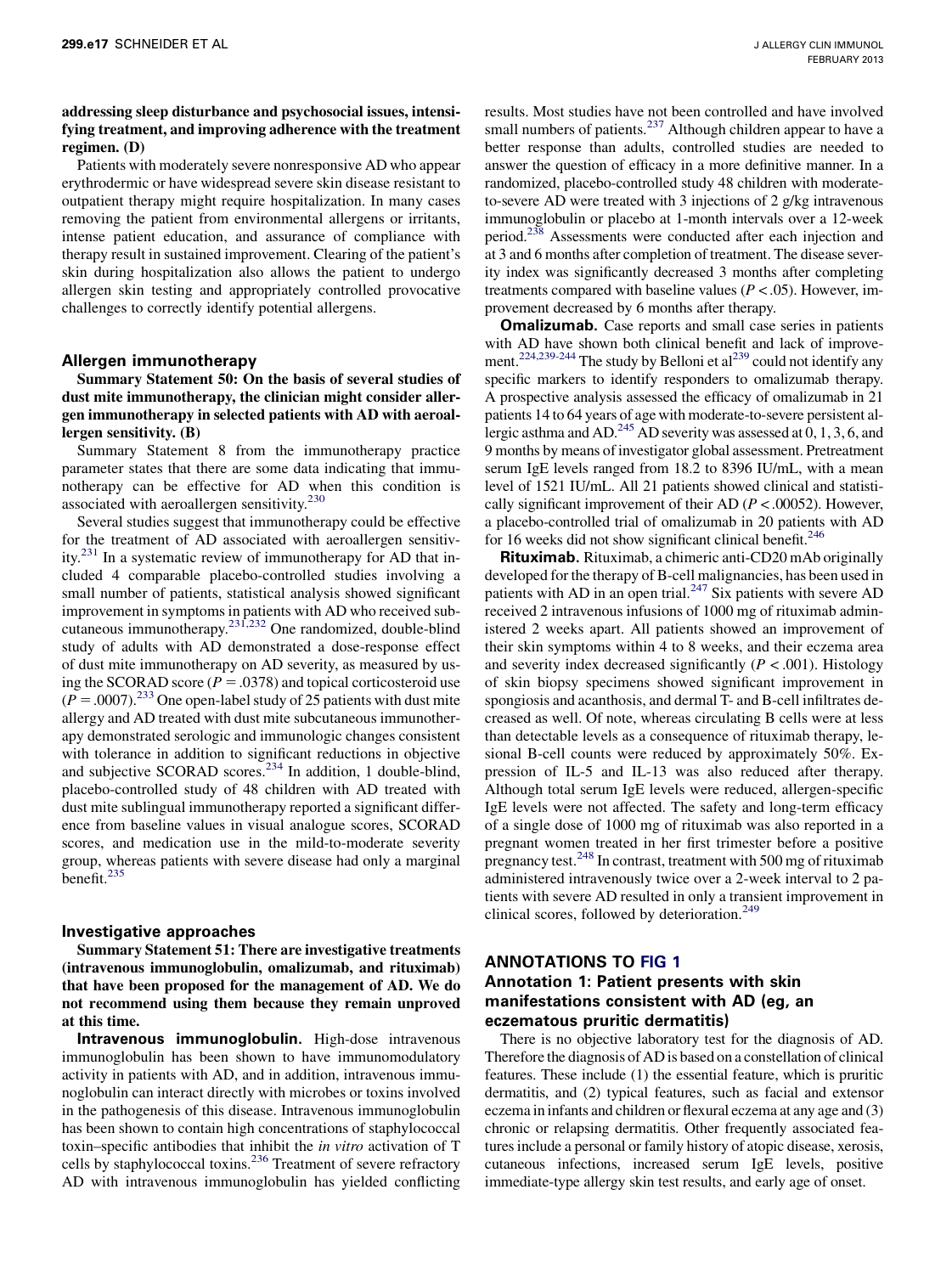# Annotation 2: Evaluation based on history and physical examination diagnostic for AD

AD often is associated with an early age of onset, with approximately 80% of cases starting before the age of 5 years. Frequently, it is associated with respiratory allergy and a number of other features, such as Dennie-Morgan infraorbital folds, white dermatographism, hyperlinear palms, and facial pallor.

Acute and subacute lesions of AD are characterized by intensely pruritic, erythematous papulovesicles associated with excoriation and serous exudate. Lesions that do not appear papulovesicular clinically typically demonstrate spongiosis histologically. Chronic AD is characterized by lichenification, papules, plaques, and excoriations. At all stages of AD, patients usually have dry xerotic skin.

#### Annotation 3: Consideration of other conditions

A firm diagnosis of AD depends on the exclusion of other skin conditions with similar symptoms and signs. Failure of any response to ''standardized'' management of AD is a reason to consider other eczematous conditions. Skin conditions that can mimic AD fall into the following categories: (1) chronic dermatoses, such as seborrheic dermatitis, irritant or allergic contact dermatitis, nummular eczema, psoriasis, and ichthyoses; (2) infections and infestations, such as scabies, HIV, and dermatophytosis; (3) malignancies, such as cutaneous T-cell lymphoma; (4) immunologic disorders, such as dermatitis herpetiformis, graft-versushost disease, and dermatomyositis; (5) immunodeficiencies, such as Wiskott-Aldrich syndrome, severe combined immunodeficiency disease, hyper-IgE syndrome, Netherton syndrome, and DiGeorge syndrome; and (6) metabolic disorders, such as zinc, pyridoxine, or niacin deficiency and phenylketonuria. In situations in which the diagnosis is not obvious, a skin biopsy should be considered. The skin biopsy should be performed by a physician trained and experienced in performing the procedure and should be interpreted by a qualified dermatopathologist.

## Annotation 4: Is the AD severe?

Severe AD is characterized by intensely pruritic widespread skin lesions that often are complicated by persistent bacterial, viral, or fungal infections. The presence of keratoconus, keratoconjunctivitis, anterior cataracts, and eczema herpeticum or eczema vaccinatum suggests that the AD is particularly severe and chronic.

The extent and severity of AD can be determined by careful examination of the patient's skin, grading the extent of the affected areas (eg, percentage of involvement of the head, upper limbs, trunk, and lower limbs) and defining the severity of the following signs of eczema: induration, erythema, excoriation and lichenification, scaling, oozing, and crusting. In general, patients who have more than 20% skin involvement (or 10% skin involvement if affected areas include the eyelids, hands, or intertriginous areas) that has not been responsive to first-line treatment should be considered for consultation with a specialist. Other patients who should be considered as having severe AD include:

- <sup>d</sup> patients with extensive skin involvement who are at risk for exfoliation;
- <sup>d</sup> patients who require ongoing or frequent treatment with high-potency topical glucocorticoids;
- <sup>d</sup> patients who require hospitalization for severe eczema or skin infections related to AD;
- $\bullet$  patients with ocular or infectious complications;
- <sup>d</sup> patients who have significant disruption of their quality of life (eg, sleepless nights or school or work days lost); and
- patients who are generally erythrodermic.

Patients not previously receiving appropriate treatment for AD should be started on first-line therapy, and attempts should be made to identify potential triggers.

#### Annotation 5: Management of AD

The treatment of AD is directed at symptom relief and reduction of cutaneous inflammation. Characterization of each patient's skin disease severity and reduction of exacerbating factors are critical for effective management. All patients require skin hydration in combination with an effective moisturizer. Potential trigger factors should be identified and eliminated. These include irritants, allergens, and emotional stressors. Therapy must be individualized and is dependent on whether the patient is experiencing an acute flare or dealing with the management of chronic AD. The severity of AD is based on the extent of skin involvement, the intensity of pruritus, the presence of complications, the effect on quality of life, and the amount of medication required for control.

The initial management of AD can consist of the following categories of treatment: hydration, topical corticosteroids, tar preparations, antihistamines, topical calcineurin inhibitors, and dilute bleach baths. There are many factors that can contribute to exacerbations of AD, including food allergens, aeroallergens, infections, temperature, humidity, irritants, and emotional stress.

Skin testing or in vitro testing for IgE antibodies can be useful in the identification of potential allergens. In particular, negative skin test or in vitro test results can be used to exclude allergic trigger factors. Positive skin test or in vitro test results do not prove that a particular allergen causes clinical symptoms, but they might guide the clinician in considering possible triggers. This is particularly true in the case of foods, where controlled food challenges might be needed to confirm or exclude clinical sensitivity to foods.

Skin infections should be treated with short courses of appropriate antimicrobial therapy, with an emphasis on appropriate treatment for staphylococcal infections. Cutaneous infections with a number of viruses (herpes simplex and molluscum contagiosum) and fungi (yeast and dermatophytes) also need to be considered and treated after the appropriate diagnosis has been confirmed.

#### Annotation 6: Is the management successful?

Response to therapy can be classified as a complete response, a partial response, or a treatment failure. Complete response and eradication of the patient's eczema in the short term is unusual unless there is a clear-cut trigger. AD is a chronic relapsing skin condition, and therefore most patients will have a partial response with reduction in pruritus and the extent of skin disease. These patients will need long-term follow-up for adjustment of medications according to the severity of the illness. Patients who do not respond to treatment should be completely reassessed to be certain of the diagnosis, and alternative treatment should be considered.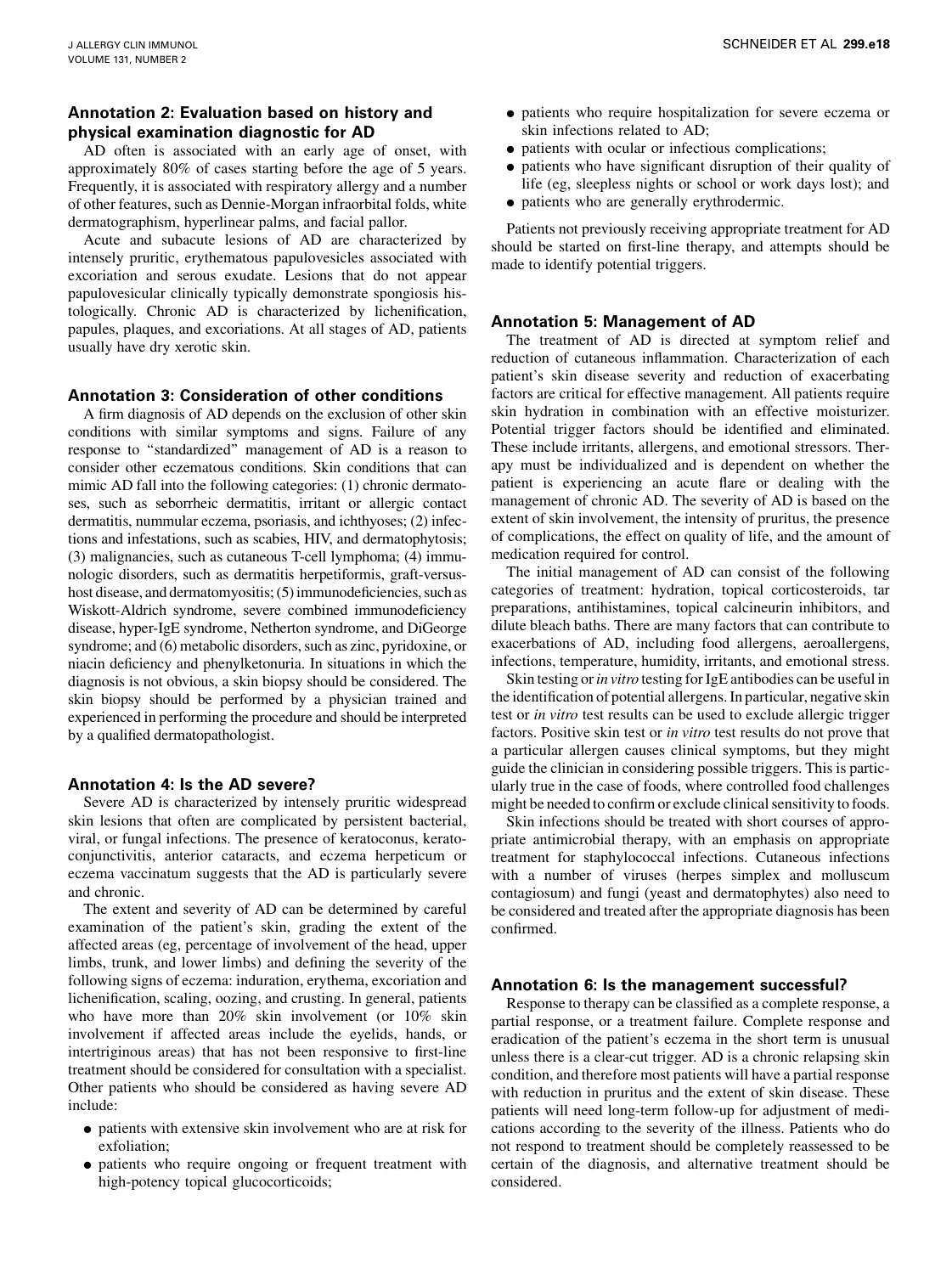#### <span id="page-23-0"></span>Annotation 7: Follow-up

It is important to educate patients and family members about the chronic nature of their disease, exacerbating factors, and appropriate treatment options to achieve effective control of the patient's AD. This is important to ensure cooperation and compliance with the treatment plan. Written information that includes detailed skin-care recommendations, environmental control, and general information about the disease should be provided. Patients should be educated on how to monitor their disease and know how to respond to changes in their status and when to seek additional medical help. The treatment plan should be reviewed during follow- up visits, and the patient, parent, or both should demonstrate an appropriate level of understanding to ensure a good outcome. Adequate time and teaching materials are necessary to provide effective education. Patient support organizations that provide updates on progress in AD research are important resources for these patients. Follow-up of patients with AD also should include evaluation for potential triggers of exacerbations (eg, aeroallergens, infection, and emotional factors) and cooperative management with the patient, parent, or both to prevent such exacerbations.

# Annotation 8: Reassess: Is the diagnosis of AD correct?

In patients who do not achieve the goals of AD management, it is important to reassess whether the diagnosis is correct. With the lack of a characteristic skin lesion or a confirmatory laboratory test result, the diagnosis depends on clinical symptoms and the physical examination. Concomitant allergic rhinitis, asthma, or both increase the likelihood that the diagnosis of AD is correct. As discussed in Annotation 1, many skin conditions can masquerade as AD. When reassessing patients, it is helpful to consider the following points. Most patients who present with AD are younger than 5 years but are infrequently younger than 6 weeks. Any infant with an eczematous rash presenting earlier than the first month of life should be carefully evaluated for the presence of congenital immunodeficiency, particularly if the course is complicated by recurrent infections and failure to thrive. AD does not usually affect the diaper area or the nose exclusively. It is important to consider contact dermatitis and skin infections as complicating factors.

# Annotation 9: Consultation with an AD specialist for consideration of other conditions

Patients who are refractory to first-line therapy and who have severe AD with significant dysfunction should have a consultation with an AD specialist, such as an allergist or dermatologist. Such consultation is recommended when the diagnosis of AD is in doubt and for identification of potential allergen triggers, patient education, and implementation of alternative therapies, including potent anti-inflammatory and immunomodulatory agents.

Cooperation between the patient and/or the patient's guardian or guardians, the primary care physician, and the allergist or dermatologist is important in the implementation of strategies necessary for the care of patients with chronic AD. Even when an AD specialist is consulted, the primary care physician continues to play an important role in the care of patients with AD by ensuring continuity of care.

# Annotation 10: Consultation with an AD specialist: Intensification of management and treatment

When AD is either severe or has not responded to appropriate first-line management strategies, specialist consultation should be obtained. This allows both a re-evaluation of adherence to firstline treatment approaches (eg, hydration, moisturizers, and topical corticosteroids) and consideration of alternative therapy. Examples of alternative strategies include (1) the application of wet dressings in combination with topical corticosteroids, (2) phototherapy with ultraviolet light (UVB or UVA [PUVA]), (3) immunomodulatory or immunosuppressive agents, (4) hospitalization to separate the patient from environmental allergens while administering other therapies, and (5) allergen immunotherapy when aeroallergens are clearly implicated in dermatitis flares. In light of potential adverse effects, a careful risk-benefit analysis should be undertaken before initiating any of these alternative therapies. For patients who do not respond to these approaches, investigational treatment can be considered.

#### REFERENCES

- 1. Boguniewicz M, Leung DY. Atopic dermatitis: a disease of altered skin barrier and immune dysregulation. Immunol Rev 2011;242:233-46, (IV).
- 2. Schultz-Larsen F, Hanifin J. Epidemiology of atopic dermatitis. Immunol Allergy Clin North Am 2002;22:1-24, (IV).
- 3. Hanifin JM, Reed ML. A population-based survey of eczema prevalence in the United States. Dermatitis 2007;18:82-91.
- 4. Bieber T, Leung DY, editors. Atopic dermatitis. New York: Marcel Dekker; 2002;  $(IV)$
- 5. Fleischer DM, Bock SA, Spears GC, Wilson CG, Miyazawa NK, Gleason MC, et al. Oral food challenges in children with a diagnosis of food allergy. J Pediatr 2011;158:578-583.e1, (III).
- 6. Eichenfield LF, Hanifin JM, Luger TA, Stevens SR, Pride HB. Consensus conference on pediatric atopic dermatitis. J Am Acad Dermatol 2003;49:1088-95, (IV).
- 7. Hanifin JM, Rajka G. Diagnostic features of atopic dermatitis. Acta Derm Venereol 1980;92:44-7, (IV).
- 8. Sampson HA, Albergo R. Comparison of results of skin tests, RAST, and doubleblind, placebo-controlled food challenges in children with atopic dermatitis. J Allergy Clin Immunol 1984;74:26-33, (IIb).
- 9. Ring J, Alomar A, Bieber T, Deleuran M, Fink-Wagner A, Gelmetti C, et al. Guidelines for treatment of atopic eczema (atopic dermatitis) Part II. J Eur Acad Dermatol Venereol 2012;26:1176-93, (IV).
- 10. Ring J, Alomar A, Bieber T, Deleuran M, Fink-Wagner A, Gelmetti C, et al. Guidelines for treatment of atopic eczema (atopic dermatitis) part I. J Eur Acad Dermatol Venereol 2012;26:1045-60, (IV).
- 11. Hoare C, Li Wan Po A, Williams H. Systematic review of treatments for atopic eczema. Health Technol Assess 2000;4:1-191, (Ia).
- 12. Boguniewicz M, Fiedler VC, Raimer S, Lawrence I, Leung D, Hanifin J. A randomized, vehicle-controlled trial of tacrolimus ointment for treatment of atopic dermatitis in children. J Allergy Clin Immunol 1998;102:637-44, (Ia).
- 13. Eichenfield LF, Lucky AW, Boguniewicz M, Langley RG, Cherill R, Marshall K, et al. Safety and efficacy of pimecrolimus (ASM 981) cream 1% in the treatment of mild and moderate atopic dermatitis in children and adolescents. J Am Acad Dermatol 2002;46:495-504, (Ia).
- 14. Wollenberg A, Girolomoni G, Lahfa M, Ruzicka T, Healy E, Giannetti A, et al. Proactive treatment of atopic dermatitis in adults with 0.1% tacrolimus ointment. Allergy 2008;63:742-50, (Ib).
- 15. Darsow U, Wollenberg A, Simon D, Taieb A, Werfel T, Oranje A, et al. ETFAD/ EADV eczema task force 2009 position paper on diagnosis and treatment of atopic dermatitis. J Eur Acad Dermatol Venereol 2010;24:317-28, (IV).
- 16. Werfel T, Claes C, Kulp W, Greiner W, von der Schulenburg JM. Therapy of atopic eczema. GMS Health Technol Assess 2006;2:Doc19, (Ib).
- 17. Zuberbier T, Chong SU, Grunow K, Guhl S, Welker P, Grassberger M, et al. The ascomycin macrolactam pimecrolimus (Elidel, SDZ ASM 981) is a potent inhibitor of mediator release from human dermal mast cells and peripheral blood basophils. J Allergy Clin Immunol 2001;108:275-80, (LB).
- 18. Devillers AC, Oranje AP. Efficacy and safety of 'wet-wrap' dressings as an intervention treatment in children with severe and/or refractory atopic dermatitis: a critical review of the literature. Br J Dermatol 2006;154:579-85, (III).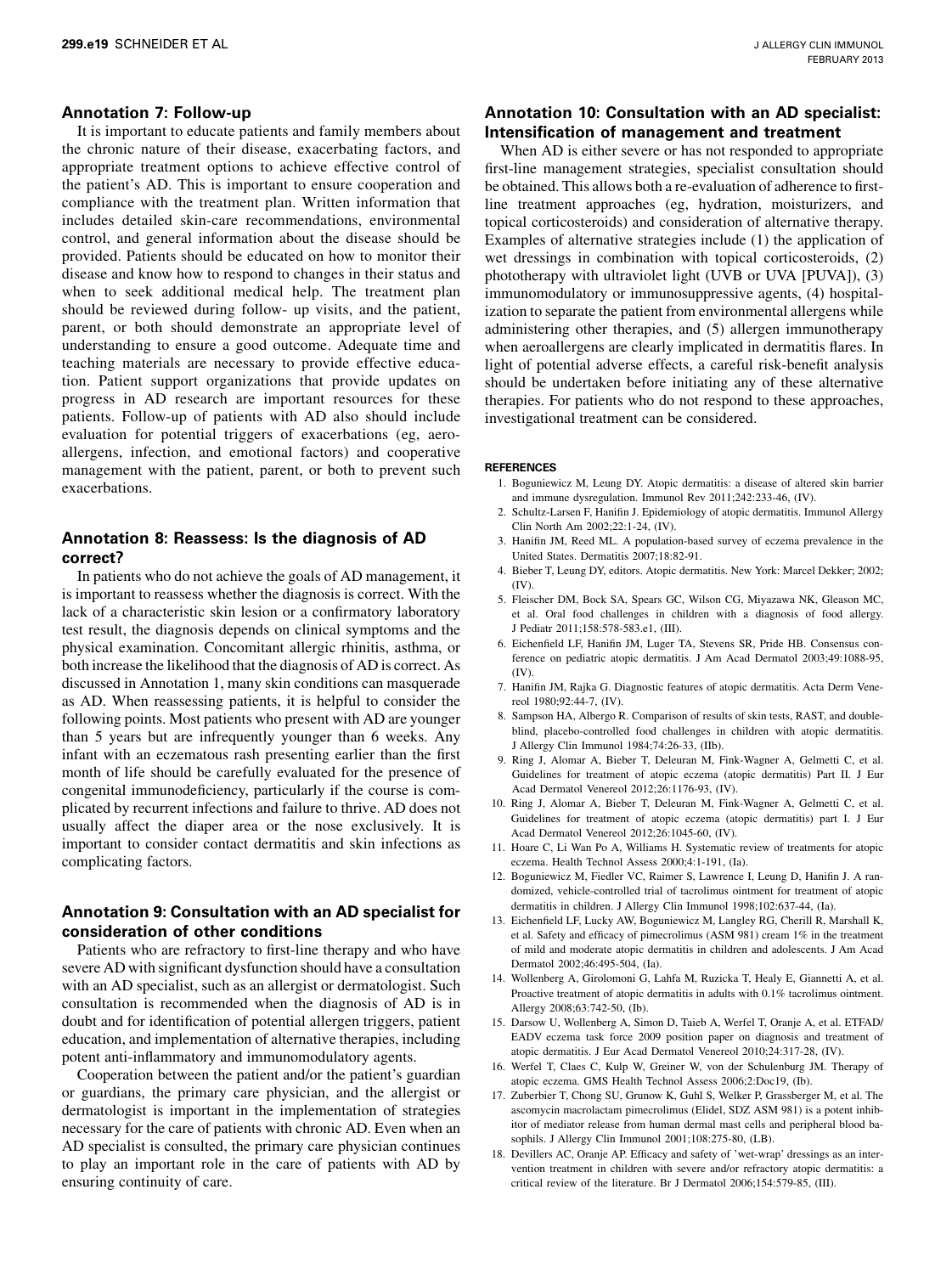- <span id="page-24-0"></span>19. Lee JH, Lee SJ, Kim D, Bang D. The effect of wet-wrap dressing on epidermal barrier in patients with atopic dermatitis. J Eur Acad Dermatol Venereol 2007;21: 1360-8, (IIb).
- 20. Schnopp C, Holtmann C, Stock S, Remling R, Folster-Holst R, Ring J, et al. Topical steroids under wet-wrap dressings in atopic dermatitis—a vehicle-controlled trial. Dermatology 2002;204:56-9, (IIb).
- 21. Krutmann J, Diepgen TL, Luger TA, Grabbe S, Meffert H, Sonnichsen N, et al. High-dose UVA1 therapy for atopic dermatitis: results of a multicenter trial. J Am Acad Dermatol 1998;38:589-93, (Ib).
- 22. Tintle S, Shemer A, Suarez-Farinas M, Fujita H, Gilleaudeau P, Sullivan-Whalen M, et al. Reversal of atopic dermatitis with narrow-band UVB phototherapy and biomarkers for therapeutic response. J Allergy Clin Immunol 2011;128: 583-593.e1-4, (IIb).
- 23. Schmitt J, Schmitt N, Meurer M. Cyclosporin in the treatment of patients with atopic eczema—a systematic review and meta-analysis. J Eur Acad Dermatol Venereol 2007;21:606-19, (IA).
- 24. Haeck IM, Knol MJ, Ten Berge O, van Velsen SG, de Bruin-Weller MS, Bruijnzeel-Koomen CA. Enteric-coated mycophenolate sodium versus cyclosporin A as long-term treatment in adult patients with severe atopic dermatitis: a randomized controlled trial. J Am Acad Dermatol 2011;64:1074-84, (Ib).
- 25. Meggitt SJ, Gray JC, Reynolds NJ. Azathioprine dosed by thiopurine methyltransferase activity for moderate-to-severe atopic eczema: a double-blind, randomised controlled trial. Lancet 2006;367:839-46, (Ib).
- 26. Williams H, Robertson C, Stewart A, Ait-Khaled N, Anabwani G, Anderson R, et al. Worldwide variations in the prevalence of symptoms of atopic eczema in the International Study of Asthma and Allergies in Childhood. J Allergy Clin Immunol 1999;103:125-38, (III).
- 27. Leung DY, Nicklas RA, Li JT, Bernstein IL, Blessing-Moore J, Boguniewicz M, et al. Disease management of atopic dermatitis: an updated practice parameter. Joint Task Force on Practice Parameters. Ann Allergy Asthma Immunol 2004; 93(suppl 2):S1-21, (IV).
- 28. Irvine AD, McLean WH, Leung DY. Filaggrin mutations associated with skin and allergic diseases. N Engl J Med 2011;365:1315-27, (IV).
- 29. Oyoshi MK, He R, Kumar L, Yoon J, Geha RS. Cellular and molecular mechanisms in atopic dermatitis. Adv Immunol 2009;102:135-226, (IV).
- 30. De Benedetto A, Rafaels NM, McGirt LY, Ivanov AI, Georas SN, Cheadle C, et al. Tight junction defects in patients with atopic dermatitis. J Allergy Clin Immunol 2011;127:773-786.e1-7, (LB).
- 31. Novak N, Leung DY. Advances in atopic dermatitis. Curr Opin Immunol 2011;23: 778-83, (IV).
- 32. Beck LA, Leung DY. Allergen sensitization through the skin induces systemic allergic responses. J Allergy Clin Immunol 2000;106(suppl):S258-63, (IV).
- 33. Briot A, Deraison C, Lacroix M, Bonnart C, Robin A, Besson C, et al. Kallikrein 5 induces atopic dermatitis-like lesions through PAR2-mediated thymic stromal lymphopoietin expression in Netherton syndrome. J Exp Med 2009;206: 1135-47, (LB).
- 34. Onoue A, Kabashima K, Kobayashi M, Mori T, Tokura Y. Induction of eosinophil- and Th2-attracting epidermal chemokines and cutaneous late-phase reaction in tape-stripped skin. Exp Dermatol 2009;18:1036-43, (LB).
- 35. Strid J, Callard R, Strobel S. Epicutaneous immunization converts subsequent and established antigen-specific T helper type 1 (Th1) to Th2-type responses. Immunology 2006;119:27-35.
- 36. Strid J, Sobolev O, Zafirova B, Polic B, Hayday A. The intraepithelial T cell response to NKG2D-ligands links lymphoid stress surveillance to atopy. Science 2011;334:1293-7, (LB).
- 37. Paul WE, Zhu J. How are T(H)2-type immune responses initiated and amplified? Nat Rev Immunol 2010;10:225-35, (LB).
- 38. Hubiche T, Ged C, Benard A, Leaute-Labreze C, McElreavey K, de Verneuil H, et al. Analysis of SPINK 5, KLK 7 and FLG genotypes in a French atopic dermatitis cohort. Acta Derm Venereol 2007;87:499-505, (IIa).
- 39. Beck LA, Boguniewicz M, Hata T, Schneider LC, Hanifin J, Gallo R, et al. Phenotype of atopic dermatitis subjects with a history of eczema herpeticum. J Allergy Clin Immunol 2009;124:260-269.e1-7, (III).
- 40. Simpson AB, Yousef E, Hossain J. Evaluation of the relationship between IgE level and skin superinfection in children with atopic dermatitis. Allergy Asthma Proc 2010;31:232-7, (IIb).
- 41. Eyerich S, Eyerich K, Pennino D, Carbone T, Nasorri F, Pallotta S, et al. Th22 cells represent a distinct human T cell subset involved in epidermal immunity and remodeling. J Clin Invest 2009;119:3573-85, (LB).
- 42. Nograles KE, Zaba LC, Shemer A, Fuentes-Duculan J, Cardinale I, Kikuchi T, et al. IL-22-producing "T22" T cells account for upregulated IL-22 in atopic dermatitis despite reduced IL-17-producing TH17 T cells. J Allergy Clin Immunol 2009;123:1244-1252.e2, (IIb).
- 43. Fujita H, Nograles KE, Kikuchi T, Gonzalez J, Carucci JA, Krueger JG. Human Langerhans cells induce distinct IL-22-producing  $CD4+T$  cells lacking IL-17 production. Proc Natl Acad Sci U S A 2009;106:21795-800, (LB).
- 44. Eyerich K, Pennino D, Scarponi C, Foerster S, Nasorri F, Behrendt H, et al. IL-17 in atopic eczema: linking allergen-specific adaptive and microbialtriggered innate immune response. J Allergy Clin Immunol 2009;123: 59-66.e4, (LB).
- 45. Koga C, Kabashima K, Shiraishi N, Kobayashi M, Tokura Y. Possible pathogenic role of Th17 cells for atopic dermatitis. J Invest Dermatol 2008;128:2625-30,  $(LB)$ .
- 46. Guttman-Yassky E, Lowes MA, Fuentes-Duculan J, Zaba LC, Cardinale I, Nograles KE, et al. Low expression of the IL-23/Th17 pathway in atopic dermatitis compared to psoriasis. J Immunol 2008;181:7420-7, (LB).
- 47. Niebuhr M, Lutat C, Sigel S, Werfel T. Impaired TLR-2 expression and TLR-2 mediated cytokine secretion in macrophages from patients with atopic dermatitis. Allergy 2009;64:1580-7, (III).
- 48. Barnes KC. An update on the genetics of atopic dermatitis: scratching the surface in 2009. J Allergy Clin Immunol 2010;125:16-31.e1-11, (IV).
- 49. Bos JD, Van Leent EJ, Sillevis Smitt JH. The millennium criteria for the diagnosis of atopic dermatitis. Exp Dermatol 1998;7:132-8, (IV).
- 50. Brenninkmeijer EE, Schram ME, Leeflang MM, Bos JD, Spuls PI. Diagnostic criteria for atopic dermatitis: a systematic review. Br J Dermatol 2008;158:754-65, (III).
- 51. Palmer CN, Irvine AD, Terron-Kwiatkowski A, Zhao Y, Liao H, Lee SP, et al. Common loss-of-function variants of the epidermal barrier protein filaggrin are a major predisposing factor for atopic dermatitis. Nat Genet 2006;38:441-6, (IIa).
- 52. Wuthrich B, Schmid-Grendelmeier P. The atopic eczema/dermatitis syndrome. Epidemiology, natural course, and immunology of the IgE-associated (''extrinsic") and the nonallergic ("intrinsic") AEDS. J Investig Allergol Clin Immunol 2003;13:1-5, (IV).
- 53. Hara J, Higuchi K, Okamoto R, Kawashima M, Imokawa G. High-expression of sphingomyelin deacylase is an important determinant of ceramide deficiency leading to barrier disruption in atopic dermatitis. J Invest Dermatol 2000;115: 406-13, (LB).
- 54. Imokawa G. Lipid abnormalities in atopic dermatitis. J Am Acad Dermatol 2001; 45(suppl):S29-32, (LB).
- 55. Chamlin SL, Frieden IJ, Fowler A, Williams M, Kao J, Sheu M, et al. Ceramidedominant, barrier-repair lipids improve childhood atopic dermatitis. Arch Dermatol 2001;137:1110-2, (IIb).
- 56. Miller DW, Koch SB, Yentzer BA, Clark AR, O'Neill JR, Fountain J, et al. An over-the-counter moisturizer is as clinically effective as, and more costeffective than, prescription barrier creams in the treatment of children with mild-to-moderate atopic dermatitis: a randomized, controlled trial. J Drugs Dermatol 2011;10:531-7, (Ib).
- 57. Gutman AB, Kligman AM, Sciacca J, James WD. Soak and smear: a standard technique revisited. Arch Dermatol 2005;141:1556-9, (IIb).
- 58. Lee CH, Chuang HY, Shih CC, Jong SB, Chang CH, Yu HS. Transepidermal water loss, serum IgE and beta-endorphin as important and independent biological markers for development of itch intensity in atopic dermatitis. Br J Dermatol 2006;154:1100-7, (III).
- 59. Chiang C, Eichenfield LF. Quantitative assessment of combination bathing and moisturizing regimens on skin hydration in atopic dermatitis. Pediatr Dermatol 2009;26:273-8, (IIb).
- 60. Grimalt R, Mengeaud V, Cambazard F. The steroid-sparing effect of an emollient therapy in infants with atopic dermatitis: a randomized controlled study. Dermatology 2007;214:61-7, (Ib).
- 61. Msika P, De Belilovsky C, Piccardi N, Chebassier N, Baudouin C, Chadoutaud B. New emollient with topical corticosteroid-sparing effect in treatment of childhood atopic dermatitis: SCORAD and quality of life improvement. Pediatr Dermatol 2008;25:606-12, (Ib).
- 62. Cork MJ, Britton J, Butler L, Young S, Murphy R, Keohane SG. Comparison of parent knowledge, therapy utilization and severity of atopic eczema before and after explanation and demonstration of topical therapies by a specialist dermatology nurse. Br J Dermatol 2003;149:582-9, (III).
- 63. Warino L, Balkrishnan R, Feldman SR. Clobetasol propionate for psoriasis: are ointments really more potent? J Drugs Dermatol 2006;5:527-32, (Ib).
- 64. Cornell RC, Stoughton RB. Six-month controlled study of effect of desoximetasone and betamethasone 17-valerate on the pituitary-adrenal axis. Br J Dermatol 1981;105:91-5, (Ib).
- 65. Fritz KA, Weston WL. Topical glucocorticosteroids. Ann Allergy 1983;50:68-76, (IV).
- 66. Wolkerstorfer A, Strobos MA, Glazenburg EJ, Mulder PG, Oranje AP. Fluticasone propionate 0.05% cream once daily versus clobetasone butyrate 0.05%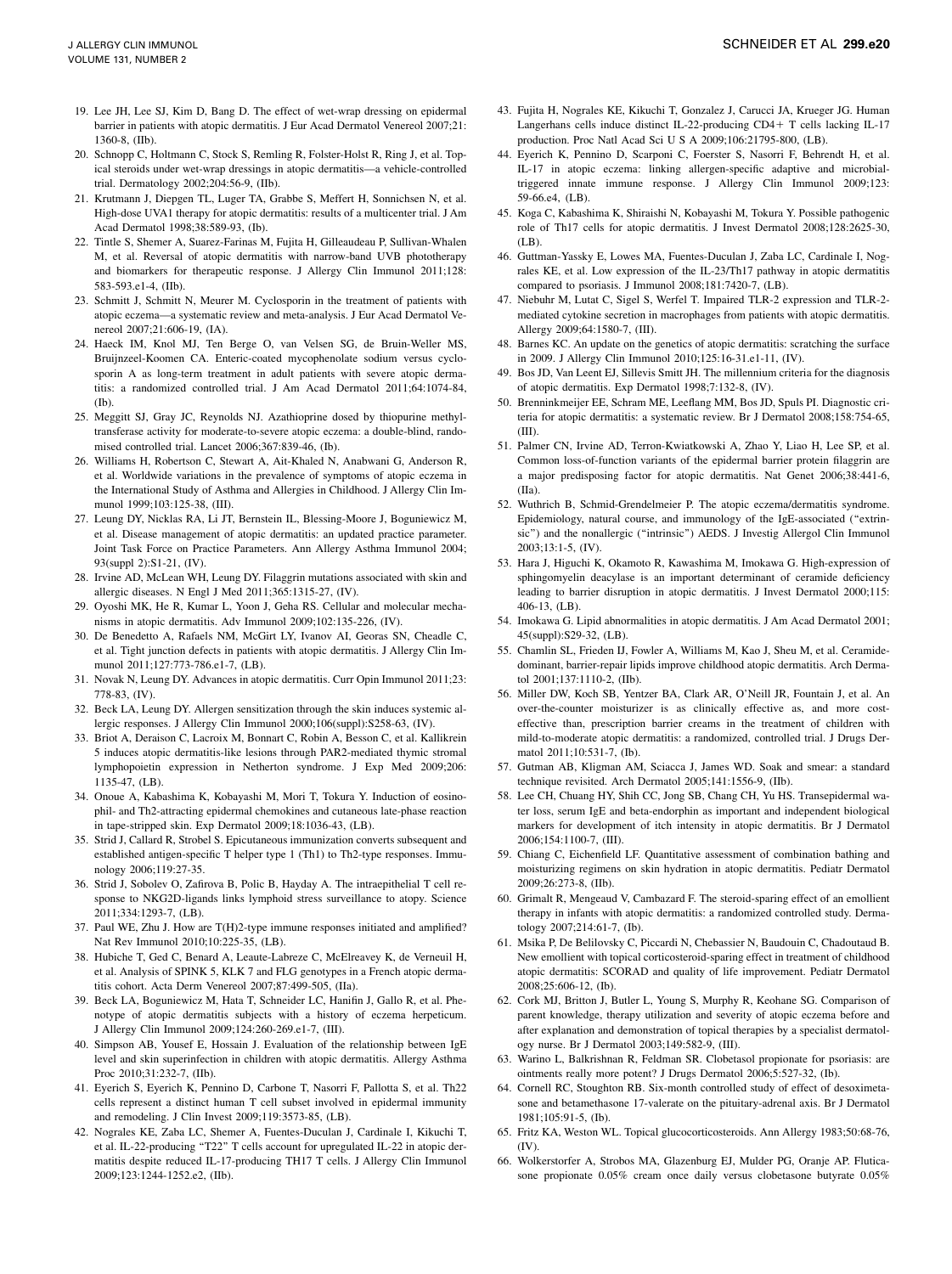<span id="page-25-0"></span>cream twice daily in children with atopic dermatitis. J Am Acad Dermatol 1998; 39:226-31, (II).

- 67. Lagos BR, Maibach HI. Frequency of application of topical corticosteroids: an overview. Br J Dermatol 1998;139:763-6, (IV).
- 68. Van Der Meer JB, Glazenburg EJ, Mulder PG, Eggink HF, Coenraads PJ. The management of moderate to severe atopic dermatitis in adults with topical fluticasone propionate. The Netherlands Adult Atopic Dermatitis Study Group. Br J Dermatol 1999;140:1114-21.
- 69. Berth-Jones J, Damstra RJ, Golsch S, Livden JK, Van Hooteghem O, Allegra F, et al. Twice weekly fluticasone propionate added to emollient maintenance treatment to reduce risk of relapse in atopic dermatitis: randomised, double blind, parallel group study. BMJ 2003;326:1367, (Ib).
- 70. Schmitt J, von Kobyletzki L, Svensson A, Apfelbacher C. Efficacy and tolerability of proactive treatment with topical corticosteroids and calcineurin inhibitors for atopic eczema: systematic review and meta-analysis of randomized controlled trials. Br J Dermatol 2011;164:415-28, (Ia).
- 71. Wollenberg A, Sharma S, von Bubnoff D, Geiger E, Haberstok J, Bieber T. Topical tacrolimus (FK506) leads to profound phenotypic and functional alterations of epidermal antigen-presenting dendritic cells in atopic dermatitis. J Allergy Clin Immunol 2001;107:519-25, (LB).
- 72. Ruzicka T, Bieber T, Schopf E, Rubins A, Dobozy A, Bos JD, et al. A short-term trial of tacrolimus ointment for atopic dermatitis. European Tacrolimus Multicenter Atopic Dermatitis Study Group. N Engl J Med 1997;337:816-21, (Ib).
- 73. Paller A, Eichenfield LF, Leung DY, Stewart D, Appell M. A 12-week study of tacrolimus ointment for the treatment of atopic dermatitis in pediatric patients. J Am Acad Dermatol 2001;44(suppl):S47-57, (Ib).
- 74. Hanifin JM, Ling MR, Langley R, Breneman D, Rafal E. Tacrolimus ointment for the treatment of atopic dermatitis in adult patients: part I, efficacy. J Am Acad Dermatol 2001;44(suppl):S28-38, (Ib).
- 75. Drake L, Prendergast M, Maher R, Breneman D, Korman N, Satoi Y, et al. The impact of tacrolimus ointment on health-related quality of life of adult and pediatric patients with atopic dermatitis. J Am Acad Dermatol 2001;44(suppl): S65-72, (Ia).
- 76. Kang S, Lucky AW, Pariser D, Lawrence I, Hanifin JM. Long-term safety and efficacy of tacrolimus ointment for the treatment of atopic dermatitis in children. J Am Acad Dermatol 2001;44(suppl):S58-64, (IIb).
- 77. Reitamo S, Wollenberg A, Schopf E, Perrot JL, Marks R, Ruzicka T, et al. Safety and efficacy of 1 year of tacrolimus ointment monotherapy in adults with atopic dermatitis. The European Tacrolimus Ointment Study Group. Arch Dermatol 2000;136:999-1006, (IIb).
- 78. Hauk PJ, Leung DY. Tacrolimus (FK506): new treatment approach in superantigen-associated diseases like atopic dermatitis? J Allergy Clin Immunol 2001;107:391-2, (IV).
- 79. Sugiura H, Uehara M, Hoshino N, Yamaji A. Long-term efficacy of tacrolimus ointment for recalcitrant facial erythema resistant to topical corticosteroids in adult patients with atopic dermatitis. Arch Dermatol 2000;136:1062-3, (IIb).
- 80. Reitamo S, Rustin M, Ruzicka T, Cambazard F, Kalimo K, Friedmann PS, et al. Efficacy and safety of tacrolimus ointment compared with that of hydrocortisone butyrate ointment in adult patients with atopic dermatitis. J Allergy Clin Immunol 2002;109:547-55, (Ib).
- 81. Reitamo S, Van Leent EJ, Ho V, Harper J, Ruzicka T, Kalimo K, et al. Efficacy and safety of tacrolimus ointment compared with that of hydrocortisone acetate ointment in children with atopic dermatitis. J Allergy Clin Immunol 2002;109: 539-46, (Ib).
- 82. Reitamo S, Allsopp R. Treatment with twice-weekly tacrolimus ointment in patients with moderate to severe atopic dermatitis: results from two randomized, multicentre, comparative studies. J Dermatolog Treat 2010;21:34-44, (Ib).
- 83. Lubbe J, Pournaras CC, Saurat JH. Eczema herpeticum during treatment of atopic dermatitis with 0.1% tacrolimus ointment. Dermatology 2000;201: 249-51, (IV).
- 84. Boguniewicz M, Nicol N, Kelsay K, Leung DY. A multidisciplinary approach to evaluation and treatment of atopic dermatitis. Semin Cutan Med Surg 2008;27: 115-27, (IV).
- 85. Kim M, Jung M, Hong SP, Jeon H, Kim MJ, Cho MY, et al. Topical calcineurin inhibitors compromise stratum corneum integrity, epidermal permeability and antimicrobial barrier function. Exp Dermatol 2010;19:501-10, (IIa).
- 86. Remitz A, Kyllonen H, Granlund H, Reitamo S. Tacrolimus ointment reduces staphylococcal colonization of atopic dermatitis lesions [letter]. J Allergy Clin Immunol 2001;107:196-7, (IV).
- 87. Stuetz A, Grassberger M, Meingassner JG. Pimecrolimus (Elidel, SDZ ASM 981) —preclinical pharmacologic profile and skin selectivity. Semin Cutan Med Surg 2001;20:233-41, (IV).
- 88. Van Leent EJ, Ebelin ME, Burtin P, Dorobek B, Spuls PI, Bos JD. Low systemic exposure after repeated topical application of Pimecrolimus (Elidel),

SD Z ASM 981) in patients with atopic dermatitis. Dermatology 2002;204: 63-8, (IIb).

- 89. Queille-Roussel C, Paul C, Duteil L, Lefebvre MC, Rapatz G, Zagula M, et al. The new topical ascomycin derivative SDZ ASM 981 does not induce skin atrophy when applied to normal skin for 4 weeks: a randomized, double-blind controlled study. Br J Dermatol 2001;144:507-13.
- 90. Eichenfield LF, Ho V, Matsunaga J, Leclerc P, Paul C, Hanifin JM. Blood concentrations, tolerability and efficacy of pimecrolimus cream 1% in Japanese infants and children with atopic dermatitis. J Dermatol 2007;34:231-6, (IIb).
- 91. Kapp A, Papp K, Bingham A, Folster-Holst R, Ortonne JP, Potter PC, et al. Longterm management of atopic dermatitis in infants with topical pimecrolimus, a nonsteroid anti-inflammatory drug. J Allergy Clin Immunol 2002;110:277-84, (Ib).
- 92. Kaufmann R, Folster-Holst R, Hoger P, Thaci D, Loffler H, Staab D, et al. Onset of action of pimecrolimus cream 1% in the treatment of atopic eczema in infants. J Allergy Clin Immunol 2004;114:1183-8, (Ib).
- 93. Papp KA, Breuer K, Meurer M, Ortonne JP, Potter PC, de Prost Y, et al. Longterm treatment of atopic dermatitis with pimecrolimus cream 1% in infants does not interfere with the development of protective antibodies after vaccination. J Am Acad Dermatol 2005;52:247-53, (IIb).
- 94. Papp KA, Werfel T, Folster-Holst R, Ortonne JP, Potter PC, de Prost Y, et al. Long-term control of atopic dermatitis with pimecrolimus cream 1% in infants and young children: a two-year study. J Am Acad Dermatol 2005;52:240-6, (Ib).
- 95. Ring J, Abraham A, de Cuyper C, Kim K, Langeland T, Parra V, et al. Control of atopic eczema with pimecrolimus cream 1% under daily practice conditions: results of a >2000 patient study. J Eur Acad Dermatol Venereol 2008;22: 195-203.
- 96. Paul C, Cork M, Rossi AB, Papp KA, Barbier N, de Prost Y. Safety and tolerability of 1% pimecrolimus cream among infants: experience with 1133 patients treated for up to 2 years. Pediatrics 2006;117:e118-28, (IIb).
- 97. Wahn U, Bos JD, Goodfield M, Caputo R, Papp K, Manjra A, et al. Efficacy and safety of pimecrolimus cream in the long-term management of atopic dermatitis in children. Pediatrics 2002;110:e2, (Ib).
- 98. Fonacier L, Charlesworth EN, Spergel JM, Leung DY. The black box warning for topical calcineurin inhibitors: looking outside the box. Ann Allergy Asthma Immunol 2006;97:117-20.
- 99. Arellano FM, Wentworth CE, Arana A, Fernandez C, Paul CF. Risk of lymphoma following exposure to calcineurin inhibitors and topical steroids in patients with atopic dermatitis. J Invest Dermatol 2007;127:808-16, (III).
- 100. Slutsky JB, Clark RA, Remedios AA, Klein PA. An evidence-based review of the efficacy of coal tar preparations in the treatment of psoriasis and atopic dermatitis. J Drugs Dermatol 2010;9:1258-64, (Ib).
- 101. Niordson AM, Stahl D. Treatment of psoriasis with Clinitar Cream. A controlled clinical trial. Br J Clin Pract 1985;39:67-8, 72. (IIa).
- 102. Roelofzen JH, Aben KK, Oldenhof UT, Coenraads PJ, Alkemade HA, van de Kerkhof PC, et al. No increased risk of cancer after coal tar treatment in patients with psoriasis or eczema. J Invest Dermatol 2010;130:953-61, (III).
- 103. Klein PA, Clark RA. An evidence-based review of the efficacy of antihistamines in relieving pruritus in atopic dermatitis. Arch Dermatol 1999;135:1522-5.
- 104. Munday J, Bloomfield R, Goldman M, Robey H, Kitowska GJ, Gwiezdziski Z, et al. Chlorpheniramine is no more effective than placebo in relieving the symptoms of childhood atopic dermatitis with a nocturnal itching and scratching component. Dermatology 2002;205:40-5, (Ib).
- 105. Simons FE. Prevention of acute urticaria in young children with atopic dermatitis. J Allergy Clin Immunol 2001;107:703-6, (Ib).
- 106. Diepgen TL. Long-term treatment with cetirizine of infants with atopic dermatitis: a multi-country, double-blind, randomized, placebo-controlled trial (the ETAC trial) over 18 months. Pediatr Allergy Immunol 2002;13:278-86, (Ib).
- 107. Hrachovec J. Publication bias with cetirizine in atopic dermatitis: safe but ineffective? J Allergy Clin Immunol 2002;110:818.
- 108. La Rosa M, Ranno C, Musarra I, Guglielmo F, Corrias A, Bellanti JA. Doubleblind study of cetirizine in atopic eczema in children. Ann Allergy 1994;73: 117-22, (Ib).
- 109. Langeland T, Fagertun HE, Larsen S. Therapeutic effect of loratadine on pruritus in patients with atopic dermatitis. A multi-crossover-designed study. Allergy 1994;49:22-6, (Ib).
- 110. Hannuksela M, Kalimo K, Lammintausta K, Mattila T, Turjanmaa K, Varjonen E, et al. Dose ranging study: cetirizine in the treatment of atopic dermatitis in adults. Ann Allergy 1993;70:127-33, (Ib).
- 111. Shelley WB, Shelley ED, Talanin NY. Self-potentiating allergic contact dermatitis caused by doxepin hydrochloride cream. JAm Acad Dermatol 1996;34:143-4, (IV).
- 112. Drake LA, Fallon JD, Sober A. Relief of pruritus in patients with atopic dermatitis after treatment with topical doxepin cream. The Doxepin Study Group. J Am Acad Dermatol 1994;31:613-6, (Ib).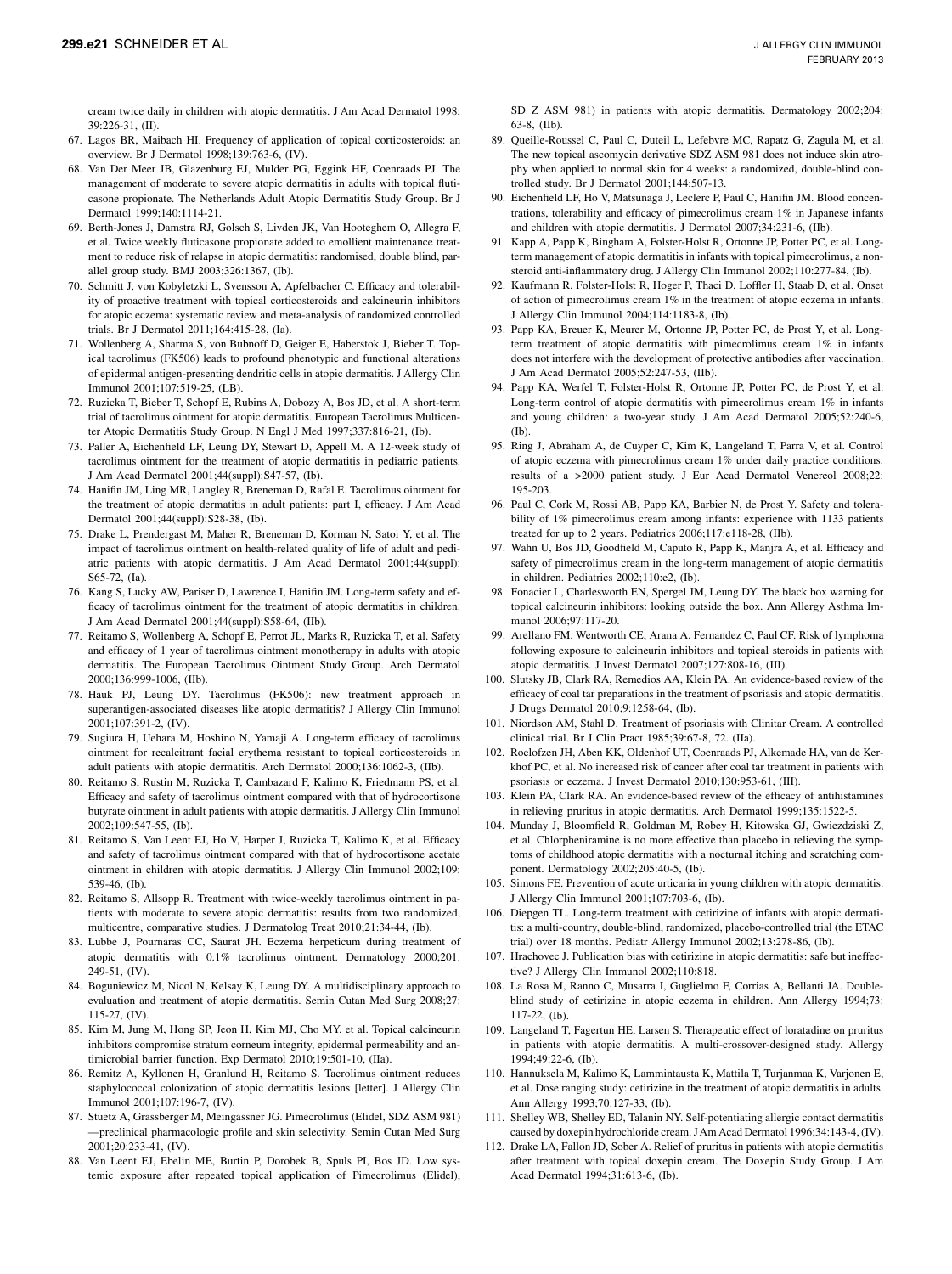- <span id="page-26-0"></span>113. Sidbury R, Sullivan AF, Thadhani RI, Camargo CA. Randomized controlled trial of vitamin D supplementation for winter-related atopic dermatitis in Boston: a pilot study. Br J Dermatol 2008;159:245-7, (Ib).
- 114. Javanbakht MH, Keshavarz SA, Djalali M, Siassi F, Eshraghian MR, Firooz A, et al. Randomized controlled trial using vitamins E and D supplementation in atopic dermatitis. J Dermatolog Treat 2011;22:144-50, (Ib).
- 115. Peroni DG, Piacentini GL, Cametti E, Chinellato I, Boner AL. Correlation between serum 25-hydroxyvitamin D levels and severity of atopic dermatitis in children. Br J Dermatol 2011;164:1078-82, (III).
- 116. Frosch PJ, Rustemeyer T. Contact allergy to calcipotriol does exist. Report of an unequivocal case and review of the literature. Contact Dermatitis 1999;40: 66-71, (III).
- 117. Feily A, Namazi MR. Vitamin  $A + D$  ointment is not an appropriate emollient for atopic dermatitis. Dermatitis 2010;21:174-5, (IV).
- 118. Birnie AJ, Bath-Hextall FJ, Ravenscroft JC, Williams HC. Interventions to reduce Staphylococcus aureus in the management of atopic eczema. Cochrane Database Syst Rev 2008(3):CD003871, (Ia).
- 119. Krakowski AC, Eichenfield LF, Dohil MA. Management of atopic dermatitis in the pediatric population. Pediatrics 2008;122:812-24, (IV).
- 120. Huang JT, Abrams M, Tlougan B, Rademaker A, Paller AS. Treatment of Staphylococcus aureus colonization in atopic dermatitis decreases disease severity. Pediatrics 2009;123:e808-14, (Ib).
- 121. Nassif A, Chan SC, Storrs FJ, Hanifin JM. Abnormal skin irritancy in atopic dermatitis and in atopy without dermatitis. Arch Dermatol 1994;130:1402-7, (IIb).
- 122. Boyce JA, Assa'ad A, Burks AW, Jones SM, Sampson HA, Wood RA, et al. Guidelines for the diagnosis and management of food allergy in the United States: summary of the NIAID-Sponsored Expert Panel Report. J Allergy Clin Immunol 2010;126:1105-18, (IV).
- 123. Bernstein IL, Li JT, Bernstein DI, Hamilton R, Spector SL, Tan R, et al. Allergy diagnostic testing: an updated practice parameter. Ann Allergy Asthma Immunol 2008;100(suppl 3):S1-148, (IV).
- 124. Saarinen KM, Suomalainen H, Savilahti E. Diagnostic value of skin-prick and patch tests and serum eosinophil cationic protein and cow's milk-specific IgE in infants with cow's milk allergy. Clin Exp Allergy 2001;31:423-9, (IIb).
- 125. Sinagra JL, Bordignon V, Ferraro C, Cristaudo A, Di Rocco M, Amorosi B, et al. Unnecessary milk elimination diets in children with atopic dermatitis. Pediatr Dermatol 2007;24:1-6, (III).
- 126. Bath-Hextall F, Delamere FM, Williams HC. Dietary exclusions for improving established atopic eczema in adults and children: systematic review. Allergy 2009; 64:258-64, (IV).
- 127. Verstege A, Mehl A, Rolinck-Werninghaus C, Staden U, Nocon M, Beyer K, et al. The predictive value of the skin prick test weal size for the outcome of oral food challenges. Clin Exp Allergy 2005;35:1220-6.
- 128. Sampson HA. Utility of food-specific IgE concentrations in predicting symptomatic food allergy. J Allergy Clin Immunol 2001;107:891-6, (IIb).
- 129. Komata T, Soderstrom L, Borres MP, Tachimoto H, Ebisawa M. The predictive relationship of food-specific serum IgE concentrations to challenge outcomes for egg and milk varies by patient age. J Allergy Clin Immunol 2007;119: 1272-4, (IIb).
- 130. Perry TT, Matsui EC, Kay Conover-Walker M, Wood RA. The relationship of allergen-specific IgE levels and oral food challenge outcome. J Allergy Clin Immunol 2004;114:144-9, (IIb).
- 131. Sicherer SH, Morrow EH, Sampson HA. Dose-response in double-blind, placebocontrolled oral food challenges in children with atopic dermatitis. J Allergy Clin Immunol 2000;105:582-6, (IIb).
- 132. van der Zee T, Dubois A, Kerkhof M, van der Heide S, Vlieg-Boerstra B. The eliciting dose of peanut in double-blind, placebo-controlled food challenges decreases with increasing age and specific IgE level in children and young adults. J Allergy Clin Immunol 2011;128:1031-6, (IIb).
- 133. Niggemann B, Reibel S, Roehr CC, Felger D, Ziegert M, Sommerfeld C, et al. Predictors of positive food challenge outcome in non-IgE-mediated reactions to food in children with atopic dermatitis. J Allergy Clin Immunol 2001;108:1053-8.
- 134. Tupker RA, De Monchy JG, Coenraads PJ, Homan A, van der Meer JB. Induction of atopic dermatitis by inhalation of house dust mite. J Allergy Clin Immunol 1996;97:1064-70, (Ib).
- 135. Darsow U, Laifaoui J, Kerschenlohr K, Wollenberg A, Przybilla B, Wuthrich B, et al. The prevalence of positive reactions in the atopy patch test with aeroallergens and food allergens in subjects with atopic eczema: a European multicenter study. Allergy 2004;59:1318-25.
- 136. Seidenari S, Giusti F, Pellacani G, Bertoni L. Frequency and intensity of responses to mite patch tests are lower in nonatopic subjects with respect to patients with atopic dermatitis. Allergy 2003;58:426-9.
- 137. Gutgesell C, Heise S, Seubert S, Seubert A, Domhof S, Brunner E, et al. Atopic dermatitis, house-dust mite, and the placebo effect. Allergy 2001;56:1226-7.
- 138. Holm L, Bengtsson A, van Hage-Hamsten M, Ohman S, Scheynius A. Effectiveness of occlusive bedding in the treatment of atopic dermatitis—a placebocontrolled trial of 12 months' duration. Allergy 2001;56:152-8, (Ib).
- 139. Tan BB, Weald D, Strickland I, Friedmann PS. Double-blind controlled trial of effect of housedust-mite allergen avoidance on atopic dermatitis. Lancet 1996; 347:15-8, (Ib).
- 140. Oosting AJ, de Bruin-Weller MS, Terreehorst I, Tempels-Pavlica Z, Aalberse RC, de Monchy JG, et al. Effect of mattress encasings on atopic dermatitis outcome measures in a double-blind, placebo-controlled study: the Dutch mite avoidance study. J Allergy Clin Immunol 2002;110:500-6, (Ib).
- 141. Arlian LG, Platts-Mills TA. The biology of dust mites and the remediation of mite allergens in allergic disease. J Allergy Clin Immunol 2001;107(suppl):S406-13, (IV).
- 142. Leung DY, Harbeck R, Bina P, Reiser RF, Yang E, Norris DA, et al. Presence of IgE antibodies to staphylococcal exotoxins on the skin of patients with atopic dermatitis. Evidence for a new group of allergens. J Clin Invest 1993;92:1374-80, (III).
- 143. Nomura I, Tanaka K, Tomita H, Katsunuma T, Ohya Y, Ikeda N, et al. Evaluation of the staphylococcal exotoxins and their specific IgE in childhood atopic dermatitis. J Allergy Clin Immunol 1999;104:441-6, (III).
- 144. Bunikowski R, Mielke ME, Skarabis H, Worm M, Anagnostopoulos I, Kolde G, et al. Evidence for a disease-promoting effect of Staphylococcus aureus-derived exotoxins in atopic dermatitis. J Allergy Clin Immunol 2000;105:814-9, (III).
- 145. Bussmann C, Bieber T, Novak N. Systemic therapeutic options for severe atopic dermatitis. J Dtsch Dermatol Ges 2009;7:205-19, (IV).
- 146. Boguniewicz M, Sampson H, Leung SB, Harbeck R, Leung DY. Effects of cefuroxime axetil on Staphylococcus aureus colonization and superantigen production in atopic dermatitis. J Allergy Clin Immunol 2001;108:651-2, (III).
- 147. Chua K, Laurent F, Coombs G, Grayson ML, Howden BP. Antimicrobial resistance: not community-associated methicillin-resistant Staphylococcus aureus (CA-MRSA)! A clinician's guide to community MRSA—its evolving antimicrobial resistance and implications for therapy. Clin Infect Dis 2011;52: 99-114, (IV).
- 148. Wohlrab J, Jost G, Abeck D. Antiseptic efficacy of a low-dosed topical triclosan/ chlorhexidine combination therapy in atopic dermatitis. Skin Pharmacol Physiol 2007;20:71-6, (IIb).
- 149. Brockow K, Grabenhorst P, Abeck D, Traupe B, Ring J, Hoppe U, et al. Effect of gentian violet, corticosteroid and tar preparations in Staphylococcus aureus-colonized atopic eczema. Dermatology 1999;199:231-6, (IIb).
- 150. Gauger A, Mempel M, Schekatz A, Schafer T, Ring J, Abeck D. Silver-coated textiles reduce Staphylococcus aureus colonization in patients with atopic eczema. Dermatology 2003;207:15-21, (IIa).
- 151. Ricci G, Patrizi A, Bendandi B, Menna G, Varotti E, Masi M. Clinical effectiveness of a silk fabric in the treatment of atopic dermatitis. Br J Dermatol 2004;150: 127-31, (IIa).
- 152. Nilsson EJ, Henning CG, Magnusson J. Topical corticosteroids and Staphylococcus aureus in atopic dermatitis. J Am Acad Dermatol 1992;27:29-34, (III).
- 153. Cho SH, Strickland I, Boguniewicz M, Leung DY. Fibronectin and fibrinogen contribute to the enhanced binding of Staphylococcus aureus to atopic skin. J Allergy Clin Immunol 2001;108:269-74, (III).
- 154. Ong PY, Ohtake T, Brandt C, Strickland I, Boguniewicz M, Ganz T, et al. Endogenous antimicrobial peptides and skin infections in atopic dermatitis. N Engl J Med 2002;347:1151-60, (IIa).
- 155. Wollenberg A, Wetzel S, Burgdorf WH, Haas J. Viral infections in atopic dermatitis: pathogenic aspects and clinical management. J Allergy Clin Immunol 2003; 112:667-74, (IV).
- 156. Novelli VM, Atherton DJ, Marshall WC. Eczema herpeticum. Clinical and laboratory features. Clin Pediatr (Phila) 1988;27:231-3, (III).
- 157. Bork K, Brauninger W. Increasing incidence of eczema herpeticum: analysis of seventy-five cases. J Am Acad Dermatol 1988;19:1024-9, (III).
- 158. Engler RJ, Kenner J, Leung DY. Smallpox vaccination: Risk considerations for patients with atopic dermatitis. J Allergy Clin Immunol 2002;110:357-65, (IV).
- 159. Vora S, Damon I, Fulginiti V, Weber SG, Kahana M, Stein SL, et al. Severe eczema vaccinatum in a household contact of a smallpox vaccinee. Clin Infect Dis 2008;46:1555-61, (III).
- 160. Zargari A, Eshaghi H, Back O, Johansson S, Scheynius A. Serum IgE reactivity to Malassezia furfur extract and recombinant M. furfur allergens in patients with atopic dermatitis. Acta Derm Venereol 2001;81:418-22, (III).
- 161. Darabi K, Hostetler SG, Bechtel MA, Zirwas M. The role of Malassezia in atopic dermatitis affecting the head and neck of adults. J Am Acad Dermatol 2009;60: 125-36, (IV).
- 162. Schmid-Grendelmeier P, Fluckiger S, Disch R, Trautmann A, Wuthrich B, Blaser K, et al. IgE-mediated and T cell-mediated autoimmunity against manganese superoxide dismutase in atopic dermatitis. J Allergy Clin Immunol 2005;115: 1068-75, (IIb).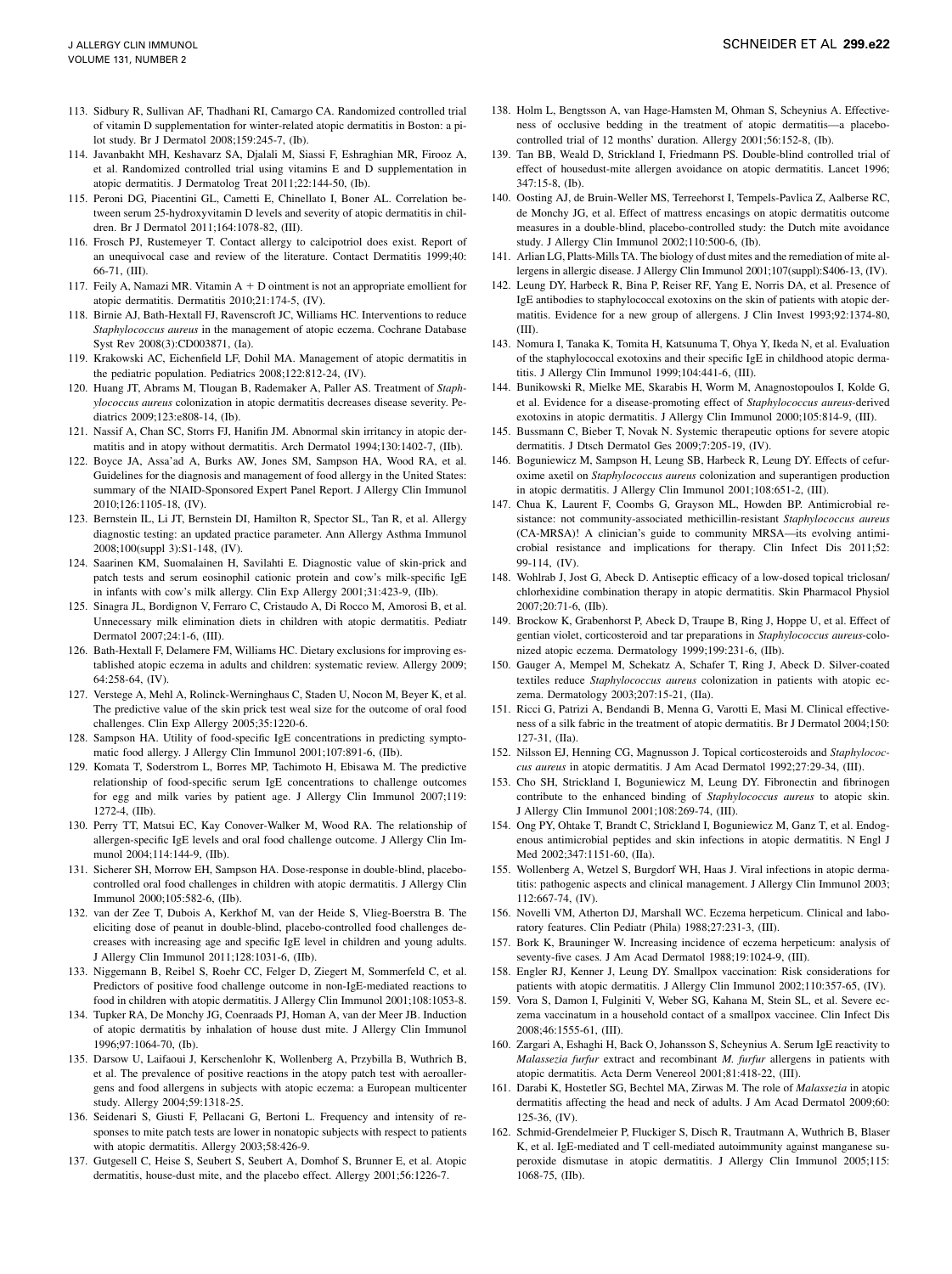- <span id="page-27-0"></span>163. Lintu P, Savolainen J, Kortekangas-Savolainen O, Kalimo K. Systemic ketoconazole is an effective treatment of atopic dermatitis with IgE-mediated hypersensitivity to yeasts. Allergy 2001;56:512-7, (Ib).
- 164. Mayser P, Kupfer J, Nemetz D, Schafer U, Nilles M, Hort W, et al. Treatment of head and neck dermatitis with ciclopiroxolamine cream—results of a double-blind, placebo-controlled study. Skin Pharmacol Physiol 2006;19: 153-8, (IIa).
- 165. Chamlin SL, Frieden IJ, Williams ML, Chren MM. Effects of atopic dermatitis on young American children and their families. Pediatrics 2004;114:607-11, (III).
- 166. Alanne S, Nermes M, Soderlund R, Laitinen K. Quality of life in infants with atopic dermatitis and healthy infants: a follow-up from birth to 24 months. Acta Paediatr 2011;100:e65-70, (III).
- 167. Zuberbier T, Orlow SJ, Paller AS, Taieb A, Allen R, Hernanz-Hermosa JM, et al. Patient perspectives on the management of atopic dermatitis. J Allergy Clin Immunol 2006;118:226-32, (III).
- 168. Moore K, David TJ, Murray CS, Child F, Arkwright PD. Effect of childhood eczema and asthma on parental sleep and well-being: a prospective comparative study. Br J Dermatol 2006;154:514-8, (IIb).
- 169. Su JC, Kemp AS, Varigos GA, Nolan TM. Atopic eczema: its impact on the family and financial cost. Arch Dis Child 1997;76:159-62, (III).
- 170. Daud LR, Garralda ME, David TJ. Psychosocial adjustment in preschool children with atopic eczema. Arch Dis Child 1993;69:670-6, (III).
- 171. Schmitt J, Apfelbacher C, Chen CM, Romanos M, Sausenthaler S, Koletzko S, et al. Infant-onset eczema in relation to mental health problems at age 10 years: results from a prospective birth cohort study (German Infant Nutrition Intervention plus). J Allergy Clin Immunol 2010;125:404-10, (III).
- 172. Wittkowski A, Richards HL, Griffiths CE, Main CJ. The impact of psychological and clinical factors on quality of life in individuals with atopic dermatitis. J Psychosom Res 2004;57:195-200.
- 173. Schmitt J, Romanos M, Pfennig A, Leopold K, Meurer M. Psychiatric comorbidity in adult eczema. Br J Dermatol 2009;161:878-83.
- 174. Chamlin SL, Mattson CL, Frieden IJ, Williams ML, Mancini AJ, Cella D, et al. The price of pruritus: sleep disturbance and cosleeping in atopic dermatitis. Arch Pediatr Adolesc Med 2005;159:745-50, (III).
- 175. Dahl RE, Bernhisel-Broadbent J, Scanlon-Holdford S, Sampson HA, Lupo M. Sleep disturbances in children with atopic dermatitis. Arch Pediatr Adolesc Med 1995;149:856-60, (III).
- 176. Romanos M, Gerlach M, Warnke A, Schmitt J. Association of attention-deficit/ hyperactivity disorder and atopic eczema modified by sleep disturbance in a large population-based sample. J Epidemiol Community Health 2010;64: 269-73, (III).
- 177. Reuveni H, Chapnick G, Tal A, Tarasiuk A. Sleep fragmentation in children with atopic dermatitis. Arch Pediatr Adolesc Med 1999;153:249-53, (III).
- 178. Bieber T, Vick K, Folster-Holst R, Belloni-Fortina A, Stadtler G, Worm M, et al. Efficacy and safety of methylprednisolone aceponate ointment 0.1% compared to tacrolimus 0.03% in children and adolescents with an acute flare of severe atopic dermatitis. Allergy 2007;62:184-9, (Ib).
- 179. Leo HL, Bender BG, Leung SB, Tran ZV, Leung DY. Effect of pimecrolimus cream 1% on skin condition and sleep disturbance in children with atopic dermatitis. J Allergy Clin Immunol 2004;114:691-3, (Ib).
- 180. Kelsay K. Management of sleep disturbance associated with atopic dermatitis. J Allergy Clin Immunol 2006;118:198-201, (IV).
- 181. King R, Wilson G. Use of a diary technique to investigate psychosomatic relations in atopic dermatitis. J Pyschosom Res 1991;35:697-706, (III).
- 182. Kodama A, Horikawa T, Suzuki T, Ajiki W, Takashima T, Harada S, et al. Effect of stress on atopic dermatitis: investigation in patients after the great Hanshin earthquake. J Allergy Clin Immunol 1999;104:173-6.
- 183. Schmid-Ott G, Jaeger B, Adamek C, Koch H, Lamprecht F, Kapp A, et al. Levels of circulating  $CD8(+)$  T lymphocytes, natural killer cells, and eosinophils increase upon acute psychosocial stress in patients with atopic dermatitis. J Allergy Clin Immunol 2001;107:171-7.
- 184. Schmid-Ott G, Jaeger B, Meyer S, Stephan E, Kapp A, Werfel T. Different expression of cytokine and membrane molecules by circulating lymphocytes on acute mental stress in patients with atopic dermatitis in comparison with healthy controls. J Allergy Clin Immunol 2001;108:455-62.
- 185. Buske-Kirschbaum A, Gierens A, Hollig H, Hellhammer DH. Stress-induced immunomodulation is altered in patients with atopic dermatitis. J Neuroimmunol 2002;129:161-7.
- 186. Chida Y, Steptoe A, Hirakawa N, Sudo N, Kubo C. The effects of psychological intervention on atopic dermatitis. A systematic review and meta-analysis. Int Arch Allergy Immunol 2007;144:1-9.
- 187. Bae BG, Oh SH, Park CO, Noh S, Noh JY, Kim KR, et al. Progressive muscle relaxation therapy for atopic dermatitis: objective assessment of efficacy. Acta Derm Venereol 2012;92:57-61, (Ib).
- 188. Kupfer J, Gieler U, Diepgen TL, Fartasch M, Lob-Corzilius T, Ring J, et al. Structured education program improves the coping with atopic dermatitis in children and their parents-a multicenter, randomized controlled trial. J Psychosom Res 2010;68:353-8, (Ib).
- 189. Chou JS, LeBovidge J, Timmons K, Elverson W, Morrill J, Schneider LC. Predictors of clinical success in a multidisciplinary model of atopic dermatitis treatment. Allergy Asthma Proc 2011;32:377-83, (III).
- 190. Staab D, Diepgen TL, Fartasch M, Kupfer J, Lob-Corzilius T, Ring J, et al. Age related, structured educational programmes for the management of atopic dermatitis in children and adolescents: multicentre, randomised controlled trial. BMJ 2006;332:933-8, (Ib).
- 191. Moore EJ, Williams A, Manias E, Varigos G, Donath S. Eczema workshops reduce severity of childhood atopic eczema. Australas J Dermatol 2009;50:100-6, (Ib).
- 192. Grillo M, Gassner L, Marshman G, Dunn S, Hudson P. Pediatric atopic eczema: the impact of an educational intervention. Pediatr Dermatol 2006;23:428-36.
- 193. Staab D, von Rueden U, Kehrt R, Erhart M, Wenninger K, Kamtsiuris P, et al. Evaluation of a parental training program for the management of childhood atopic dermatitis. Pediatr Allergy Immunol 2002;13:84-90.
- 194. Rork JF, Sheehan WJ, Gaffin JM, Timmons KG, Sidbury R, Schneider LC, et al. Parental response to written eczema action plans in children with eczema. Arch Dermatol 2012;148:391-2, (IIb).
- 195. Pei AY, Chan HH, Ho KM. The effectiveness of wet wrap dressings using 0.1% mometasone furoate and 0.005% fluticasone proprionate ointments in the treatment of moderate to severe atopic dermatitis in children. Pediatr Dermatol 2001;18:343-8, (Ib).
- 196. Salek MS, Finlay AY, Luscombe DK, Allen BR, Berth-Jones J, Camp RD, et al. Cyclosporin greatly improves the quality of life of adults with severe atopic dermatitis. A randomized, double-blind, placebo-controlled trial. Br J Dermatol 1993;129:422-30, (Ib).
- 197. Sowden JM, Berth-Jones J, Ross JS, Motley RJ, Marks R, Finlay AY, et al. Double-blind, controlled, crossover study of cyclosporin in adults with severe refractory atopic dermatitis. Lancet 1991;338:137-40, (Ib).
- 198. van Joost T, Heule F, Korstanje M, van den Broek MJ, Stenveld HJ, van Vloten WA. Cyclosporin in atopic dermatitis: a multicentre placebo-controlled study. Br J Dermatol 1994;130:634-40, (Ib).
- 199. Harper JI, Berth-Jones J, Camp RD, Dillon MJ, Finlay AY, Holden CA, et al. Cyclosporin for atopic dermatitis in children. Dermatology 2001;203:3-6, (IV).
- 200. Benez A, Fierlbeck G. Successful long-term treatment of severe atopic dermatitis with mycophenolate mofetil. Br J Dermatol 2001;144:638-9, (III).
- 201. Grundmann-Kollmann M, Podda M, Ochsendorf F, Boehncke WH, Kaufmann R, Zollner TM. Mycophenolate mofetil is effective in the treatment of atopic dermatitis. Arch Dermatol 2001;137:870-3.
- 202. Heller M, Shin HT, Orlow SJ, Schaffer JV. Mycophenolate mofetil for severe childhood atopic dermatitis: experience in 14 patients. Br J Dermatol 2007;157: 127-32, (III).
- 203. Kuanprasert N, Herbert O, Barnetson RS. Clinical improvement and significant reduction of total serum IgE in patients suffering from severe atopic dermatitis treated with oral azathioprine. Australas J Dermatol 2002;43:125-7, (III).
- 204. Berth-Jones J, Takwale A, Tan E, Barclay G, Agarwal S, Ahmed I, et al. Azathioprine in severe adult atopic dermatitis: a double-blind, placebo-controlled, crossover trial. Br J Dermatol 2002;147:324-30, (Ib).
- 205. Snow JL, Gibson LE. A pharmacogenetic basis for the safe and effective use of azathioprine and other thiopurine drugs in dermatologic patients. J Am Acad Dermatol 1995;32:114-6, (Ib).
- 206. Snow JL, Gibson LE. The role of genetic variation in thiopurine methyltransferase activity and the efficacy and/or side effects of azathioprine therapy in dermatologic patients. Arch Dermatol 1995;131:193-7, (Ib).
- 207. Schram ME, Borgonjen RJ, Bik CM, van der Schroeff JG, van Everdingen JJ, Spuls PI. Off-label use of azathioprine in dermatology: a systematic review. Arch Dermatol 2011;147:474-88, (Ib).
- 208. Schram ME, Roekevisch E, Leeflang MM, Bos JD, Schmitt J, Spuls PI. A randomized trial of methotrexate versus azathioprine for severe atopic eczema. J Allergy Clin Immunol 2011;128:353-9, (Ib).
- 209. Boguniewicz M, Jaffe HS, Izu A, Sullivan MJ, York D, Geha RS, et al. Recombinant gamma interferon in treatment of patients with atopic dermatitis and elevated IgE levels. Am J Med 1990;88:365-70, (IIb).
- 210. Hanifin JM, Schneider LC, Leung DY, Ellis CN, Jaffe HS, Izu AE, et al. Recombinant interferon gamma therapy for atopic dermatitis. J Am Acad Dermatol 1993;28:189-97, (Ib).
- 211. Reinhold U, Kukel S, Brzoska J, Kreysel HW. Systemic interferon gamma treatment in severe atopic dermatitis. J Am Acad Dermatol 1993;29:58-63, (III).
- 212. Schneider LC, Baz Z, Zarcone C, Zurakowski D. Long-term therapy with recombinant interferon-gamma (rIFN-gamma) for atopic dermatitis. Ann Allergy Asthma Immunol 1998;80:263-8, (III).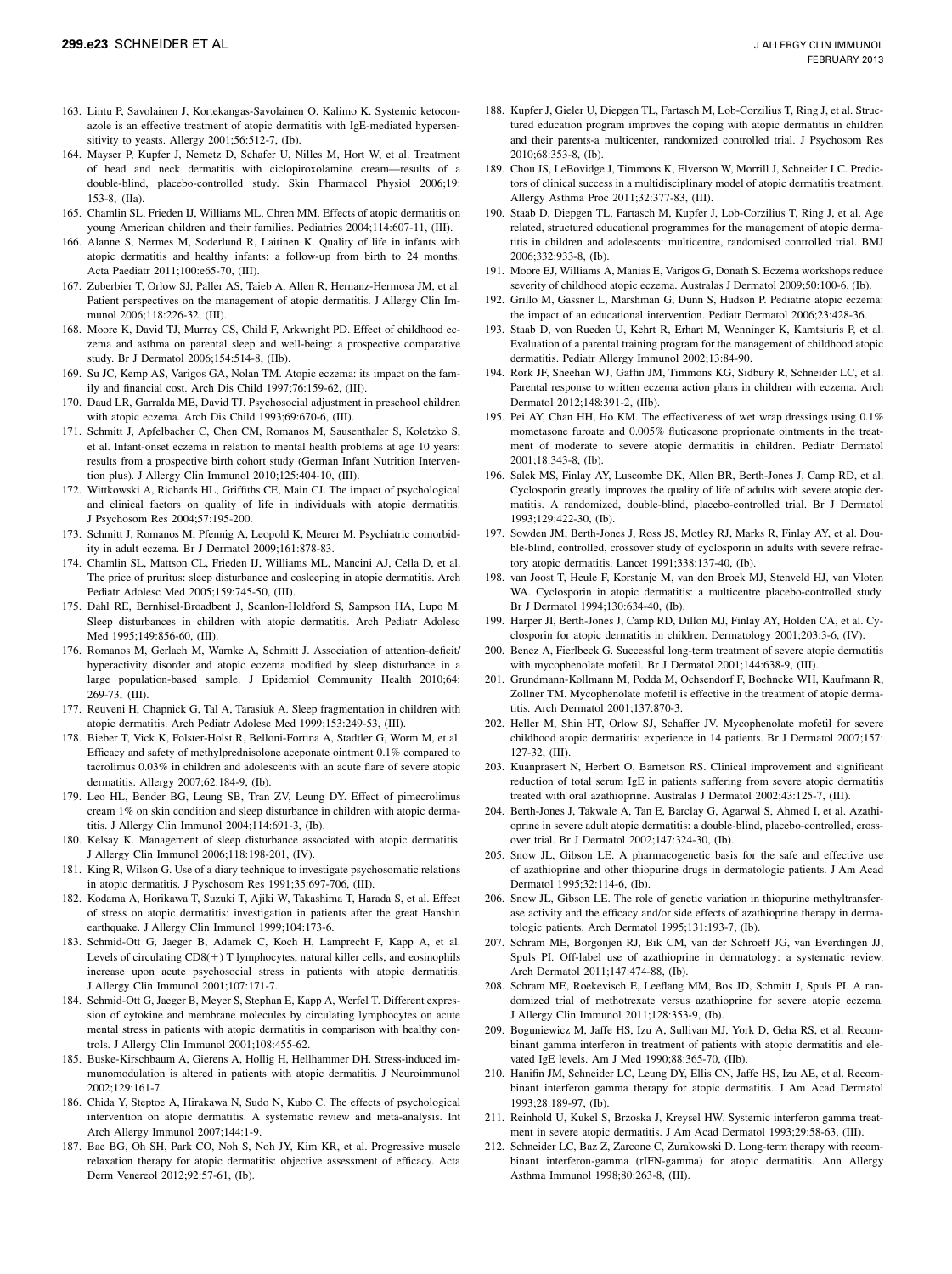- <span id="page-28-0"></span>213. Heddle RJ, Soothill JF, Bulpitt CJ, Atherton DJ. Combined oral and nasal beclomethasone diproprionate in children with atopic eczema: a randomised controlled trial. BMJ 1984;289:651-4, (Ib).
- 214. La Rosa M, Musarra I, Ranno C, Maiello N, Negri L, Del Giudice MM. A randomized, double-blind, placebo-controlled crossover trial of systemic flunisolide in the treatment of children with severe atopic dermatitis. Curr Ther Res Clin Exp 1995;56:720-6. (Ib)
- 215. Galli E, Chini L, Moschese V, Paone F, Menichelli A, Fraioli G, et al. Methylprednisolone bolus: a novel therapy for severe atopic dermatitis. Acta Paediatr 1994;83:315-7, (III).
- 216. Akdis CA, Akdis M, Bieber T, Bindslev-Jensen C, Boguniewicz M, Eigenmann P, et al. Diagnosis and treatment of atopic dermatitis in children and adults: European Academy of Allergology and Clinical Immunology/American Academy of Allergy, Asthma and Immunology/PRACTALL Consensus Report. J Allergy Clin Immunol 2006;118:152-69, (IV).
- 217. Schmitt J, Schakel K, Folster-Holst R, Bauer A, Oertel R, Augustin M, et al. Prednisolone vs. ciclosporin for severe adult eczema. An investigator-initiated doubleblind placebo-controlled multicentre trial. Br J Dermatol 2010;162:661-8, (Ib).
- 218. Weatherhead SC, Wahie S, Reynolds NJ, Meggitt SJ. An open-label, dose-ranging study of methotrexate for moderate-to-severe adult atopic eczema. Br J Dermatol 2007;156:346-51, (IIb).
- 219. Goujon C, Berard F, Dahel K, Guillot I, Hennino A, Nosbaum A, et al. Methotrexate for the treatment of adult atopic dermatitis. Eur J Dermatol 2006;16:155-8, (IIb).
- 220. Lyakhovitsky A, Barzilai A, Heyman R, Baum S, Amichai B, Solomon M, et al. Low-dose methotrexate treatment for moderate-to-severe atopic dermatitis in adults. J Eur Acad Dermatol Venereol 2010;24:43-9, (IIb).
- 221. Abeck D, Schmidt T, Fesq H, Strom K, Mempel M, Brockow K, et al. Long-term efficacy of medium-dose UVA1 phototherapy in atopic dermatitis. J Am Acad Dermatol 2000;42:254-7.
- 222. Krutmann J, Czech W, Diepgen T, Niedner R, Kapp A, Schopf E. High-dose UVA1 therapy in the treatment of patients with atopic dermatitis. J Am Acad Dermatol 1992;26:225-30, (Ib).
- 223. Clayton TH, Clark SM, Turner D, Goulden V. The treatment of severe atopic dermatitis in childhood with narrowband ultraviolet B phototherapy. Clin Exp Dermatol 2007;32:28-33, (III).
- 224. Amrol D. Anti-immunoglobulin e in the treatment of refractory atopic dermatitis. South Med J 2010;103:554-8, (III).
- 225. Suh KS, Kang JS, Baek JW, Kim TK, Lee JW, Jeon YS, et al. Efficacy of ultraviolet A1 phototherapy in recalcitrant skin diseases. Ann Dermatol 2010;22:1-8, (III).
- 226. Meduri NB, Vandergriff T, Rasmussen H, Jacobe H. Phototherapy in the management of atopic dermatitis: a systematic review. Photodermatol Photoimmunol Photomed 2007;23:106-12, (III).
- 227. Gambichler T, Othlinghaus N, Tomi NS, Holland-Letz T, Boms S, Skrygan M, et al. Medium-dose ultraviolet (UV) A1 vs. narrowband UVB phototherapy in atopic eczema: a randomized crossover study. Br J Dermatol 2009;160:652-8, (Ib).
- 228. Majoie IM, Oldhoff JM, van Weelden H, Laaper-Ertmann M, Bousema MT, Sigurdsson V, et al. Narrowband ultraviolet B and medium-dose ultraviolet A1 are equally effective in the treatment of moderate to severe atopic dermatitis. J Am Acad Dermatol 2009;60:77-84, (Ib).
- 229. Tzaneva S, Kittler H, Holzer G, Reljic D, Weber M, Honigsmann H, et al. 5-Methoxypsoralen plus ultraviolet (UV) A is superior to medium-dose UVA1 in the treatment of severe atopic dermatitis: a randomized crossover trial. Br J Dermatol 2010;162:655-60, (Ib).
- 230. Cox L, Nelson H, Lockey R, Calabria C, Chacko T, Finegold I, et al. Allergen immunotherapy: a practice parameter third update. J Allergy Clin Immunol 2011;127(suppl):S1-55, (B).
- 231. Bussmann C, Bockenhoff A, Henke H, Werfel T, Novak N. Does allergen-specific immunotherapy represent a therapeutic option for patients with atopic dermatitis? J Allergy Clin Immunol 2006;118:1292-8, (IV).
- 232. Glover MT, Atherton DJ. A double-blind controlled trial of hyposensitization to Dermatophagoides pteronyssinus in children with atopic eczema. Clin Exp Allergy 1992;22:440-6, (Ib).
- 233. Werfel T, Breuer K, Rueff F, Przybilla B, Worm M, Grewe M, et al. Usefulness of specific immunotherapy in patients with atopic dermatitis and allergic sensitization to house dust mites: a multi-centre, randomized, dose-response study. Allergy 2006;61:202-5, (Ib).
- 234. Bussmann C, Maintz L, Hart J, Allam JP, Vrtala S, Chen KW, et al. Clinical improvement and immunological changes in atopic dermatitis patients undergoing subcutaneous immunotherapy with a house dust mite allergoid: a pilot study. Clin Exp Allergy 2007;37:1277-85, (III).
- 235. Pajno GB, Caminiti L, Vita D, Barberio G, Salzano G, Lombardo F, et al. Sublingual immunotherapy in mite-sensitized children with atopic dermatitis: a randomized, double-blind, placebo-controlled study. J Allergy Clin Immunol 2007;120: 164-70, (Ib).
- 236. Takei S, Arora YK, Walker SM. Intravenous immunoglobulin contains specific antibodies inhibitory to activation of T cells by staphylococcal toxin superantigens. J Clin Invest 1993;91:602-7.
- 237. Jolles S. A review of high-dose intravenous immunoglobulin treatment for atopic dermatitis. Clin Exp Dermatol 2002;27:3-7, (IV).
- 238. Jee SJ, Kim JH, Baek HS, Lee HB, Oh JW. Long-term efficacy of intravenous immunoglobulin therapy for moderate to severe childhood atopic dermatitis. Allergy Asthma Immunol Res 2011;3:89-95, (Ib).
- 239. Belloni B, Ziai M, Lim A, Lemercier B, Sbornik M, Weidinger S, et al. Low-dose anti-IgE therapy in patients with atopic eczema with high serum IgE levels. J Allergy Clin Immunol 2007;120:1223-5, (III).
- 240. Caruso C, Gaeta F, Valluzzi RL, Romano A. Omalizumab efficacy in a girl with atopic eczema. Allergy 2010;65:278-9, (III).
- 241. Forman SB, Garrett AB. Success of omalizumab as monotherapy in adult atopic dermatitis: case report and discussion of the high-affinity immunoglobulin E receptor, FcepsilonRI. Cutis 2007;80:38-40, (III).
- 242. Krathen RA, Hsu S. Failure of omalizumab for treatment of severe adult atopic dermatitis. J Am Acad Dermatol 2005;53:338-40, (III).
- 243. Park SY, Choi MR, Na JI, Youn SW, Park KC, Huh CH. Recalcitrant atopic dermatitis treated with omalizumab. Ann Dermatol 2010;22:349-52, (III).
- 244. Vigo PG, Girgis KR, Pfuetze BL, Critchlow ME, Fisher J, Hussain I. Efficacy of anti-IgE therapy in patients with atopic dermatitis. J Am Acad Dermatol 2006;55: 168-70, (III).
- 245. Sheinkopf LE, Rafi AW, Do LT, Katz RM, Klaustermeyer WB. Efficacy of omalizumab in the treatment of atopic dermatitis: a pilot study. Allergy Asthma Proc 2008;29:530-7, (IIb).
- 246. Heil PM, Maurer D, Klein B, Hultsch T, Stingl G. Omalizumab therapy in atopic dermatitis: depletion of IgE does not improve the clinical course—a randomized, placebo-controlled and double blind pilot study. J Dtsch Dermatol Ges 2010;8: 990-8, (Ib).
- 247. Simon D, Hosli S, Kostylina G, Yawalkar N, Simon HU. Anti-CD20 (rituximab) treatment improves atopic eczema. J Allergy Clin Immunol 2008;121: 122-8, (IIb).
- 248. Ponte P, Lopes MJ. Apparent safe use of single dose rituximab for recalcitrant atopic dermatitis in the first trimester of a twin pregnancy. J Am Acad Dermatol 2010;63:355-6, (III).
- 249. Sediva A, Kayserova J, Vernerova E, Polouckova A, Capkova S, Spisek R, et al. Anti-CD20 (rituximab) treatment for atopic eczema. J Allergy Clin Immunol 2008;121:1515-7, (III).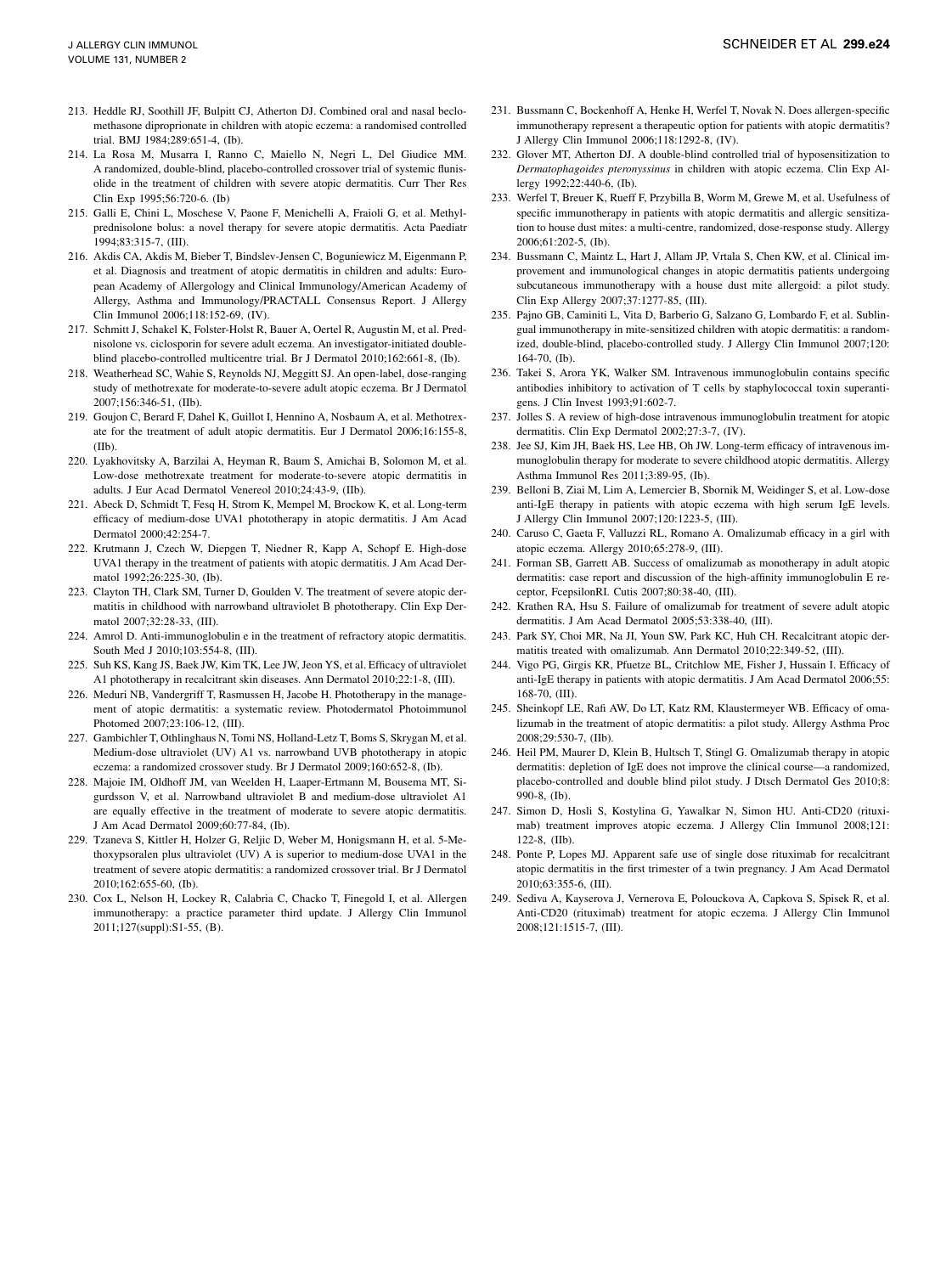<span id="page-29-0"></span>

FIG E1. Flow chart of the diagnosis and management of AD.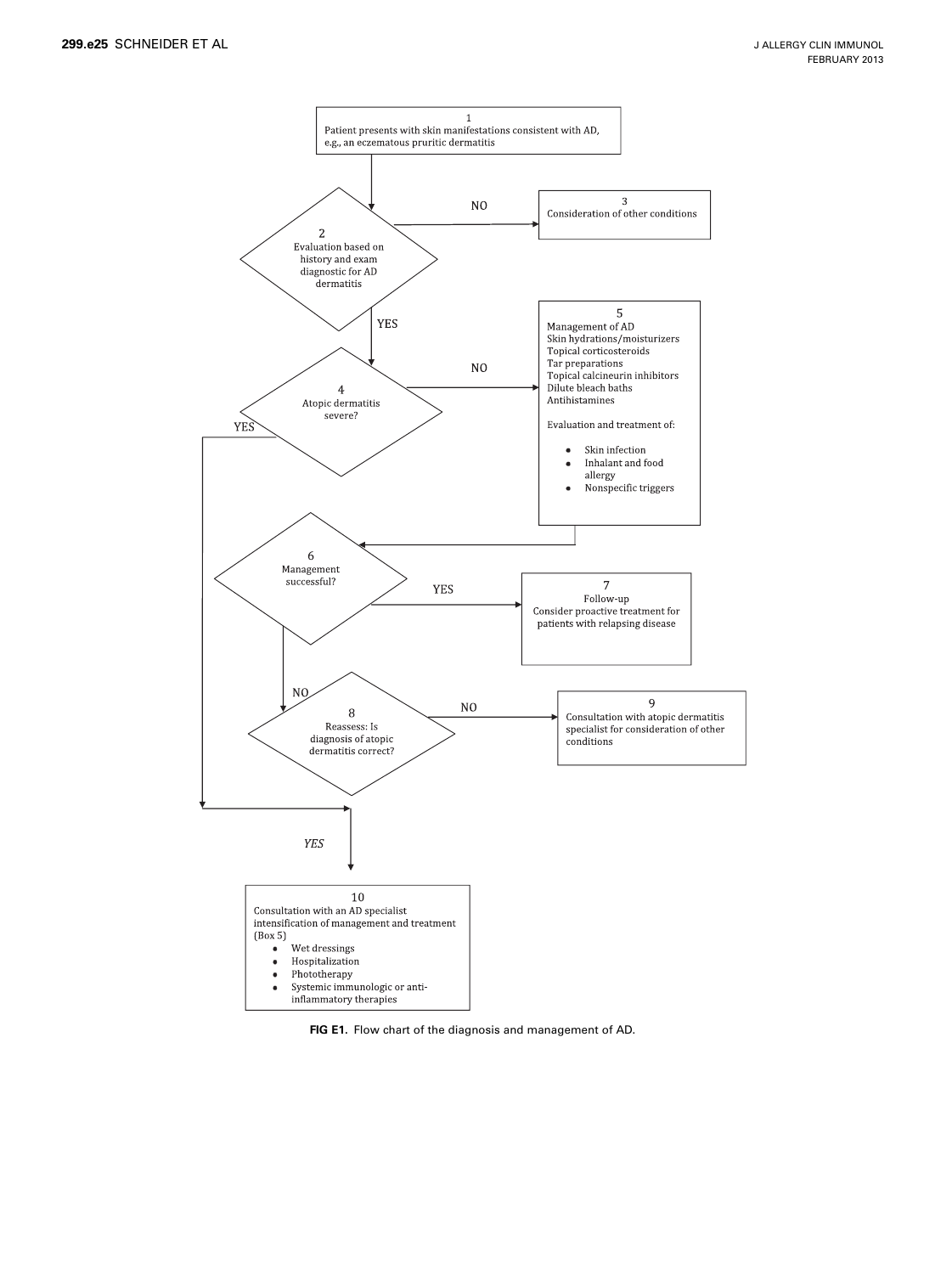# <span id="page-30-0"></span>TABLE E1. Topical glucocorticoid potency ranking

| Group I   |                                                                 |
|-----------|-----------------------------------------------------------------|
|           | Betamethasone dipropionate 0.05% (cream and ointment)           |
|           | Clobestasol propionate 0.05% (cream and ointment)               |
|           | Diflorasone diacetate 0.05% (ointment)                          |
|           | Halobetasol propionate 0.05% (cream and ointment)               |
| Group II  |                                                                 |
|           | Amcinonide 0.1% (ointment)                                      |
|           | Betamethasone dipropionate 0.05% (cream and ointment)           |
|           | Desoximetasone 0.25% (cream, gel, ointment)                     |
|           | Diflorasone diacetate 0.05% (ointment)                          |
|           | Fluocinonide 0.05% (cream, gel, ointment, and solution)         |
|           | Halcinonide 0.1% (cream)                                        |
|           | Mometasone furoate 0.1% (ointment)                              |
| Group III |                                                                 |
|           | Amcinonide 0.1% (cream and lotion)                              |
|           | Betamethasone dipropionate 0.05% (cream)                        |
|           | Betamethasone valerate 0.1% (ointment)                          |
|           | Desoximetasone 0.05% (cream)                                    |
|           | Diflorasone diacetate 0.05% (cream)                             |
|           | Fluocinonide 0.05% (cream)                                      |
|           | Fluticasone propionate 0.005% (ointment)                        |
|           | Halcinonide 0.1% (ointment and solution)                        |
|           | Triamcinolone acetonide 0.1% (ointment)                         |
| Group IV  |                                                                 |
|           | Hydrocortisone valerate 0.2% (ointment)                         |
|           | Flurandrenolide 0.05% (ointment)                                |
|           | Fluocinolone acetonide 0.025% (ointment)                        |
|           | Mometasone furoate 0.1% (cream)                                 |
|           | Triamcinolone acetonide 0.1% (cream)                            |
| Group V   |                                                                 |
|           | Betamethasone dipropionate 0.05% (lotion)                       |
|           | Betamethasone valerate 0.1% (cream)                             |
|           | Fluticasone acetonide 0.025% (cream)                            |
|           | Fluticasone propionate 0.05% (cream)                            |
|           | Flurandrenolide 0.05% (cream)                                   |
|           | Hydrocortisone valerate 0.2% (cream)                            |
|           | Prednicarbate 0.1% (cream)                                      |
|           | Group VI                                                        |
|           | Alclometasone dipropionate 0.05% (cream and ointment)           |
|           | Betamethasone valerate 0.05% (lotion)                           |
|           | Desonide $0.05\%$ (cream)                                       |
|           | Flucinolone acetonide 0.01% (cream, oil and solution)           |
|           | Triamcinolone acetonide 0.1% (cream)                            |
| Group VII |                                                                 |
|           | Hydrocortisone hydrochloride 1% (cream and ointment)            |
|           | Hydrocortisone hydrochloride 2.5% (cream, lotion, and ointment) |
|           | Hydrocortisone acetate 1% (cream and ointment)                  |
|           | Hydrocortisone acetate 2.5% (cream, lotion, and ointment)       |
|           | Pramoxine hydrochloride 1.0% (cream, lotion, and ointment)      |
|           | Pramoxine hydrochloride 2.5% (cream, lotion, and ointment)      |
|           |                                                                 |